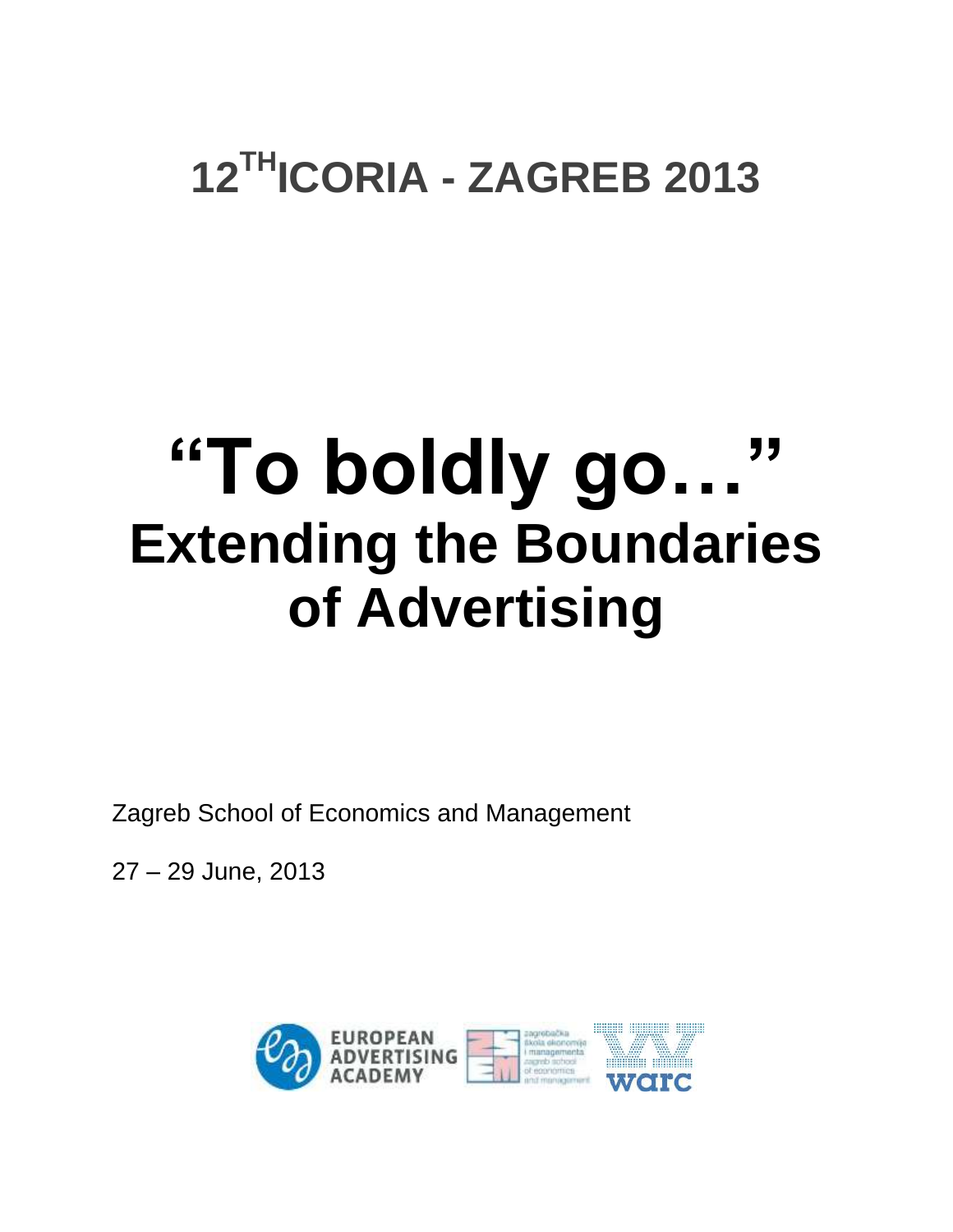

## TABLE OF CONTENTS

**27-29**<br>JUNE

ETOS

| Welcome                     | 3  |
|-----------------------------|----|
| <b>Program Overview</b>     | 4  |
| <b>Keynote Speaker</b>      | 5  |
| <b>Best Paper Awards</b>    | 6  |
| <b>Meet the Editors</b>     | 8  |
| <b>Parallel Sessions</b>    | 9  |
| <b>Social Events</b>        | 40 |
| <b>List of Reviewers</b>    | 42 |
| <b>List of Participants</b> | 44 |

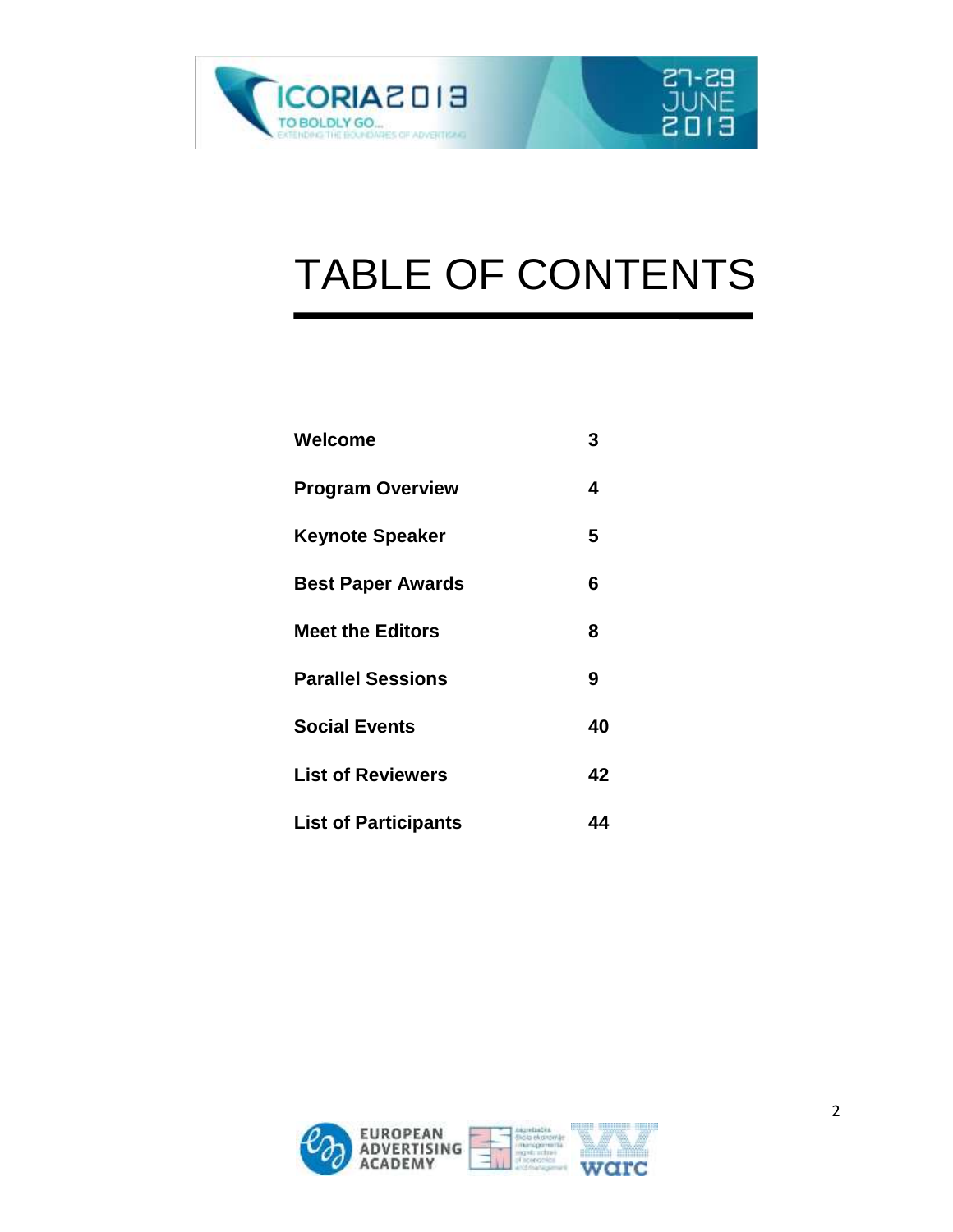

### WELCOME

Dear fellow explorers,

It is June – days are long, the sun gets stronger, nights are blamy. It is also time for the  $12<sup>th</sup>$ ICORIA to blaze new trails and lead the way again! For over a decade, the European Advertising Academy has been providing a chance for academics and researchers from all over the world to meet and share insights from their freshly completed or ongoing projects. During this time, ICORIA became synonymous with cutting edge research, excellent presentations, but also a family atmosphere and fun.

A lot has changed in the past 12 years, both in terms of the geopolitical situation and in the advertising research and practice. Boundaries are being extended and even erased in both those areas. The Internet has changed the business and science of advertising. Today, it, arguably, no longer even belongs into the "new media" toolbox, but has become the standard. And some new*er* "new media" have been thrown into the ring. New countries have popped up on the map of Europe, new boundaries were drawn, just to be erased as the European Union extends into new territories. And ICORIA is, once again, proving to be ahead of the trends, not just with the research topics we will cover in the next couple of days, but also by extending its reach into new territories just days before the rest of the EU will follow with the accession of Croatia on July 1<sup>st</sup>.

I would like to thank the European Advertising Academy for the chance to bring ICORIA 2013 to Croatia, the ZSEM Business Academy for its hospitality and logistic support, all of you for sharing your best research, and the reviewers for their quick, constructive, and helpful evaluations of your submissions. I would also like to thank WARC and the International Journal of Advertising for their sponsorship of the Best Paper Awards, as well as the members of the Best Paper Awards committee for their hard work andwillingness to make tough decisions. And especially to Hilde Voorveld and Edith Smit, who managed the peerreview process masterfully, swiftly, and professionally – a big HVALA.

It is my great pleasure to welcome you to Croatia, its capital Zagreb, and the campus of the Zagreb School of Economics and Management, the best business school in Croatia according to the rankings of Eduniversal. I hope in the days to come you will enjoy the conference, the campus, and the city. Let us extend borders and make history together! Engage!

IvanaBušljeta Banks Conference Chair Senior Lecturer Department of Marketing and Communications Zagreb School of Economics and Management [www.zsem.hr](http://www.zsem.hr/)

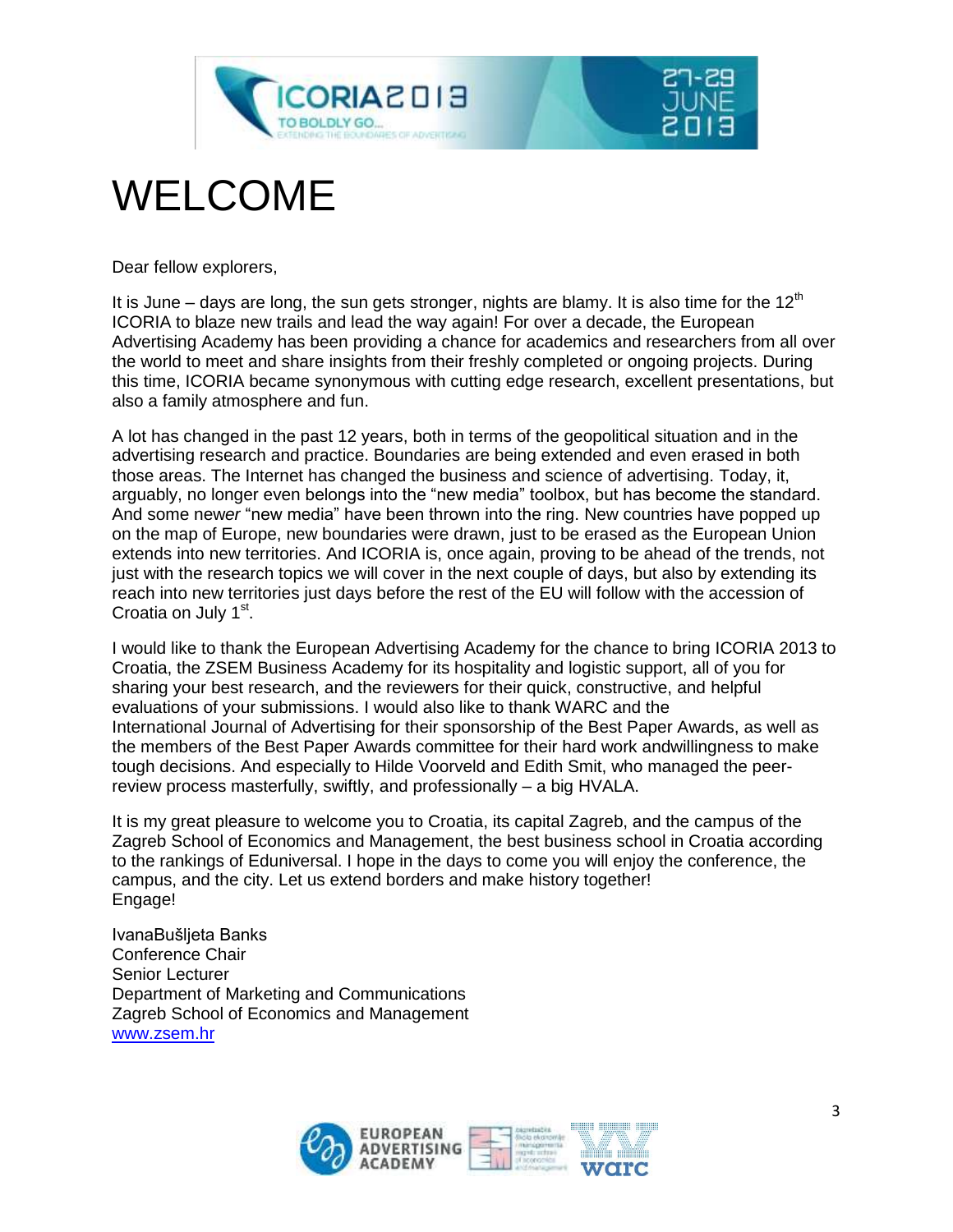



### PROGRAM OVERVIEW

| THURSDAY, June 27 | 17:30 - 18:30 Conference registration                |
|-------------------|------------------------------------------------------|
|                   | 18:00 - 20:00 Welcome reception (ZSEM campus)        |
| FRIDAY, June 28   | 09:00-09:30 Conference registration                  |
|                   | 09:30 - 10:30 Conference opening and keynote lecture |
|                   | 10:45 - 12:00 Parallel sessions I                    |
|                   | $12:00 - 13:00$ <i>Lunch</i>                         |
|                   | 13:00 - 14:30 Parallel sessions II                   |
|                   | 14:30 - 15:00 FRANCK Coffee break                    |
|                   | 15:00 - 16:45 Parallel sessions III                  |
|                   | 16:45 - 17:30 Meet the Editors                       |
|                   | 20:00 - 24:00 Gala dinner (Lido restaurant, Jarun)   |
|                   |                                                      |
| SATURDAY, June 29 | 09:30 - 10:00 FRANCK Coffee break                    |
|                   | 10:00 - 11:30 Parallel sessions IV                   |
|                   | 11:30 - 13:00 Parallel sessions V                    |
|                   | $13:00 - 14:00$ <i>Lunch</i>                         |
|                   | 14:15 - 15:30 Parallel sessions VI                   |
|                   | 15:30 - 16:00 FRANCK Coffee break                    |
|                   | 16:15 - 17:15EAA General Assembly                    |
|                   | 21:00 Tours of Zagreb (Jelačić Square)               |
|                   |                                                      |

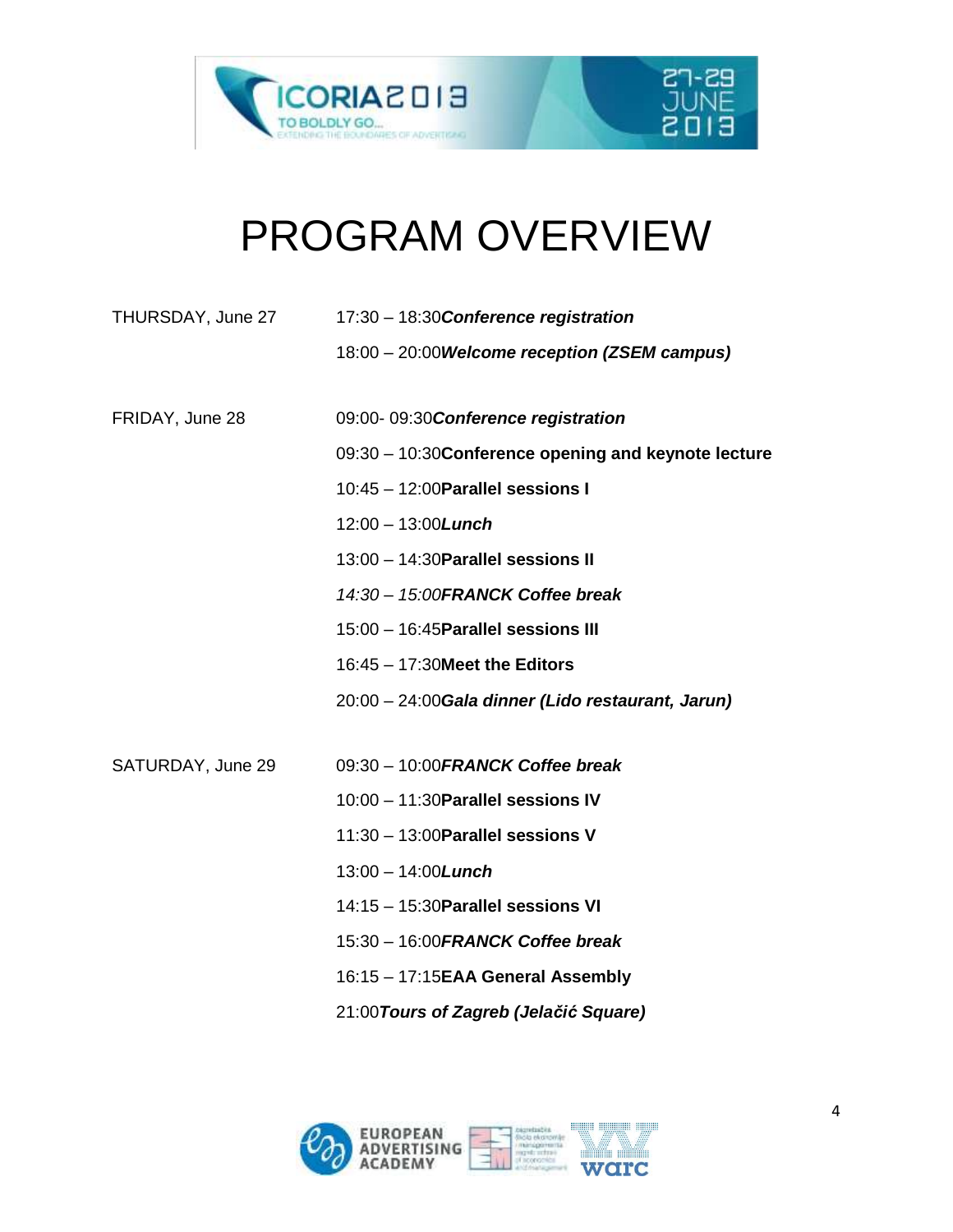

### KEYNOTE SPEAKER

*Sanjay Putrevu – Professor of Marketing, School of Business, University at Albany - State University of New York*

Sanjay Putrevu obtained his doctorate in marketing from the University at Buffalo. He has been at UAlbany since fall 2005 and has taught full-time at universities in the U.S., Canada, Australia, France, and India. He has published widely in the areas of consumer behavior, advertising, retailing, and international marketing. His current research explores consumer response to advertising/IMC, cross-cultural differences, effectiveness of retail and marketing strategies, gender differences in information processing, and the impact of corporate social responsibility on consumer patronage/loyalty. His work has been published in journals such as Journal of Advertising, Journal of Business Research, Journal of Current Issues and Research in Advertising, Journal of Consumer Behavior, and Psychology & Marketing. Dr. Putrevu has expertise on the factors influencing consumers in each unique season and year, including each year's holiday shopping season. Hehas also served on the editorial boards of the Journal of Advertising, Journal of Business Research, Journal of Current Issues and Research in Advertising, Journal of Consumer Behavior, and Academy of Marketing Science Review.

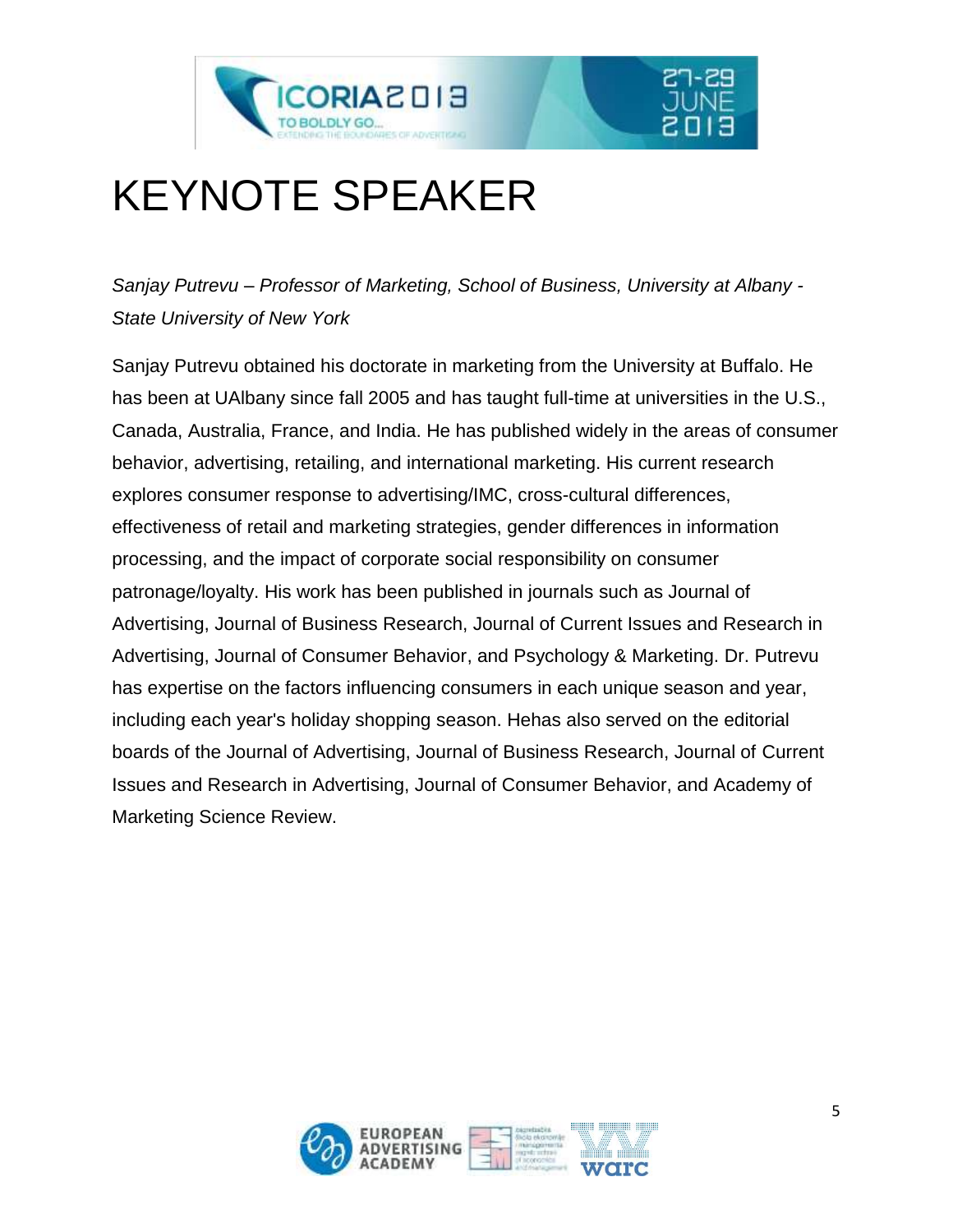



### BEST PAPER AWARDS

The Best Paper Awards are sponsored by WARC and the International Journal of Advertising. Six papers have been nominated in each of the two categories – the Best Paper Award and the Best Student Paper Award. The Best Paper Awards committee consists of Charles Ray Taylor (editor IJA), Martin Eisend (member EAA board), Sara Rosengren (member EAA board), and IvanaBušljeta Banks (conference chair). The winner will be announced at the gala dinner on Friday, June 28.

### BEST PAPER AWARD NOMINEES

#### **AM I TOO EMOTIONAL WITH THIS? HOW REVIEW STYLE, PERCEIVED SIMILARITY AND PRODUCT TYPE INFLUENCE THE EVALUATION OF ONLINE REVIEWS**

*Sonja Grabner-Kräuter, Martin K.J. Waiguny*

**ARE BRANDS LOSING THE CONSUMER RELATIONSHIP BATTLE?** *Don E. Schultz, Martin P. Block*

**"IS YOUR AD HEADLINE HIGH ENOUGH? THE INFLUENCE OF ORIENTATIONAL METAPHORS ON AFFECT AND COMPREHENSION FOR PRINT ADVERTISEMENTS** *Lampros Gkiouzepas*

**THE EFFECTS OF CROSS-MEDIA ADVERTISING ON CONSIOUS AND UNCONSIOUS MEMORY AND BRAND CHOICE**

*Lisa Vandeberg, Jaap Murre, Hilde Voorveld, Edith Smit*

**THE IMPORTANCE OF MANAGEMENT INVOLVEMENT IN INTEGRATED MARKETING COMMUNICATIONS** *Vesna Žabkar, Damijan Mumel, Nina Hočevar*

**WHY DO GREEN CONSUMERS TENT TO TRUST GREEN ADS? TESTING THE MEDIATING ROLE OF INFORMATIONAL UTILITY AND EMOTIONAL APPEAL**

*Jörg Matthes, Anke Wonneberger*

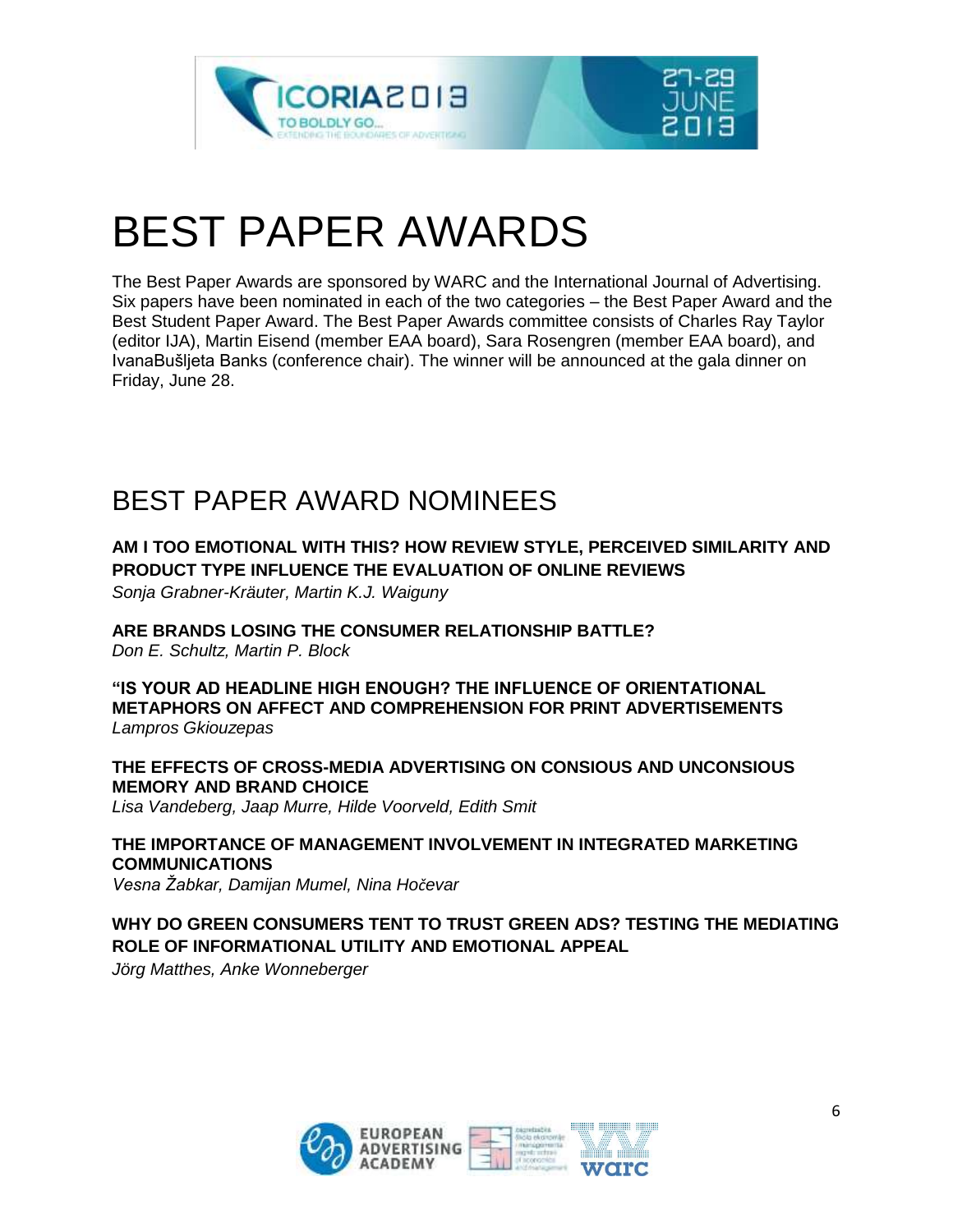

### BEST STUDENT PAPER AWARD NOMINEES

**CONSUMER RESPONSES TO ADVERTISING ADAPTATION: THE MODERATING ROLE OF NATIONAL OPENNESS TO FOREIGN MARKETS**  Mahdi Rajabi, Nathalie Dens, Patrick De Pelmacker

**DIFFERENT TYPES OF ELECTRIC CAR EXTENSIONS FOR EXISTING CAR BRANDS: IMPACT ON BRAND PERSONALITY, EXTENSION EVALUATION AND PARENT BRAND FEEDBACK**

*Ingrid Moons, Patrick De Pelsmacker*

**HOW CONSUMERS' MEDIA USAGE INFLUENCES THE OPTIMAL ADVERTISING MEDIA MIX TO MAXIMIZE CAMPAIGN RECOGNITION** *Leonids Aleksandrovs, Peter Goos, Nathalie Dens, Patrick De Pelsmacker*

**HOW DOES THE TYPE OF SPONSORSHIP DISCLOSURE AFFECT VIEWERS' ATTENTION AND PERSUASION KNOWLEDGE? INSIGHTS FROM AN EYE TRACKING STUDY** *Sophie C. Boerman, Eva A. van Reijmersdal, Peter Neijens*

**REGULATORY FIT EFFECTS ON CHILDREN'S RESPONSES TO HEALTHY EATING PROMOTION: AN EXPERIMENT TESTING MESSAGE AND CELEBRITY FIT** *Benjamin Cheng*

**"WHO WAS INVOLVED?": THE EFFECT OF STAKEHOLDER CO-CREATION ON CONSUMERS'NEW PRODUCT VALUATIONS**

*Kande Kazadi, Annouk Lievens, Dominik Mahr*

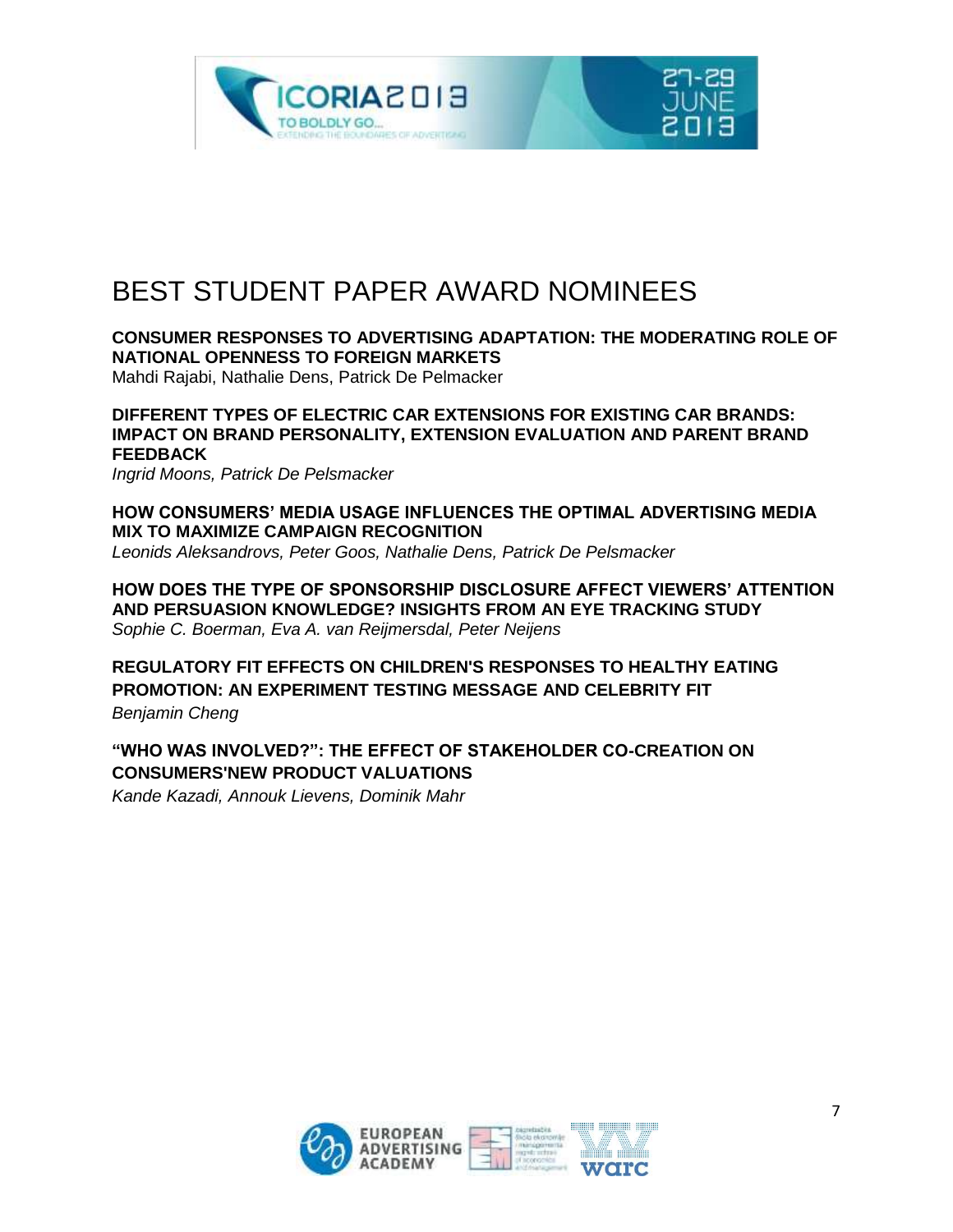



| FRIDAY, June 28 | Room: Dvorana Franck Superiore Espresso                                                |
|-----------------|----------------------------------------------------------------------------------------|
| $16:45 - 17:30$ |                                                                                        |
|                 | <b>International Journal of Advertising</b><br>Charles R. "Ray" Taylor, Editor         |
|                 | <b>Journal of Advertising</b><br>Patrick De Pelsmacker, Associate Editor               |
|                 | <b>Journal of Advertising Research</b><br>Peter Neijens, Editorial Advisory Board      |
|                 | <b>Journal of Interactive Marketing</b><br><b>Edward C. Malthouse, Editor Emeritus</b> |
|                 | <b>Journal of Interactive Advertising</b><br>Shintaro Okazaki, Editorial Board         |
|                 | <b>European Management Journal</b><br>Michael Haenlein, Editor-In-Chief                |
|                 |                                                                                        |

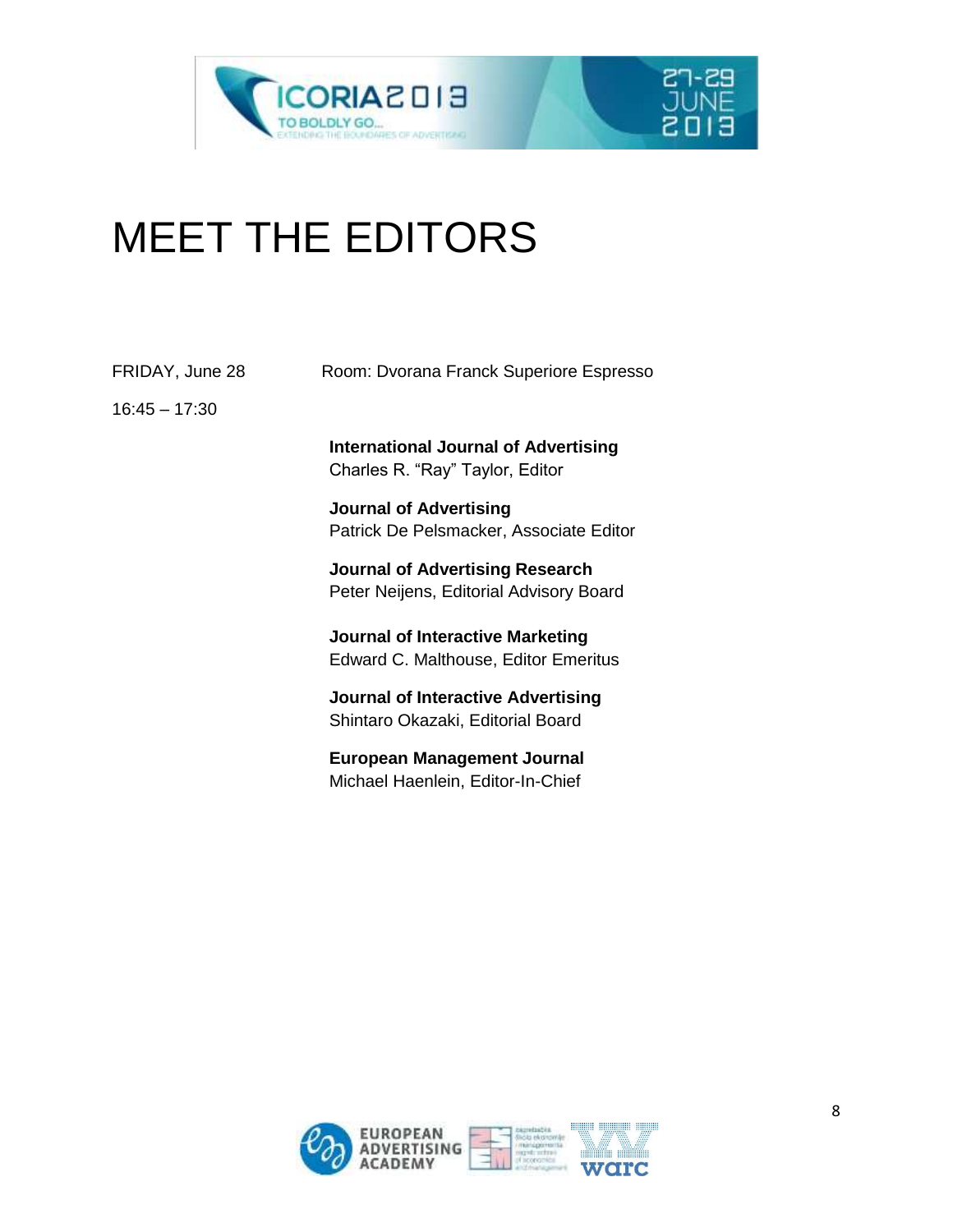

### PARALLEL SESSIONS

**FRIDAY, June 28**

**SESSION 1 10:45-12:00**

**A) PROCESSING - "We have to dream in order to survive." – Beverly Crusher** Room: *Dvorana Franck Superiore Espresso*  Chair: *Peeter Verlegh*

#### **I SEE MYSELF: THE EFFECT OF THE ILLUSION OF SELF-INTEGRATION IN ADVERTISEMENTS ON PRODUCT ATTITUDES**

*Sandra Bombe, Heribert Gierl*

Visual cues that elicit illusions of self-integration into a scene are frequently used in commercials and print advertisements. We summarize the findings from previous research on this issue, provide theoretical explanations for why and how using this technique may affect consumer attitudes toward the promoted product, and report the findings from an additional study. We found that cues that evoke illusions of self-integration are harmful in the case of desirable brands and do not affect attitudes toward the product when evoked by ads for less desirable brands.

#### **AM I TOO EMOTIONAL WITH THIS? HOW REVIEW STYLE, PERCEIVED SIMILARITY AND PRODUCT TYPE INFLUENCE THE EVALUATION OF ONLINE REVIEWS**

*Sonja Grabner-Kräuter, Martin K.J. Waiguny*

The growing relevance of online reviews as information source for different kinds of purchase decisions implies the need for a better understanding of their impact on consumer decisionmaking processes. This paper reports an experimental study that investigates how review style and similarity between reader and reviewer influence the efficacy of online reviews. The findings indicate that more factual written reviews lead to higher trust in the review, a better evaluation of the expertise of the reviewer and a more positive attitude toward the reviewed object. The effect is even stronger for utilitarian products and if the reviewer is dissimilar to the reader. The results demonstrate that the effect of review style is context-dependent and thus help to explain inconsistent findings in previous studies.

#### **CREDIBILITY IN E-WOM: HOW REVIEW PERCEPTIONS IMPACT THEIR PERSUASIVENESS**

Natalie Van Hemelen, Tim Smits, Peeter Verlegh

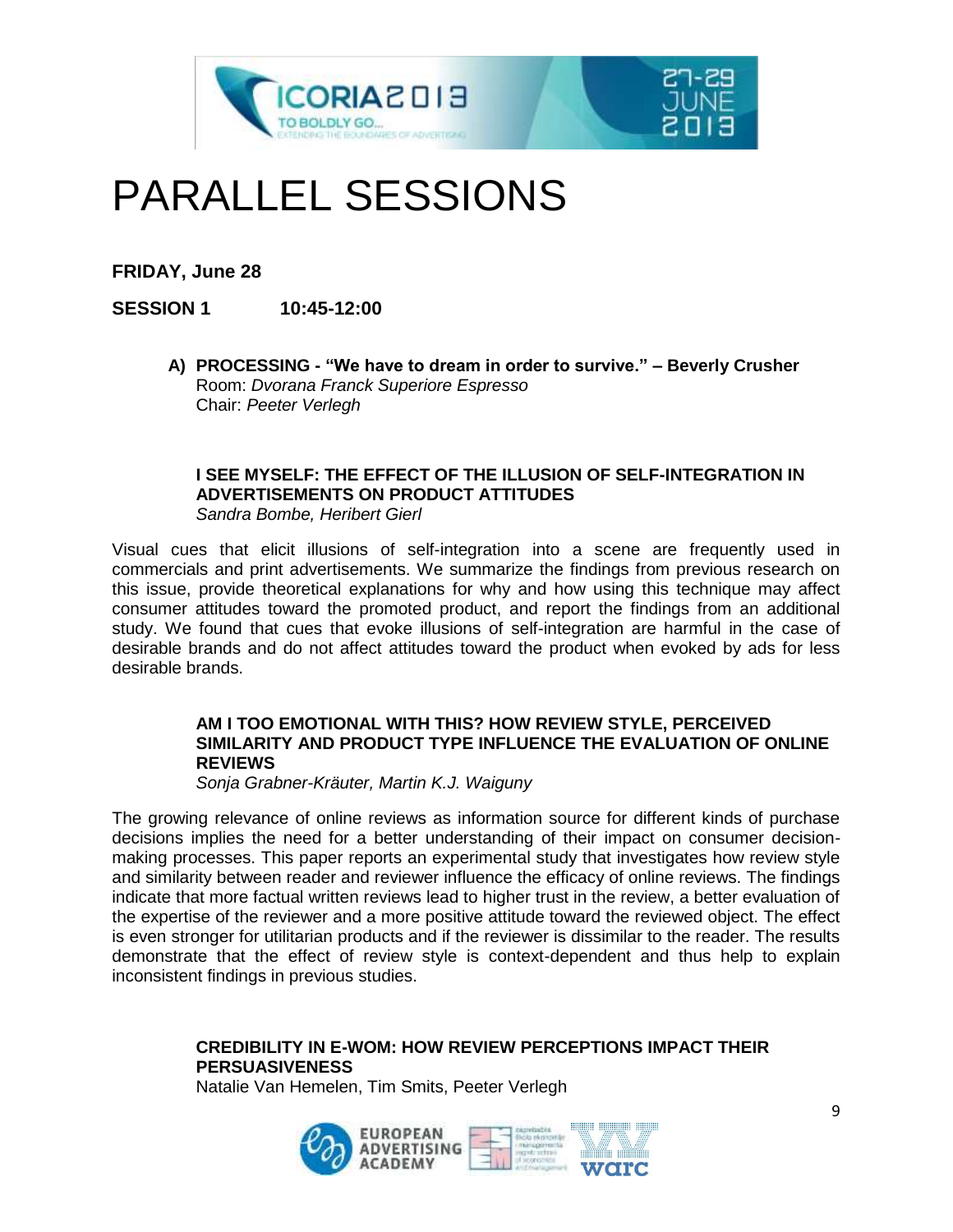

Previous research illustrated the impact of (a) a review's valence and (b) its perceived credibility on customers' product attitudes. Though both might have independent effects on product attitudes, we propose they are interrelated. To test the different possible interrelations, we used a between subjects experimental design with two conditions (positive versus negative review). Valence predicted credibility, while credibility acted as a mediator between review valence and product attitudes. Adding to this the finding that valence moderates the relation between credibility and product attitudes, our study obtained evidence for a so called moderated mediation model.

**B) AD EFFECTS – "There's coffee in that nebula" – Captain Janeway** Room: *d. 12* Chair: *Maja Martinović*

#### **COLOR EFFECTS IN ADVERTISING ON IMPLICIT AND EXPLICIT MEMORY: THE ROLE OF INVOLVEMENT DURING EXPOSURE** *Antigone G. Kyrousi, George G. Panigyrakis*

The present paper reports an experiment investigating two yet unexplored issues regarding color in advertising: the effect of color on implicit memory and the role of involvement during exposure in the memorization of ads with diverse color backgrounds. Drawing on psychological theories of memory and the Low Involvement Processing Model, it is hypothesized that color will facilitate implicit memory retrieval of print ads. The results of the experiment indicate that color affects implicit and explicit memory, although its influence on the latter is dissimilar across different levels of involvement.

#### **EMOTIONAL RESPONSES TO COLOR IN ADVERTISING IN HIGH AND LOW INVOLVEMENT CONDITIONS: A STUDY IN PROGRESS**

*George G. Panigyrakis, Antigone G. Kyrousi*

The present paper describes the theoretical background, hypotheses and design of an experiment in progress investigating color effects in print advertising on consumers' emotional responses and attitudes in high and low involvement conditions. The hypotheses, founded on the Low Involvement Processing Model and Color-in-Context Theory, posit that color influences attitudes through the mediating role of the emotional dimension of pleasure and that involvement moderates emotional responses to color. The experimental findings are expected to add to the understanding of the yet unexplored issue of the influence of color in advertising on emotion and attitudes in diverse exposure settings.

> **HOW POSITIVE AND NEGATIVE CONSUMER GENERATED ADVERTISING MESSAGES AFFECT BRAND ATTITUDE AND BUYING INTENTION** *Natalia Yannopoulou, FaidonTheofanides, AgelikiAndrikopoulou*

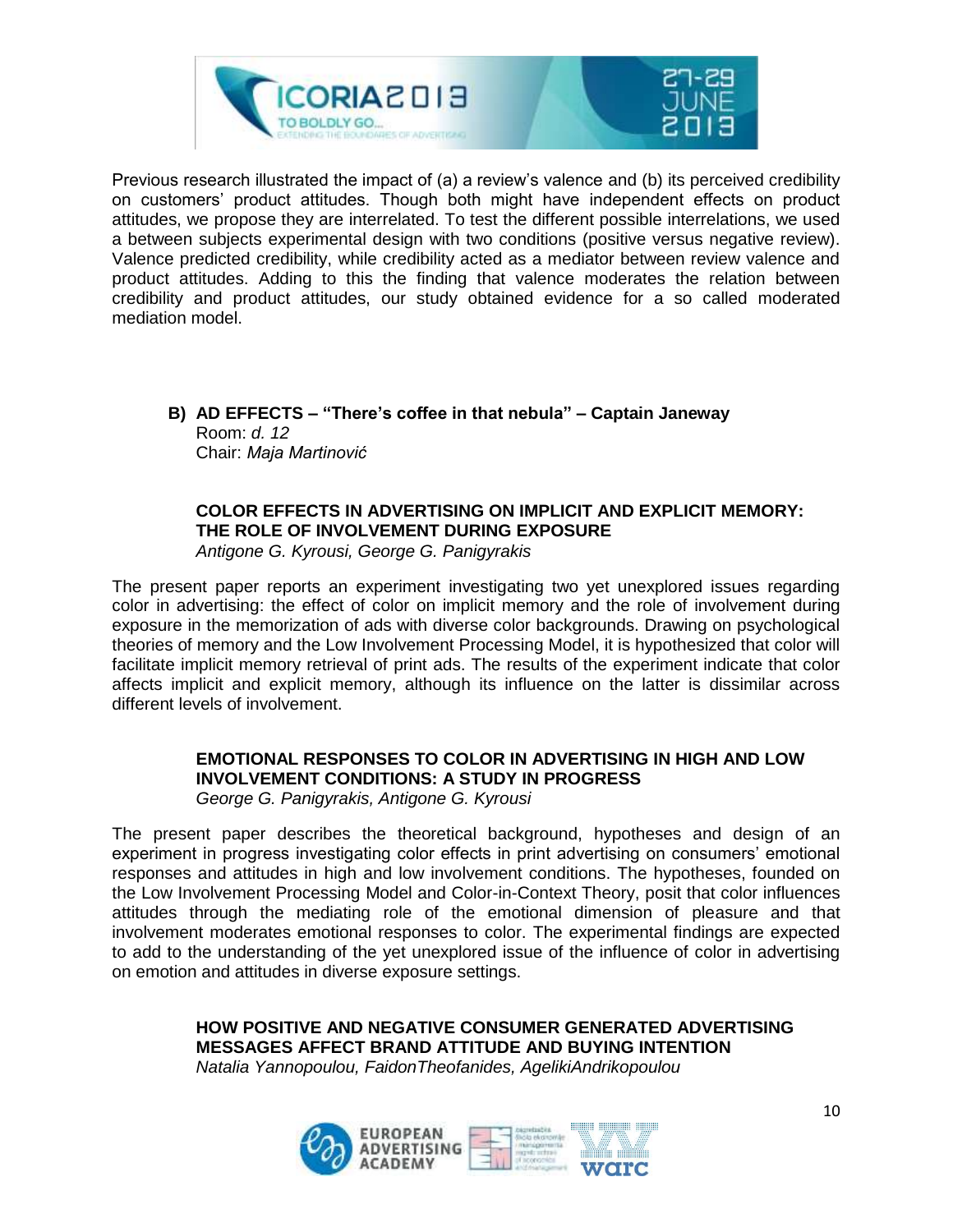

This study investigates the effects of the different types of CG advertisements on brand attitude, buying intention and acceptance of the core advertising message, while it also investigates the power of persuasion of demonstrative action versus verbal arguments. For that purpose a before-after experimental design was utilized with Generation C consumers. Results indicate that different types of CG advertisements significantly influence brand attitude, buying intention and acceptance of the advertising message. Furthermore, specific types of CG ads using demonstrative action led to strong acceptance of the advertising message.

**C) TV – "On screen!" – Captain Picard** Room: *d. 13* Chair: *Predrag Haramija*

#### **INFORMATIVENESS OF CHINESE TELEVISION ADVERTISING: A CONTENT ANALYSIS**

*Liyong Wang, Carolus L. C. Praet*

A content analysis of 1439 Chinese commercials reveals that 68% of the sample contains at least one information cue whereas the average number of cues per commercial is 1.2. These findings contradict the prediction in previous research that the level of informativeness in Chinese advertising would continue to decline. "Performance", "Availability", "Components", and "Quality" are the most frequently used information cues. Results show that informativeness of commercials differs across product categories and that commercials for durable goods employ more information cues than those for non-durable goods. Findings of this study have theoretical, methodological and managerial implications.

#### **OBSERVING HOW PEOPLE MULTITASK WHEN WATCHING DIFFERENT TELEVISION GENRES**

*Hilde A. M. Voorveld, Vijay Viswanathan*

This study responds to the need for direct observational research in which individuals' natural media multitasking behavior is observed. It aims to integrate media multitasking into media usage theories by giving insight into genre differences in media multitasking. Direct observations (n =495) of media consumption at ten-second intervals, provide in-depth insights into media multitasking with television and revealed that this was most prevalent while watching sports or engaging in channel surfing. Surprisingly, commercials were associated with relatively low amounts of media multitasking, comparable to the entertainment and news genre.

**EXPERIENTIAL DIMENSIONS OF TV-ADVERTISING**

*Lars Pynt Andersen, Jan Møller Jensen*

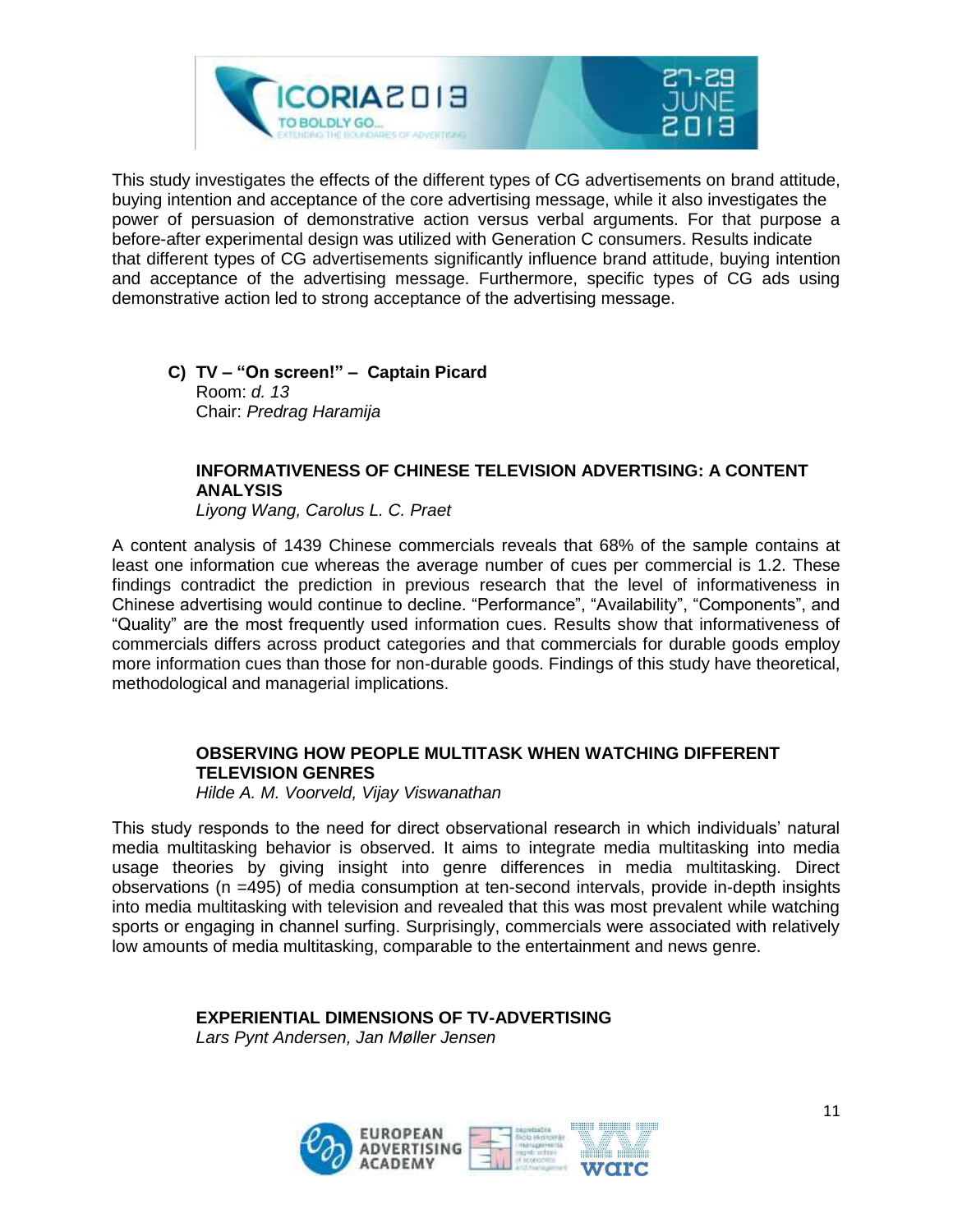

Based on concepts from cognitive film psychology and narrative transportation theory model of the experiential dimensions of TV–advertising is proposed. With structural equation modeling, it is shown how the ad's experiential potential relates to Ad-Liking. Findings indicate that Ad-Liking is highly related to *narrative* advertising executions, but that the potential appeal of this advertising experience is supported by the 'gripping' qualities of a*lyrical*dimension. It is suggested that the conceptual framework could be developed for pragmatic comparison of TVspots in tracking or testing.

#### **D) BRANDING CHALLENGES – "I don't believe in no-win scenarios." James T. Kirk** Room: *d. 1 (FFDI)*

Chair: *Nathalie Dens*

#### **BRANDING A SOLO BUSINESS**

*Alina Niemi, Jaana Tähtinen, Saila Saraniemi*

This study explores the elements, actors and activities of micro-enterprise branding. The scarce research on SME branding has typically concentrated on medium-sized firms without drawing a distinction between product and corporate branding. To address the research gap, thematic interviews were carried out on a single-case study. The elements and actors of a single-person micro i.e. solo business branding in B2C context were modelled. The findings show that even a solo business can develop a corporate brand with the aid of committed stakeholders and strategic brand orientation to secure focus and consistency.

#### **HOW TO AVOID BRAND DILUTION: THE USE OF CONJUNCTIVE CUES IN ADVERTISEMENTS FOR BRAND EXTENSIONS**

*Verena Huettl, Heribert Gierl*

We consider advertisements for brand extensions and investigate the interaction effect of category-fit of the extension (high vs. low) and the usage of conjunctive cues in the ads (present vs. absent) on brand evaluations. We found that a low category-fit of extensions impairs brand evaluations. Additionally, we found that this negative effect can be avoided if conjunctive cues that compensate low category-fit are included in the ads for the extension product.

#### **THE ART OF LOGO REDESIGN: WHEN HIGHER DEGREES OF CHANGE HURT BRAND RECOGNITION AND BOOST BRAND ATTITUDE**

*Bo van Grinsven, Enny Das*

An experimental study tested effects of logo redesigns on brand recognition and brand attitude. Degree of logo change was expected to negatively affect brand recognition and brand attitude, in particular among consumers with low tolerance for new stimuli (low consumer

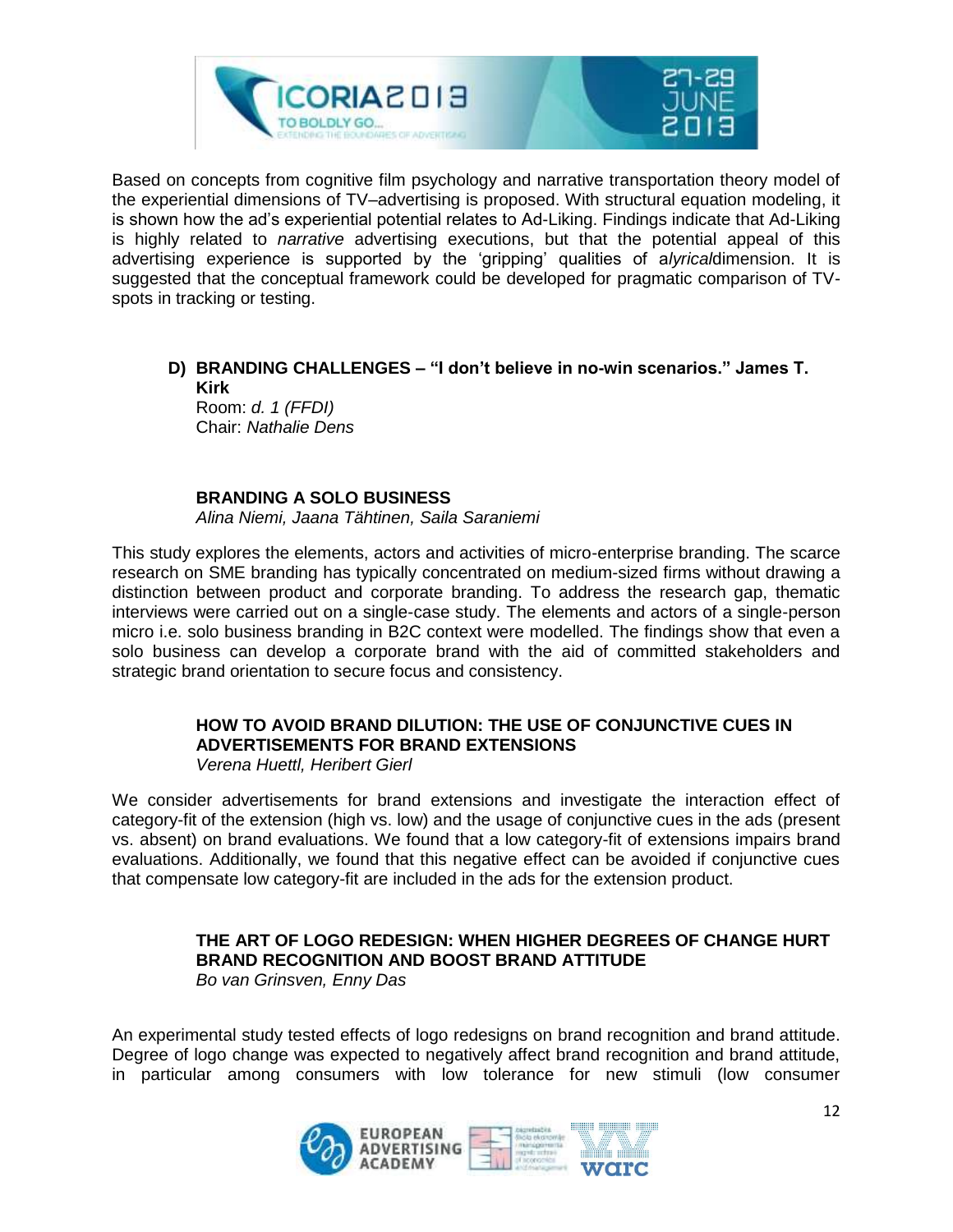

innovativeness). Results showed that brand recognition decreased when a brand logo was considerably changed, as compared to the no change or small change condition. A curvilinear effect of degree of change on brand attitude was observed among low innovators: for a small logo change, brand attitude decreased, whereas brand attitude increased with a considerable change. Brand attitudes of high innovators were unaffected by degree of change.

#### **SESSION 2 13:00–14:30**

**A) WOM – "Rumors of my assimilation are greatly exaggerated." Captain Picard** Room: *Dvorana Franck Superiore Espresso* Chair:*Charles Ray Taylor*

#### **I'LL SPREAD THE WORD: THE IMPACT OF MANAGERIAL RESPONSES TO ONLINE REVIEWS ON POSITIVE WORD-OF-MOUTH INTENTION** *NathaliaPurnawirawan,Patrick De Pelsmacker, Nathalie Dens*

Using a 3 (review balance: positive, neutral, negative) x 6 (manager's response: no reaction, refutation, apology, apology and promise that it won't happen again, apology and compensation, apology+promise+compensation) design, we investigate if and how a company should react to counter negative online reviews to influence recommendation intention of the readers. When the reviews are mostly positive, no reaction is necessary, but an apology+promise score best. When the balance is neutral, an apology+promise and apology+promise+compensation result in the highest word-of-mouth intention than other responses. When the balance is negative, the company needs to offer a compensation to restore positive word-of-mouth intention.

#### **A NEGATION BIAS IN WORD OF MOUTH**

*PeeterVerlegh, CamielBeukeboom, Christian Burgers*

Word of mouth can have a strong impact on product evaluations and sales, yet little research has examined the role of language use in communications about products. Based on linguistic bias research, we investigate whether the use of negations in describing product experiences reveals a speaker's prior expectancies about a brand to recipients. Experiment 1 examined a speaker's use of negation and affirmation descriptions about product experiences. Results demonstrate that speakers rate negation descriptions more applicable when describing experiences that are inconsistent (versus consistent) with their a priori brand expectations. Experiment 2 tested recipient inferences about word of mouth that contains negations versus affirmations. Recipients inferred that the experience was less expected and more surprising when the speaker used negations rather than affirmations. These results demonstrate that negations have no small effect on inferences about brands, and that the negation bias provides a subtle mechanism for communicating and maintaining brand reputations.

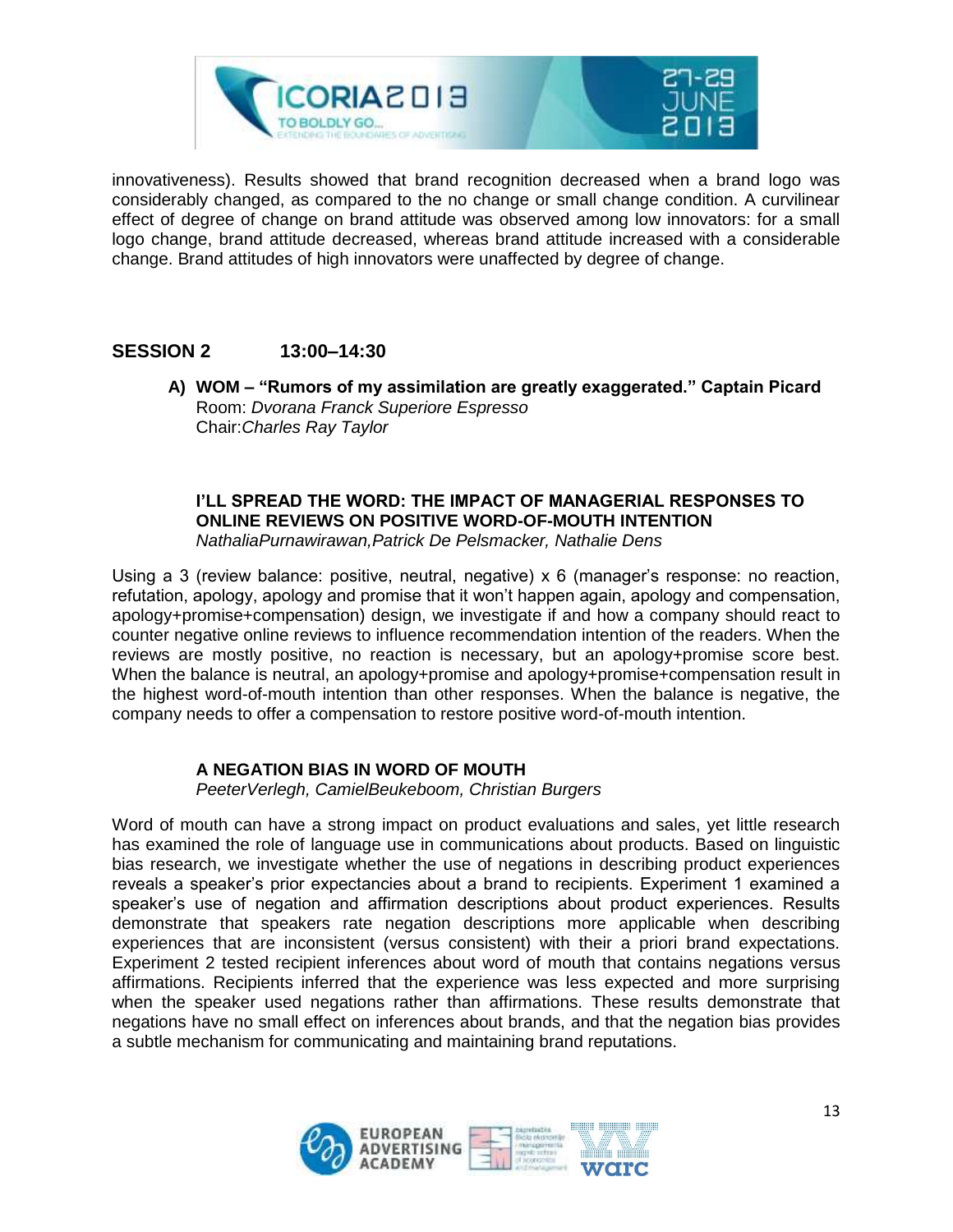

#### **THE GOOD AND THE BAD OF NEGATIVE WORD-OF-MOUTH: AN EMPIRICAL INVESTIGATION INTO THE EFFECT OF ONLINE MESSAGES**

*Su Jung Kim, Rebecca Jen-Hui Wang, Edward C. Malthouse*

This paper investigates how posting and viewing online negative word-of-mouth (NWOM) affect customers' subsequent purchase behaviors. We also identify the different types of negative emotions in NWOM and examine their impact. Using a dataset that combines customers' posting and viewing activities on the firm's online forum and their purchase and redemption histories, we find the interaction effect between posting and redeeming to be positive, and viewing to be negative. Anger has a negative but insignificant effect, while concern has a positive effect. We propose an explanation for these findings, and discuss their implications and applications.

#### **"CLICK LIKE IF YOU LIKE IT". THE EFFECT OF PROMOTING EWOM IN SOCIAL NETWORK SITES**

*Manuela López, María Sicilia, Peeter W. J. Verlegh*

Social network sites (SNSs) have proved to be an important part of consumers' communication and relationships during the last years. Thus, companies are still finding out how and what to communicate in these channels. However, very little is known about how the charateristics of the communication may influence the consumer behavior on SNSs. We show that the strategy of encouraging consumers to spread the word has a negative effect on the intention to eWOM and the attitude toward the product for low-shared posts. This effect will become into a positive one for hubs in high-shared posts.

**B) NEW (BRANDS, PRODUCTS, EXTENTIONS) - "… to explore strange new worlds, to seek out new life-forms and new civilizations"** Room:*d. 12* Chair: *Patrick De Pelsmacker*

#### **DIFFERENT TYPES OF ELECTRIC CAR EXTENSION FOR EXISTING CAR BRANDS: IMPACT ON BRAND PERSONALITY, EXTENSION EVALUATION AND PARENT BRAND FEEDBACK**

*Ingrid Moons, Patrick De Pelsmacker*

In a Belgian sample, the effect of adding two types of electric car extensions to the product range of existing brands on the personality of and the attitude towards the extension and the parent brand is studied. Extension-parent brand personality fit leads to more positive responses to the extension, but non-fitting extensions leave the parent brand personality largely unaffected. In some cases, non-fitting extensions have a positive parent brand feedback effect. The most important determinant of extension evaluation is the extent to which the extension generally evokes positive emotions and positive cognitions, regardless of the personality of the extension.

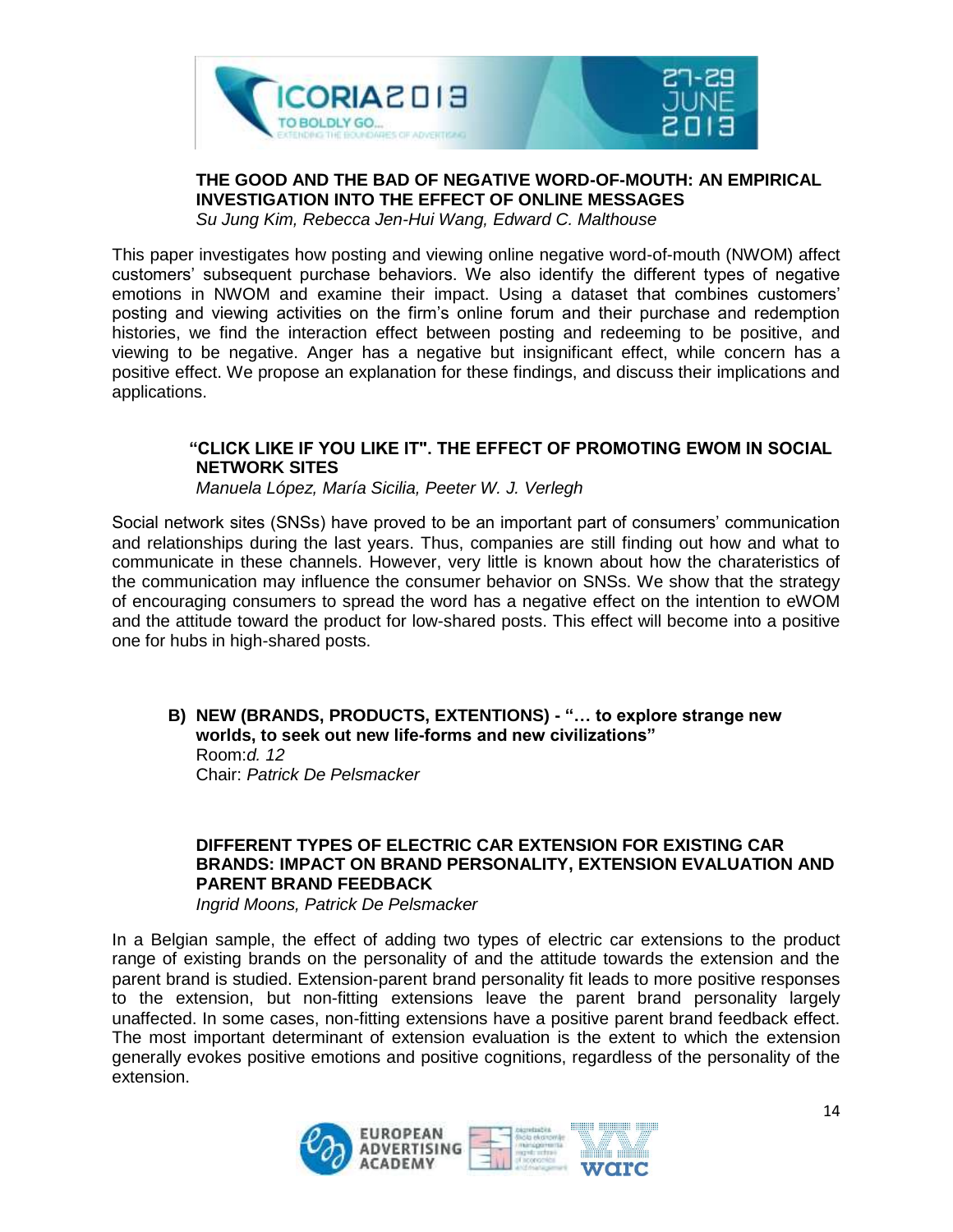



#### **THE IMPACT OF UNBOXING VIDEOS ON THE EVALUATION OF NEW PRODUCTS**

*Gunnar Mau, Sascha Steinmann, Hanna Schramm-Klein*

Unboxing videos are not only being uploaded by a sizeable number of video portal users, but are also specifically sought out and watched by a significant number of users. Our study provides initial answers to the question as to whether the impact of unboxing videos depends on the expertise and reliability of the sender. Results reveal amongst others that the utilitarian attitude to towards the product is influenced by the level of expertise. This effect only becomes apparent if the video originates from a reliable source. Hedonic attitude towards the product is influenced by the level of reliability.

#### **"WHO WAS INVOLVED?": THE EFFECT OF STAKEHOLDER CO-CREATION ON CONSUMERS' NEW PRODUCT VALUATIONS**

*KandeKazadi, AnnoukLievens, DominikMahr*

Research on the impact of involving various external parties in a firm's innovation process has sprouted many contributions in recent years. Yet, research on the impact of communicating about such co-creation activities on consumers' valuations for new products is scant. The present study investigates the effects of two forms of co-creation (with consumers or multiple stakeholders) on consumers' valuations of new products, and the moderating role of product complexity. Results show that, for complex products, which require more diverse expertise, consumers are willing to pay a premium up to 33%, if they are aware that a new product has been co-created with multiple stakeholders.

#### **PERSUASIVE EFFECTS OF THE LABEL "NEW" IN PRODUCT PACKAGING AND ADVERTISING**

*Jiska Eelen, Peeter Verlegh*

Product innovations can be effectively promoted by verbal labels that communicate their novelty. We demonstrate that the presence of the label "new" on product packages and in advertising improves people's first impression of products through an increased explorative mindset. In two online studies and one field experiment, we manipulate and measure audience and product characteristics that make people likely to explore their surroundings, and show that the "new" label triggers a similar effect. Our findings show that the label can increase recognition, attitude and behavioral intentions towards the product.

**C) MEDIA CHOICE – "It was logical to cultivate multiple options." – Spock** Room: *d. 13* Chair: *Vesna Žabkar*

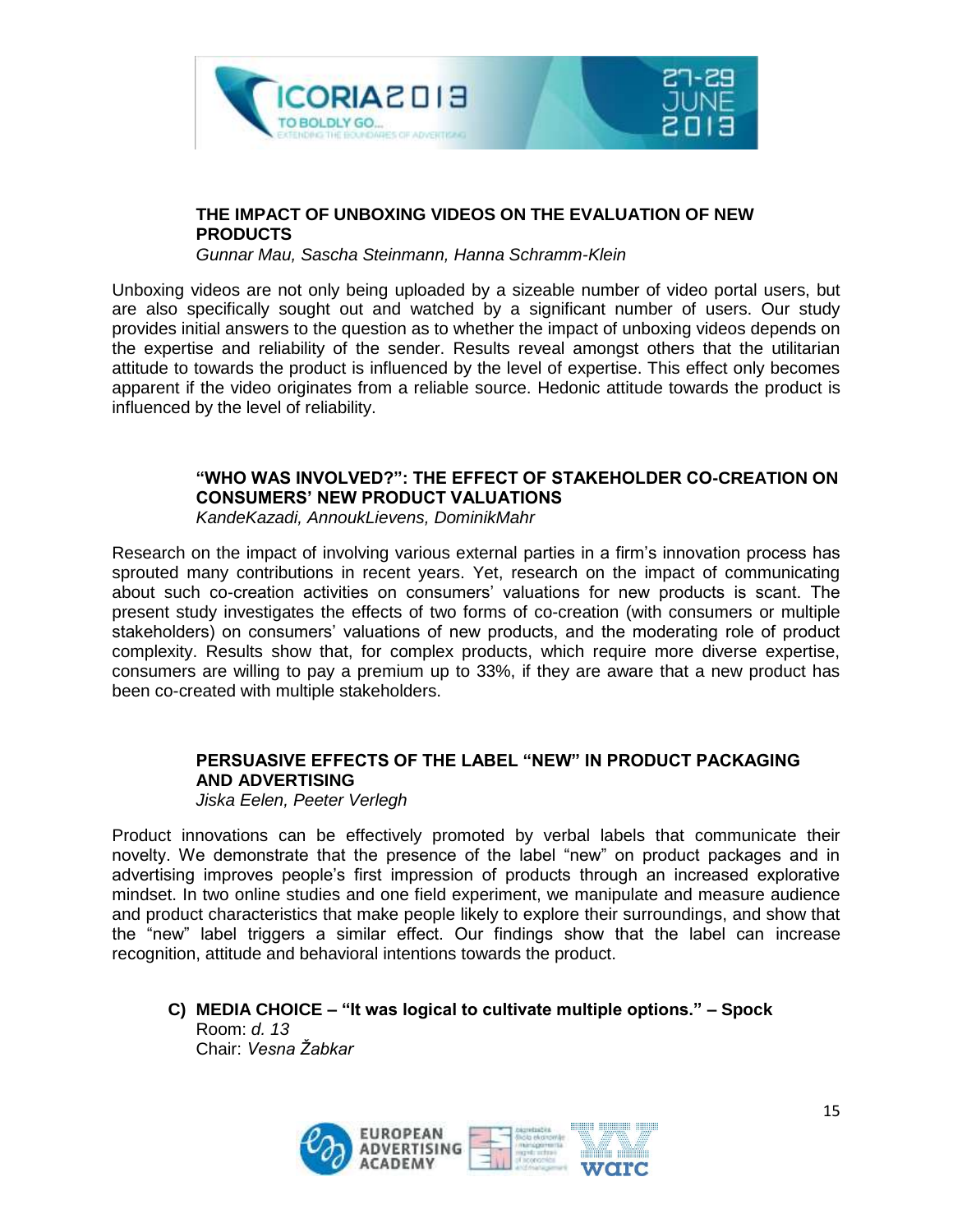



**HOW CONSUMERS' MEDIA USAGE INFLUENCES THE OPTIMAL ADVERTISING MEDIA MIX TO MAXIMIZE CAMPAIGN RECOGNITION** *LeonidsAleksandrovs, Peter Goos, Nathalie Dens, Patrick De Pelsmacker*

Using a mixture-amount modeling approach on data from the Netherlands and Belgium, we investigate the impact of cross-media advertising investments in magazines and on television on campaign recognition and we determine the optimal allocation of the advertising investment across the two media. We study the moderating role of consumers' media usage on these cross-media effects and on the optimal media mix. There is a positive synergistic effect of crossmedia investments. This effect is moderated by consumers' media usage in that heavy usage of a medium implies allocating more of the advertising budget to that mediumin order to maximize campaign recognition.

#### **THE EFFECTS OF SIMULTANEOUS CROSS-MEDIA ADVERTISING ON RECALL AND BRAND ATTITUDE: THE ROLE OF INVOLVEMENT**

*Tim Smits, Jos Hornikx*

Marketing communications has shifted towards integrated and 360° communications using multiple media. Voorveld (2011) studied the persuasive impact of simultaneous cross-media advertising targeting the same consumer and found no difference between internet+radio ads relative to repetitive internet ads. In this study, we modified Voorveld's study design. We found that cross-media ads do result in higher brand recall than repetitive ads, but this difference only occurs in a low involvement situation with little attention to advertisements. Moreover, we show that cross-media as well as repetitive ads are better recalled than single exposure ads. No effects on attitudes were found.

#### **THE EFFECTS OF CROSS-MEDIA ADVERTISING ON CONSCIOUS AND UNCONSCIOUS MEMORY AND BRAND CHOICE**

*Lisa Vandeberg, JaapMurre, Hilde Voorveld, Edith Smit*

Theories about the effects of cross-media advertising on consumers are mainly based on explicit psychological measures, such as self-reports. However, such conscious measures provide a one-sided or evenincomplete view of unconscious psychological processes. To fill in the empirical and theoretical gaps it is essential to use implicit measures that allow for unconscious effects to manifest. We use implicit measures able to assess whetherexposure to advertisements (exposure/no-exposure) in different media combinations (single/cross-media) appeal to different memory types (perceptual/conceptual) and affect different brand choices (stimulus-based/memory-based). This way, we aim to disentangle the mechanisms responsible for the success of cross-media advertising.

#### **CHOICE OR USE? PREDICTING TV CHANNEL CHOICE AND DURATION USING AN INTEGRATED MODEL OF MEDIA CHOICE**

*Su Jung Kim, Vijay Viswanathan*

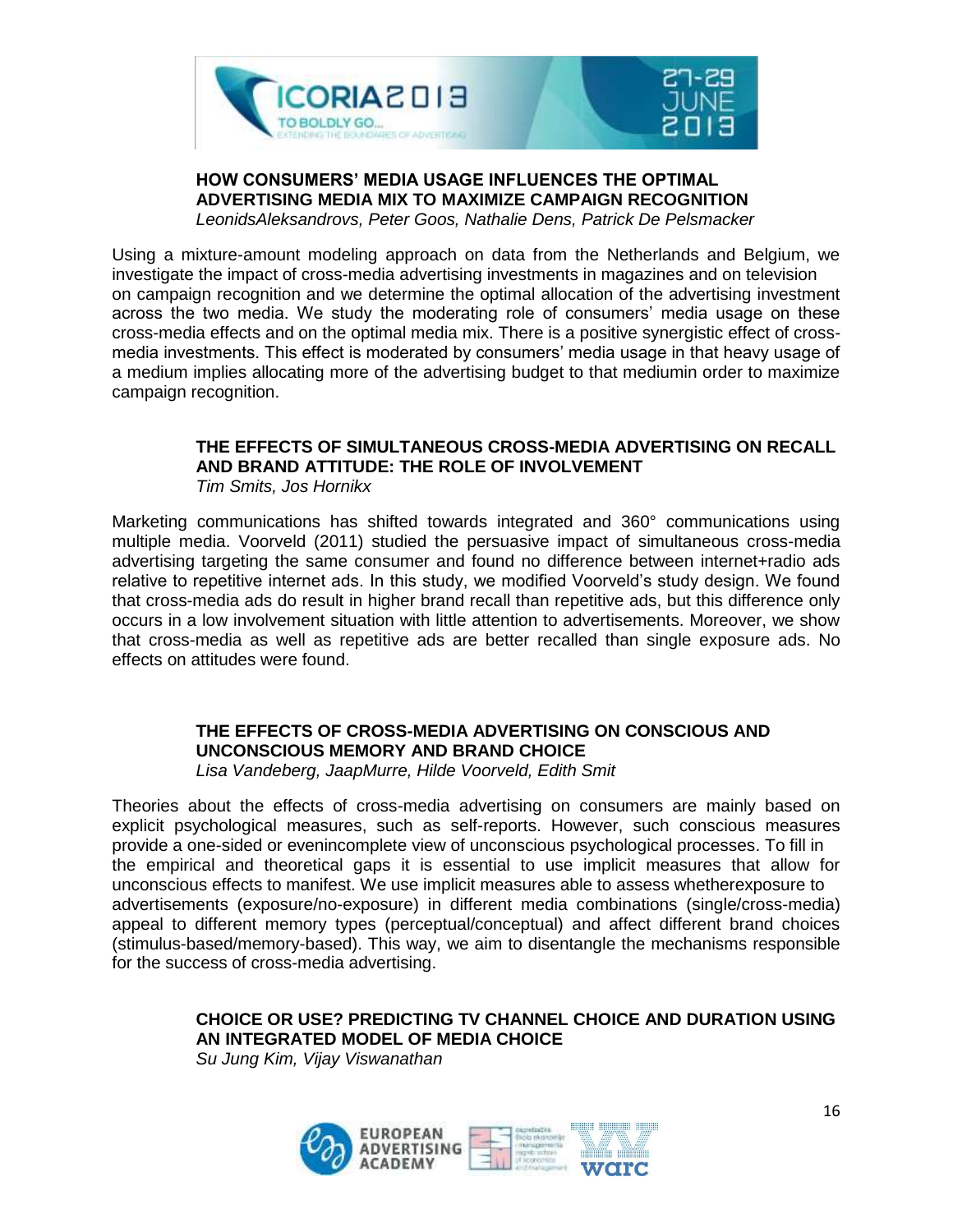

This study examines how individual and structural factors of media choice impact TV channel choice and viewing time. Using Nielsen Korea's TV-Internet Convergence data that electronically recorded television and Internet use behavior, we find that television channel choice is influenced by individual factors such as gratifications, age, and gender as well as structural factors like access, and cost. However, duration is largely affected by structural factors such as lead-in, and other media use. The findings indicate that structural factors play a major role in explaining television use even in a high-choice media environment where individual factors are expected to prevail.

#### **D) BRAND PLACEMENT– "Resistance is futile!" – The Borg** Room: *d. 1 (FFDI)* Chair*: Liselot Hudders*

#### **COVERT ADVERTISING AND PRODUCT PLACEMENT – LEGISLATION AND PRESENCE IN PROGRAMS OF CROATIAN TELEVISION STATIONS** *Predrag Haramija*

This paper exploresthe legislation and frequency ofoccurrenceof covert advertising in the form of product placementin television contentin the Republic ofCroatia. Covert advertising is becoming more often a common form of advertising in the world. In some countries it is allowed by law and in some not. In Croatia, covert advertising and product placement is prohibited by law and codes of ethics. At the same time, it is common practice and largely present in print and in electronic media (especially television). The fact that it is not controlled or sanctioned raises the issue of bodies for implementation of laws or quality of legislation.

#### **THE EFFECT OF ADVERTISING LITERACY ON CHILDREN'S BRAND EVALUATIONS IN AN ADVERGAME CONTEXT: THE MEDIATING EFFECT OF AFFECTIVE REACTIONS TOWARDS THE GAME**

*Katarina Panić, Liselot Hudders, Verolien Cauberghe*

The current experimental study (N= 175) investigates whether a *cognitive* advertising literacy training session may attenuate the effectiveness of advergames by activating 6-to-7 year old children's cognitive and moral advertising literacy. In addition, the study investigates whether the effect of advertising literacy on brand evaluations is mediated by children's affective reactions towards the game. The results show that a cognitive advertising literacy training session activates children's cognitive but not their moral advertising literacy. Further, the results show that both cognitive and moral advertising literacy affect children's brand evaluations negatively via a negative effect on their affective reactions towards the advergame.

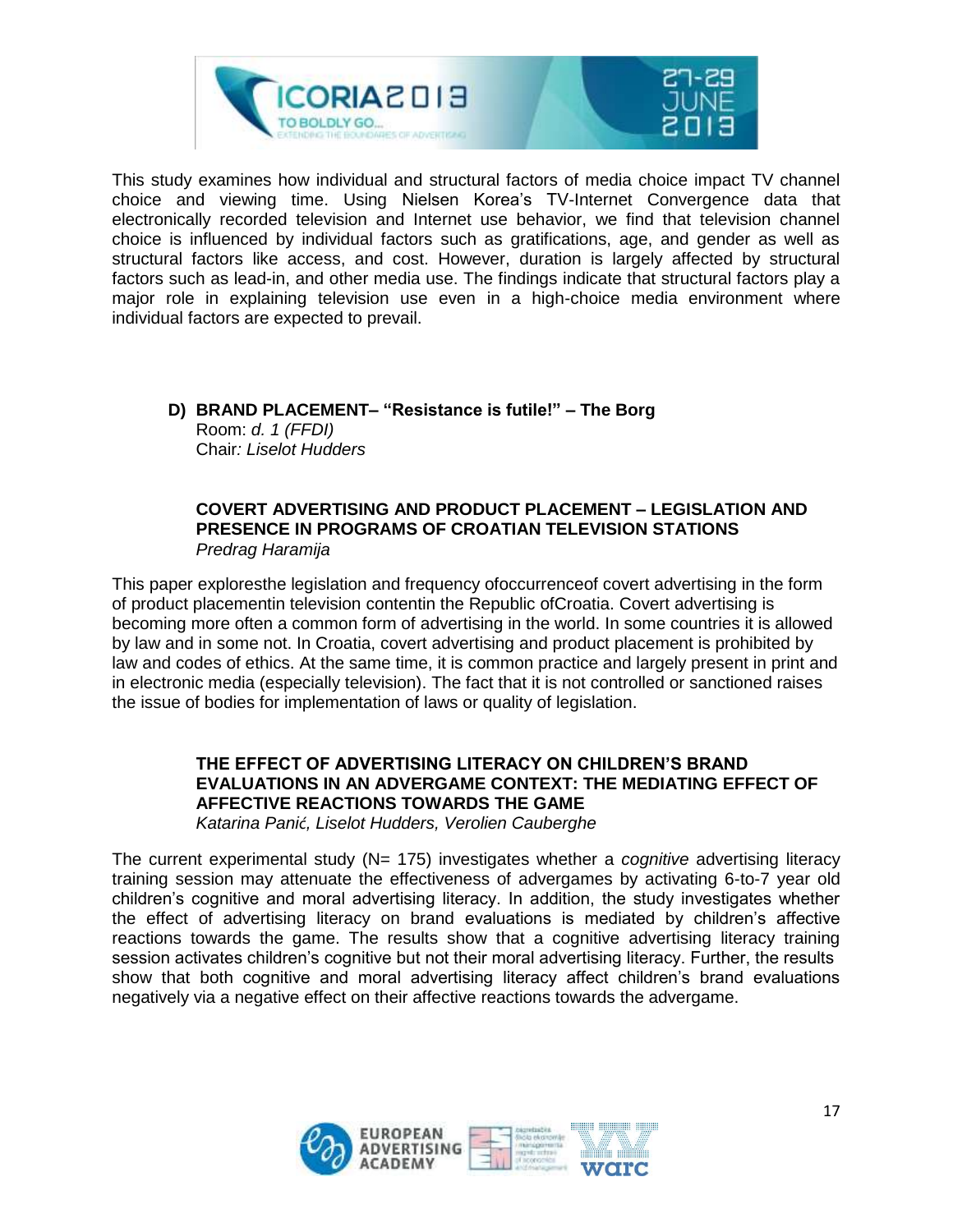

**CONTEXT MATTERS: THE IMPACT OF CONTEXT PERCEPTIONS ON THE EFFECTIVENESS OF BRAND PLACEMENT IN MOVIES**

*Yann Verhellen, Nathalie Dens, Patrick De Pelmacker*

Through a field experiment, we investigate how different context perceptions impact recognition and attitude for brands placed in movies. Using a path modeling approach, we study the effect of the attitude towards the character associated with the placed brand, and the perceived fit between a placed brand, the movie in which it is embedded and the character to which it is associated, and how these relationships are mediated by movie liking. We also study the moderating effect of prominence and plot connection on these relationships. Context perceptions have a significant impact on brand placement effectiveness. These effects are partially moderated by prominence and plot connection.

#### **IS 1+1 MORE THAN 2? COGNITIVE, AFFECTIVE AND BEHAVIOURAL EFFECT OF THE COMBINED USE OF ADVERTISING AND PLACEMENT OF JUNK FOOD ON CHILDREN**

*Rodrigo Uribe, Alejandra Fuentes-García*

This paper examines the separate and subsequently the joint effect of advertising and placement of junk food on children across different age groups (9, 12 and 15 year-old children). First, results show that brand awareness is similar in the case of advertising and placement, but increases in the case of youngest children and when advertising+placement is employed. Second, the brand attitude was not affected by the age of children and the separate or joint use of advertising and placement. Third, the behavioural disposition toward junk food and McDonalds was again similar between those exposed to placement and those exposed to advertising. However, it was higher in those exposed to the combination of advertising and placement. Results are discussed in terms of previous results of the studies providing evidence of the influence of promotional tools of junk food on kids.

#### **SESSION 3 15:00-16:45**

*A)* **CULTURE – "May cultural differences encourage us to build bridges of understanding. To all that makes us unique."- 7 of 9**  Room: *Dvorana Franck Superiore Espresso* Chair: *Ralf Terlutter*

**ATTITUDES TOWARD FUTURE-ORIENTED ADVERTISING APPEALS IN SAVING VERSUS SPENDING CULTURES – PRELIMINARY RESULTS ADDRESSING GLOBE'S VALUES VS. PRACTICES DISTINCTION** *Sandra Diehl, Barbara Mueller, Ralf Terlutter*

Time orientation is a salient aspect of national culture and as such is central to many marketing

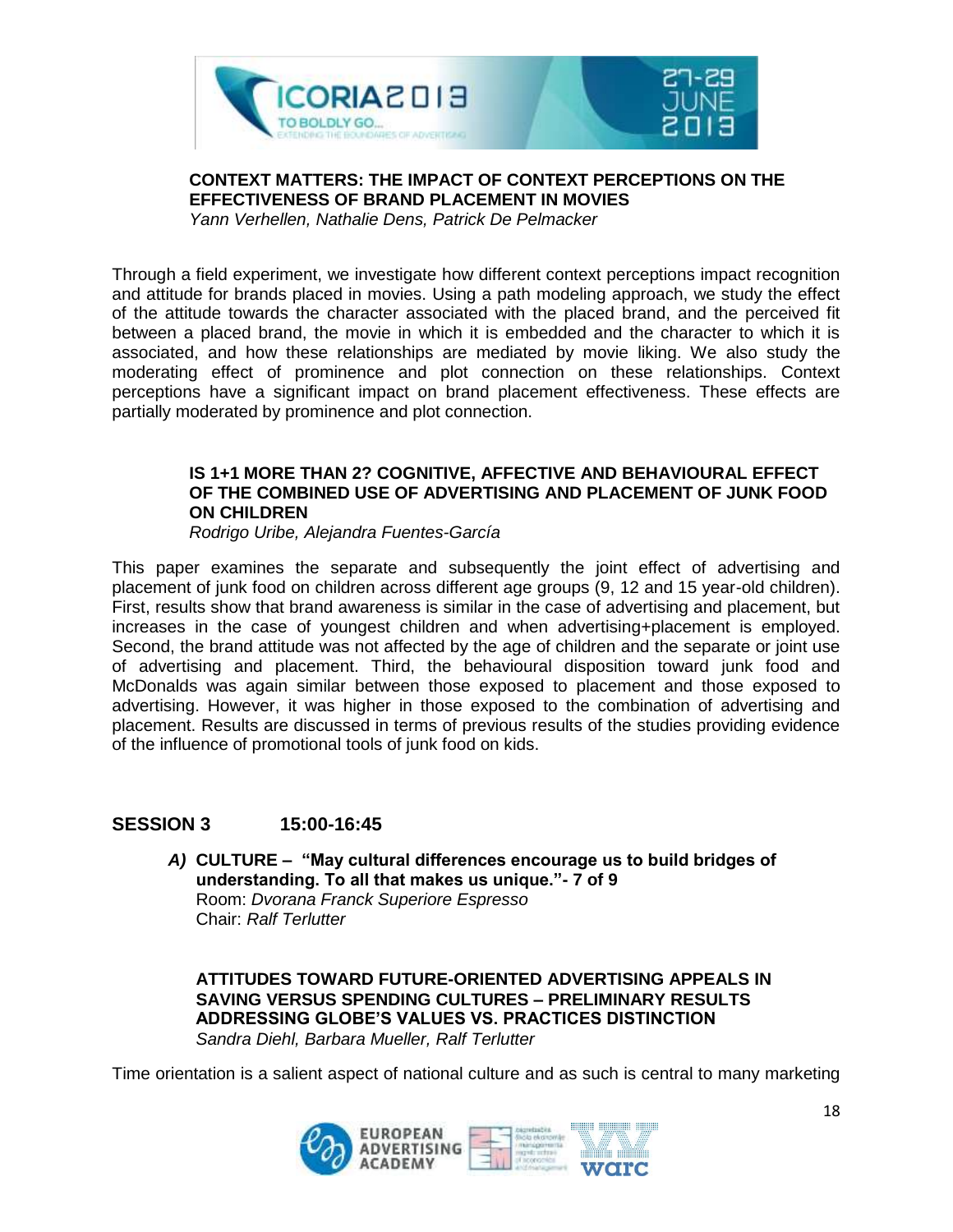

issues, in particular, consumer saving versus spending behavior. This exploratory investigation examines the role that the GLOBE dimension of future orientation plays in consumer responses to advertisements. A major strength of the GLOBE framework is that is explicitly distinguishes between societal *values* versus societal *practices*. While cultures may value planning and saving, its members may instead adopt "buy now, pay later" behaviors. Based on a non-student sample of 399consumers in two countries with distinct saving versus spending mindsets (Germany and the U.S.), attitudes toward an advertisement employing a future-oriented appeal are measured. Results indicate that, overall, future-oriented appeals are positively perceived in both countries. However, subjects in the U.S. evaluated the future-oriented ad significantly more positively than did German subjects. Even when controlling for the possible influence of attitudes toward advertising in general, the future-oriented ad was still evaluated differently in the two markets, suggesting that future-oriented appeals appear to be particularly promising when communicating with American consumers. Implications are discussed and the limitations and directions for further research are addressed.

#### **CULTURE AND ADVERTISING EXECUTIONS REVISITED**

*Charles R. Taylor, Shintaro Okazaki*

A major development in global advertising research is the evolution of Global Consumer Culture theory and the notion that global consumer culture positioning strategies (GCCP) can be effective across markets. On the other hand, Hall's (1976) high versus low context theory still seems persistent in terms of empirical evidence. In this regard, this research revisits advertising execution in the U.S. and Japan, from the perspectives of timing and counting of brand appearance and repetition. We examine the content of a large sample Japanese vs. U.S. television advertising in terms of several variables used in prior studies that are indicative of the level of directness in the execution of an ad. Results suggest that cultural factors still influence style of the advertising that appears in these countries. Thus, even if positioning strategies are standardized across the U.S. and Japan, the manner in which the ad is delivered appears to be profoundly influenced by culture.

#### **INDIVIDUALISM VS. COLLECTIVISM AS A MODERATOR OF THE INFLUENCE OF PROBABILITY MARKERS ON PERSUASIVENESS OF ADVERTISING APPEALS FOR PRIVATE AND SHARED SERVICES**

*IvanaBušljeta Banks, Patrick De Pelsmacker, Katarina Kemeter*

The study explores the extent to which individualists and collectivists find various probability markers (pledges and hedges) and individualistic or collectivistic advertising appeals, used in advertisements for private and for shared services, persuasive. In an online experiment in Belgium, respondents' individualism/collectivism was measured prior to exposure to the stimuli. The respondents then evaluated the persuasiveness of the appeals used. Results show a general preference for a collectivistic claim (except in the case of private services for collectivist people). The effectiveness of the probability markers seems to depend on the type of service advertised.

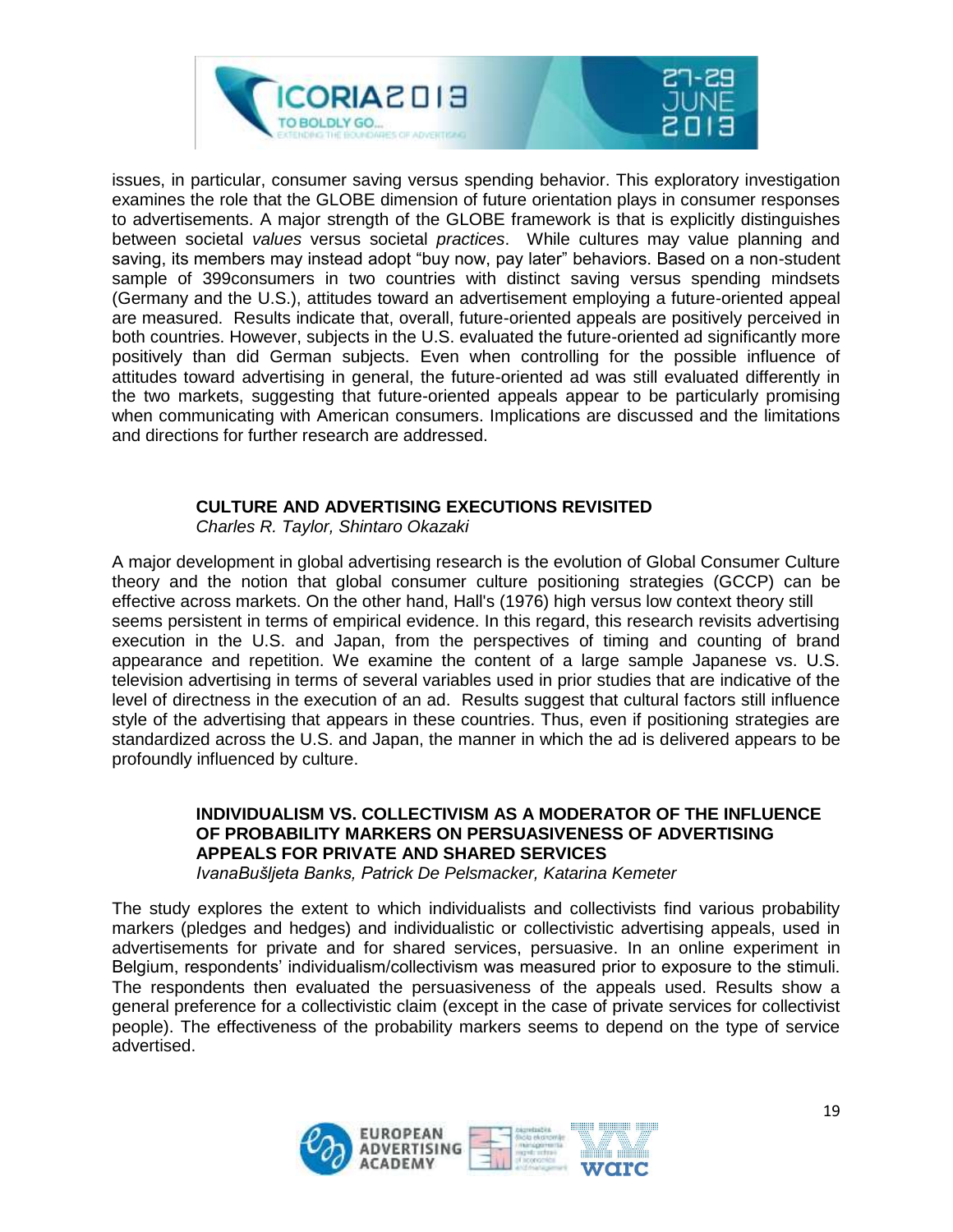

#### **A CROSS-COUNTRY INSTRUMENT VALIDATION OF PERCEIVED UBIQUITY** *Shintaro Okazaki, Felipe Méndez, Sandra Diehl*

This study proposes and validates an instrument to measure perceived ubiquity. The instrument is first tested in Spain, and cross-validated in Austria. The first-order factors include continuity, immediacy, portability, and searchability. The four-factor structure of perceived ubiquity fits well the Austrian data, proving the robustness of the proposed instrument. Latent mean structure analysis indicates that Spanish consumers tend to perceive all four factors more strongly, compared with Austrian consumers. In closing, theoretical and managerial implications are discussed.

#### **CONSUMER RESPONSES TO ADVERTISING ADAPTATION: THE MODERATING ROLE OF NATIONAL OPENNESS TO FOREIGN MARKETS**

*Mahdi Rajabi, Nathalie Dens, Patrick De Pelmacker*

We investigate the moderating role of national openness to foreign markets on consumer responses (attitude to ad, brand and purchase intention) to different degrees of advertising adaptation in Belgium, Iran and India. We operationalize the levels of advertising adaptation (standardization, glocalization and adaptation) by manipulating the celebrity endorser (adapted versus standardized celebrity) and verbal cues (adapted versus standardized verbal cues). The results show that societies with lower openness to foreign markets respond more positively for more adapted ads than for standardized ads. This difference is reduced as openness to foreign markets increases.

**B) SOCIAL RESPONSIBILITY– "The needs of the many outweigh the needs of the few." – Spock** Room:*d. 12* Chair: *Edith Smit*

**ONLINE COMMUNICATION OF CORPORATE SOCIAL RESPONSIBILITY ACTIVITIES IN CROATIA – A CONTENT ANALYSIS** *Krsto Ante Šimičević, Patrick De Pelsmacker, Nathalie Dens*

This study content analyzes the Corporate Social Responsibility (CSR) communications of the 100 largest corporations operating in Croatia on their official websites. A coding scheme was developed based on Schwartz and Carroll's (2003) Three-Domain Approach to CSR activities. 88% of companies analyzed communicate CSR activities, the most frequent being (purely) economic (85%), (purely) ethical (80%), and economic/ethical activities (59%). A relationship was shown between ownership structure and type of CSR activities communicated. Companies with partial government ownership (83%) and wholly government owned companies (77%) are likelier to report (purely) legal activities. Government owned companies (81%) report more economic/legal activities.

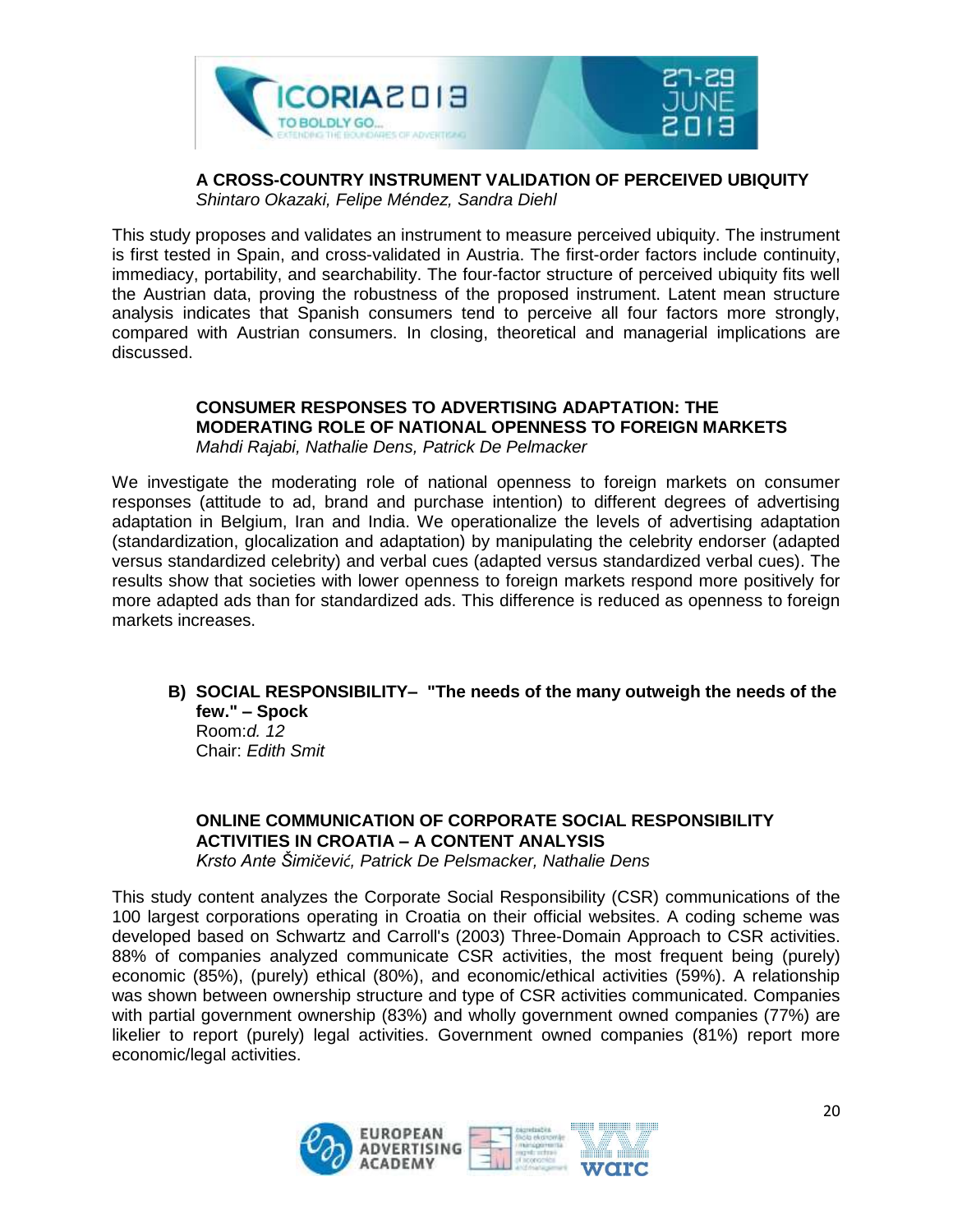



#### **CONSUMERS' ENDORSEMENT OF COMPANIES AND CAUSES: THE ROLE OF SYMBOLISM AND VISIBILITY**

*Stefan F. Bernritter, Peeter W.J. Verlegh, Edith G. Smit*

Advertisers increasingly enlist consumers as endorsers. However, there is little known about why consumers are willing to do so. Therefore, in this study, we examined factors that might affect consumers' decisions to endorse an organization. In particular, we investigated to what extent *brand symbolism* and *visibility of an endorsement* affected consumers' intentions to endorse, and explored whether these effects differed between companies and causes. Results indicate that high symbolic companies were more endorsed than low symbolic ones, however, this was not the case for causes. Moreover companies were more endorsed in private whereas causes were more likely to be endorsed publicly.

#### **BUYING GREEN. ANTECEDANTS OF GREEN CONSUMPTION BEHAVIOR AND IMPLICATIONS FOR ADVERTISERS** *JörgMatthes*

There is an abundance of research that aims to profile the green consumer. However, most studies have focused on some variables while neglecting others. Therefore, the aim of this paper is to provide a comprehensive profiling of the green consumer including demographics, knowledge, consumer attitudes, and personality traits. A quota survey representative of Austrian consumers confirms previous findings on the impact of demographic variables and consumer attitudes. It is also shown that personality traits such as openness and social desirability predict green consumerism. Finally, for the first time, this paper provides a full analysis of interactions among key variables.

#### **HOW 'GREEN' BUYING AFFECTS HOW WE FEEL A STUDY ON THE IMPACT OF GREEN PURCHASES ON AN INDIVIDUAL'S SUBJECTIVE WELL-BEING** *Lynn De Vlieger, LiselotHudders*

The current study investigates whether green buying may affect how one feels. The results of a large-scale survey study showed that green purchase behavior is positively related to an individual's subjective well-being. In particular, the study suggests that individuals who are frequently purchasing green products experience higher satisfaction with life, higher selfesteem, more positive emotional experiences and less negative emotional experiences. In addition, this study shows that this positive effect can be partly explained by the fact that green consumption triggers an individual's altruistic behavior which is in turn positively related to wellbeing.

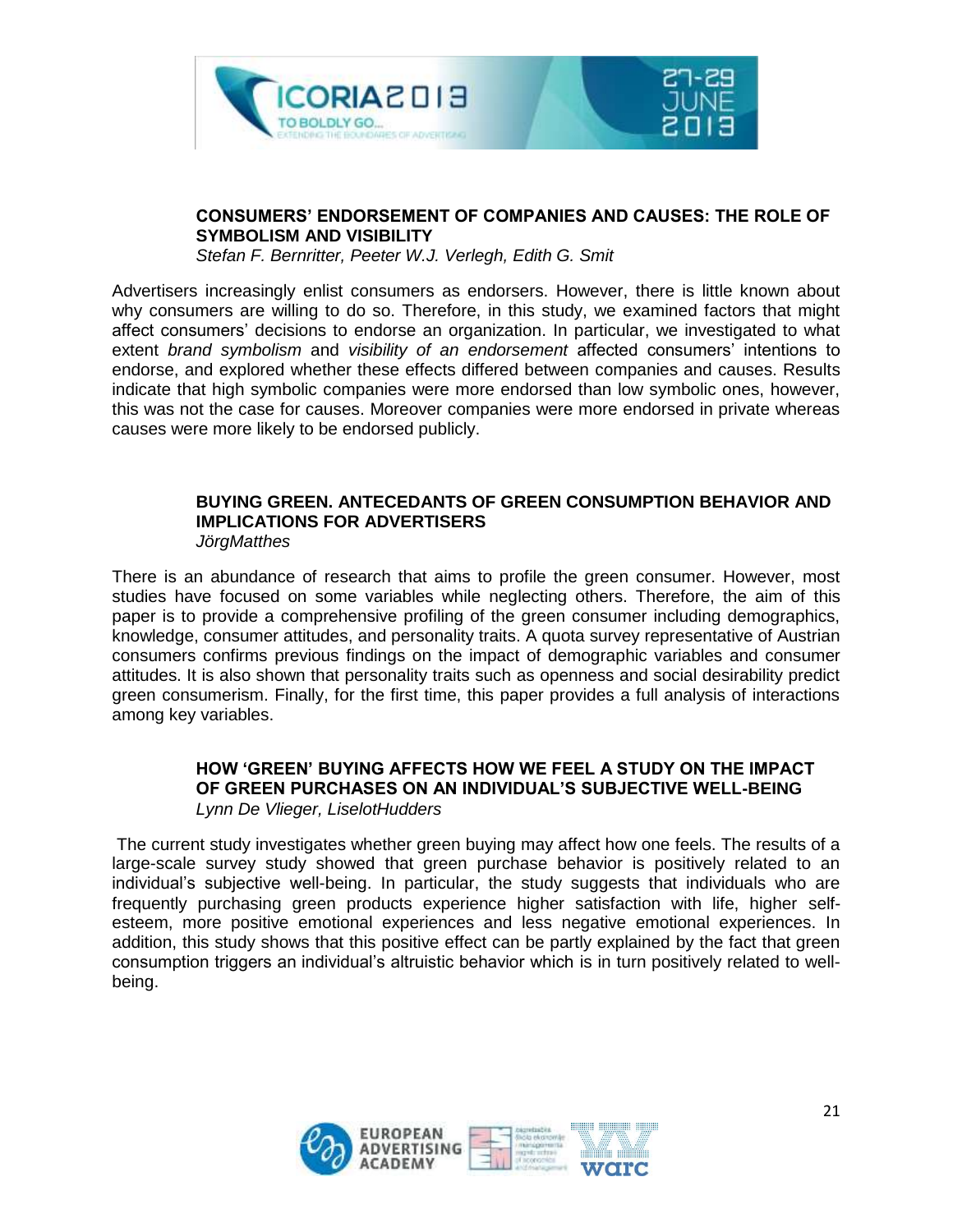



#### **WHY DO GREEN CONSUMERS TEND TO TRUST GREEN ADS? TESTING THE MEDIATING ROLES OF INFORMATIONAL UTILITY AND EMOTIONAL APPEAL** *JörgMatthes, AnkeWonneberger*

This paper challenges the common notion that green consumers tend to distrust environmental advertisements. We argue that the informational and emotional appeal of green ads is rated higher by green consumers compared to non-green consumers. This, in turn, decreases advertising skepticism. A quota-based survey of  $N = 456$  Austrian consumers provides clear evidence for this reasoning. Contrary to common expectations, we found a negative relation between green consumerism and skepticism. This relationship, however, was fully mediated by informational utility, but not by affective appeal. Green consumers see strong informational utility in green ads, and therefore, they are less skeptical than non-green consumers.

#### **C) ADVERTISERS – "I have been, and always shall be, your friend." – Spock**

Room: *d. 13* Chair: *Edward Malthouse*

#### **ADVERTISING AGENCY/CLIENT RELATIONSHIPS AND THEIR TERMINATION PROCESSES**

*Doreen Pick, Elisabeth Gutmann*

B2B clients often terminate their relationships with advertising agencies, which results in high customer acquisition costs and threats to firm survival. Thus, an understanding of both relationship termination processes and ways to strengthen client relationships is vital for advertising agencies. Our qualitative investigation determined that advertising agencies are relatively unaware of not only the duration and nature of termination processes but also reasons that motivate relationship termination decisions, indicating that these agencies are not fully

prepared to manage at-risk relationships. Our paper contributes to B2B marketing research by providing insights into termination processes, the stages of these processes and advertising agency responses to their B2B clients.

#### **SOCIAL MEDIA USAGE BEHAVIOR OF COMMUNICATION AND ADVERTISING AGENCIES: AN EMPIRICAL STUDY**

*İkramDaştan, MesutÇiçek*

The purpose of the study is to reveal the social media usage behavior of communication and advertising agencies and to present whether there are differences between the agencies that use and do not use social media in their operations. Senior and mid-level managers of the 152 agencies were conducted a questionnaire and obtained data were used to test the hypotheses by t-test and frequency tables. The results indicated that the usage of social media platforms differs and the agencies use social media platforms for their operations has more impact on some factors than the agencies do not use.

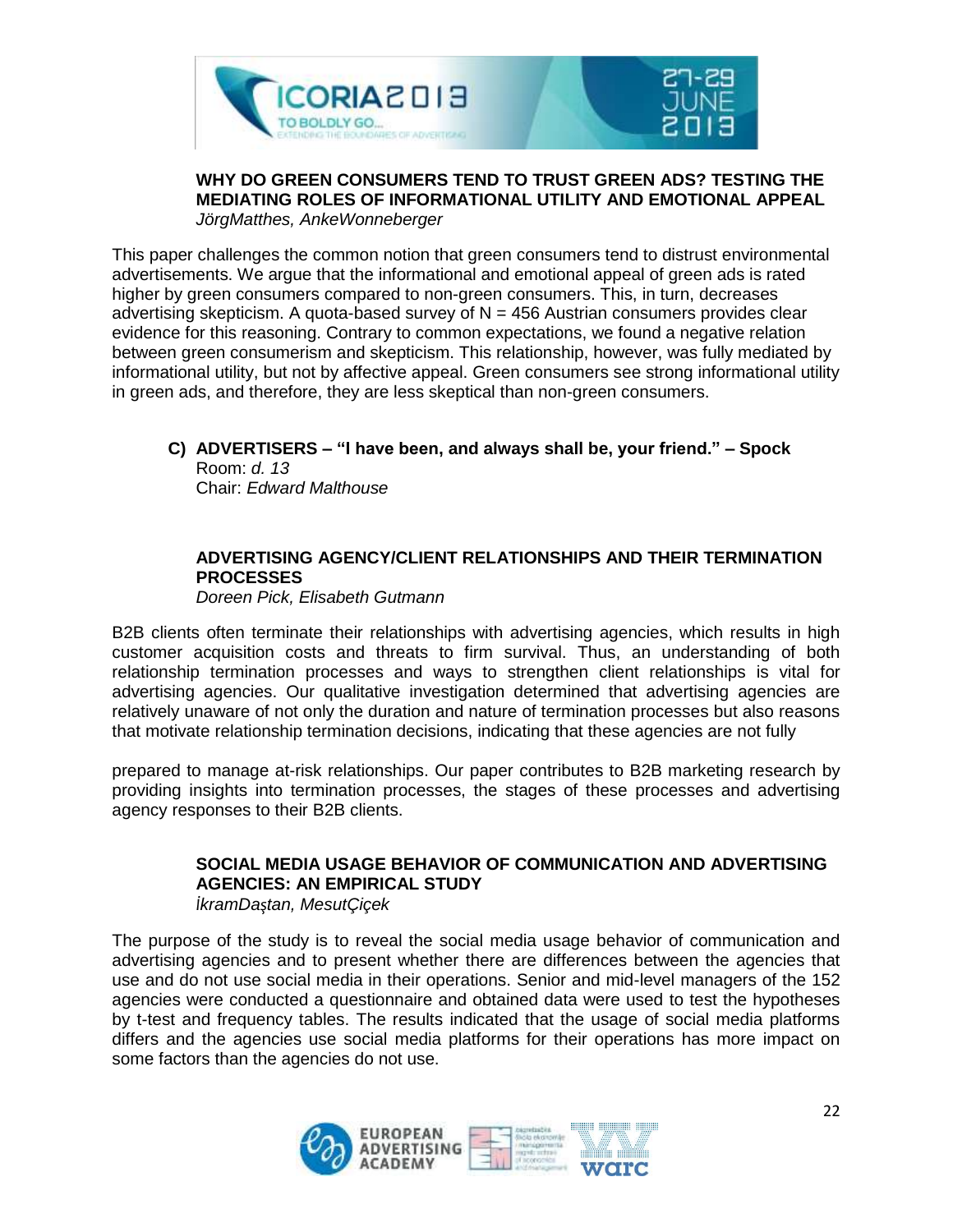

#### **ADVERTISING EQUITY AND WILLINGNESS TO ATTEND TO ADVERTISING**

*Sara Rosengren, MicaelDahlén*

This paper presents two studies of how advertisements that are perceived as valuable (have "advertising equity") can influence perceptions of other advertisements. More specifically, it extends recent findings that high quality advertising executions can enhance media vehicle perceptions and evaluations by showing a similar effect on the overall advertising content. In doing so, the paper adds a novel perspective to current discussions about what advertising can do to cope with ad avoidance. It also highlights the need for additional studies of advertising approach.

#### **DEMYSTIFYING DIGITAL TRACKING DATA: ATTRIBUTES, PROCESSES, AND USES**

*Hairong Li, Guanxiong Huang*

Digital tracking is the engine of the big data era. Integrating the multidisciplinary literature, this analysis examines the advances in the processes of digital tracking and attributes and uses of digital tracking data in advertising and marketing. For future directions, the analysis calls for new ways to access proprietary digital tracking data and more studies on consumer privacy protection.

#### **SATURDAY, June 29**

#### **SESSION 4 10:00-11.30**

**A) SPONSORSHIPS AND ENDORSEMENTS – "You are, in fact, the Mr. Scott who postulated the theory of transwarp beaming?" – Spock** Room: *Dvorana Franck Superiore Espresso* Chair: *Peter Neijens*

#### **MULTICULTURAL ADVERTISING EFFECTS IN CELEBRITY ENDORSEMENT: RACE CONSIDERATIONS** *Jacqueline Granleese*

Comparing Didier Drogba and CescFabregas in the Nike V is for Victory advertising campaign, 100 subjects rated Fabregasas significantly more attractive, likeable, trustworthy, credible, a better match reputation/image wise to the product, fit to the brand, and increased intention to purchase than Drogba. When the 100 subjects were disaggregated into racial groups, (British, European, Arab, Asian and African), no significant differences in celebrity effectiveness ratings

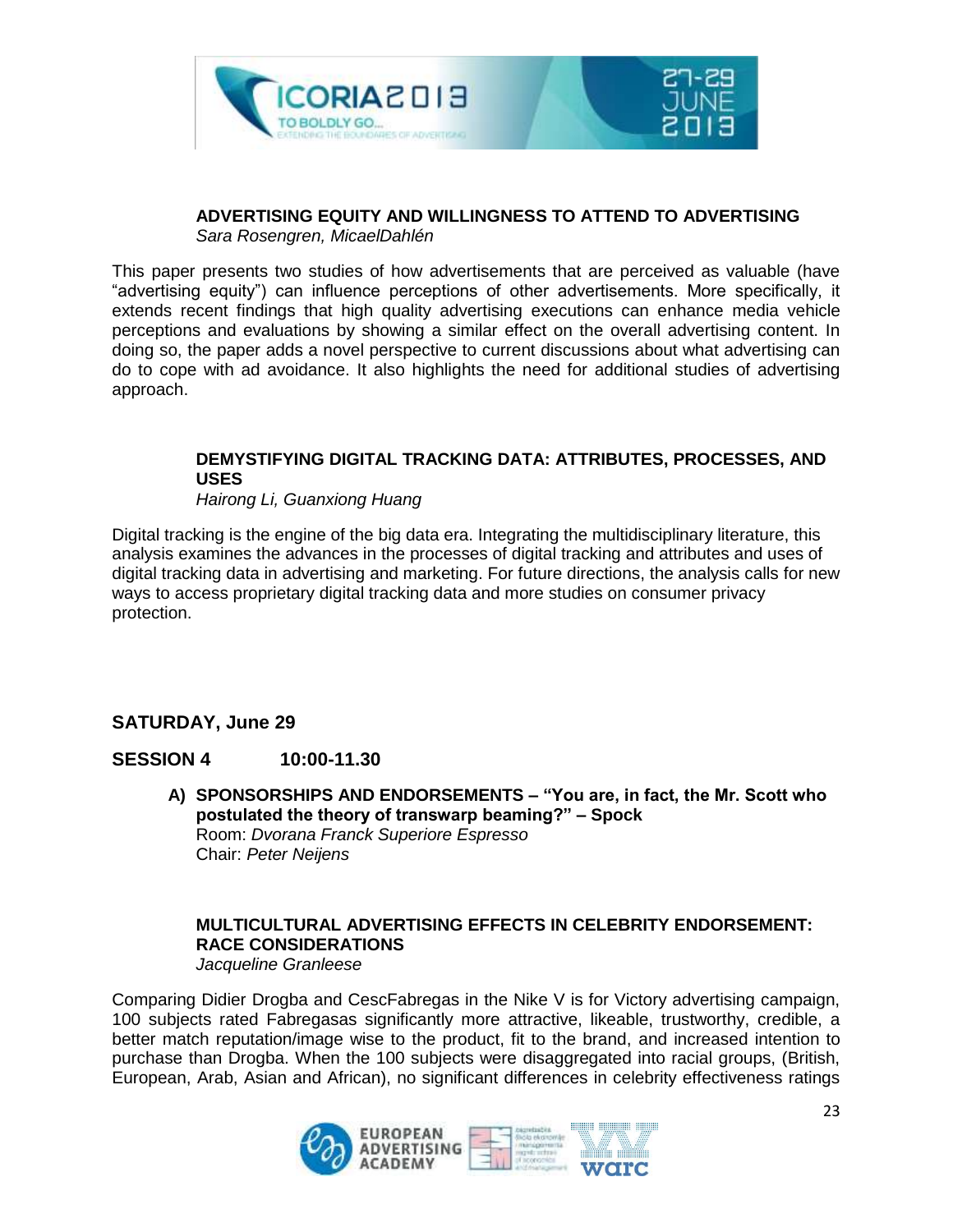

for Fabregas were found across races. African subjects, however, rated Drogba as significantly more trustworthy, credible, plus a better performer, image/reputation match to the product, fit to the brand and increased intention to purchase the product. In the first study of its kind on multicultural advertising effects in celebrity endorsement, discussion of the findings focuses on conceptual considerations.

#### **BEING TRUE TO SELF: DEVELOPING A CELEBRITY BRAND AUTHENTICITY SCALE**

*JasminaIličić, Cynthia M. Webster*

This research adapts appropriate sections of the Authenticity Inventory from the psychology literature to develop a scale to measure consumer perceptions of celebrity brand authenticity. The results show one clear dimension of celebrity brand authenticity, which consists of consumer relationship with the celebrity. Although celebrity brand authenticity highlights relational components, this study identifies celebrity brand authenticity as a distinct and distinguishable construct from celebrity brand attachment. This study provides evidence that adapting parts of the Authenticity Inventory to the marketing context aids in developing a valid and reliable scale for celebrity brand authenticity. Marketing managers benefit from understanding consumers' perceptions of the authenticity of celebrity brands, especially when selecting them as endorsers in advertising campaigns.

#### **REVERSE SPONSORING – INFLUENCE OF SPONSORS ON SPORT TEAM AND LEAGUE BRANDS**

*Christopher Kanitz, Michael Schade, ChristophBurmann*

Building a strong brand image is a major issue for the management of sport teams and leagues. However, the effect of sponsors on the brand image of sport team and league brands has not been analyzed so far. The article points out a significant impact of naming sponsors on the image of sponsored sport team as well as league brands. Furthermore, an indirect impact of the league's naming sponsor on the image of sport team brands is proven. The study wraps up with implications for sport sponsoring in view of the sponsored team or league brand.

#### **HOW DOES THE TYPE OF SPONSORSHIP DISCLOSURE AFFECT VIEWERS' ATTENTION AND PERSUASION KNOWLEDGE? INSIGHTS FROM AN EYE TRACKING STUDY**

*Sophie C. Boerman, Eva A. van Reijmersdal, Peter Neijens*

This study tests which type of sponsorship disclosure is most effective in activating persuasion knowledge, and investigates the processes that precede the activation of persuasion knowledge. We conducted an eye tracking experiment  $(N = 149)$  with three disclosure

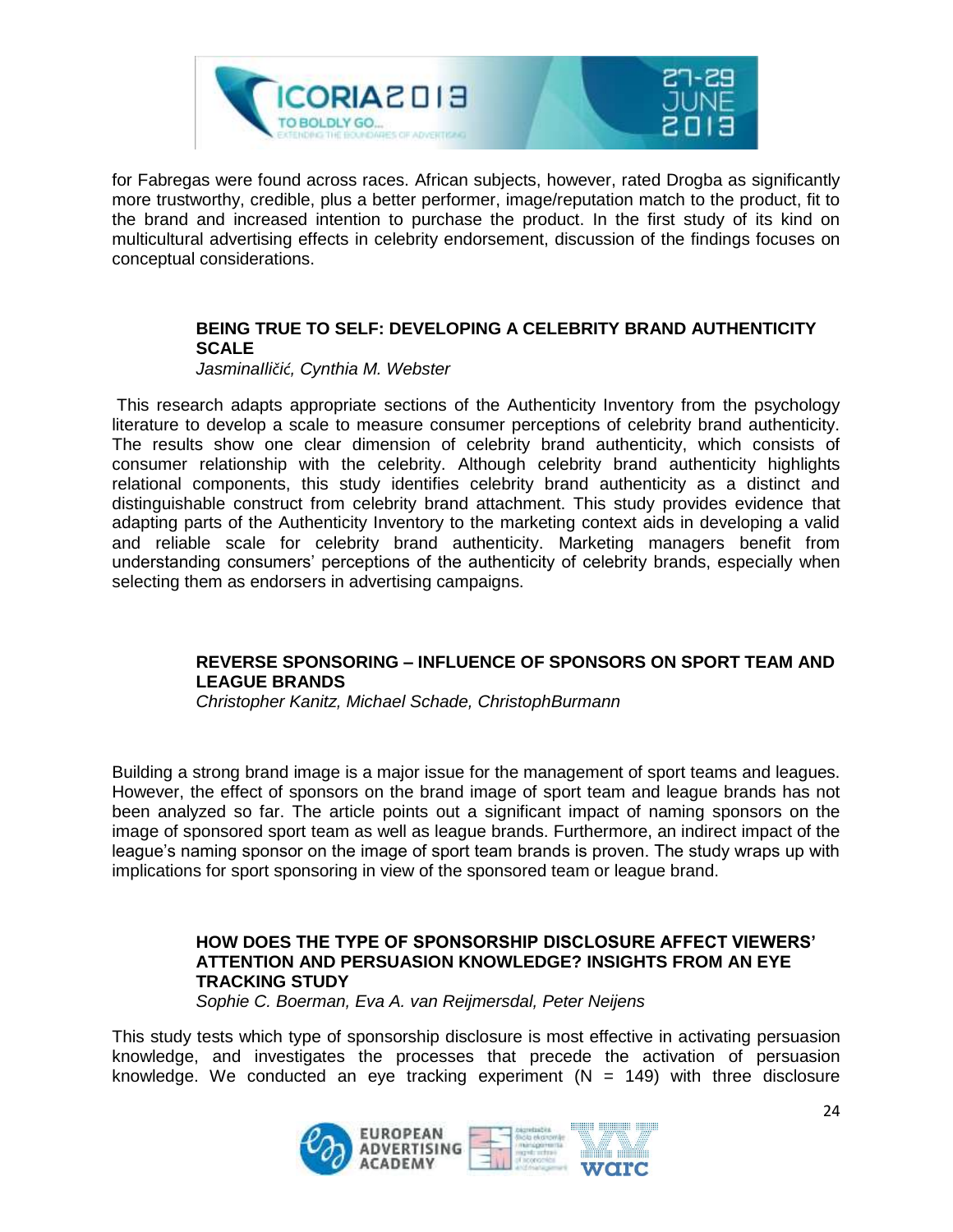

conditions: A TV program with a PP logo, a text ("This program contains product placement") or a combination of the two. Results show that attention to the disclosure increases attention to a subtle brand placement which ultimately activates persuasion knowledge. This effect is weakest for the logo, followed by the text-only, and strongest for a disclosure that combines the logo and text.

**B) AD APPEALS – "It appears we have lost our sex appeal, Captain." - Tuvok** Room: *d. 12* Chair: *Sheila Sasser*

#### **A METHODOLOGICAL MODEL TO CLASSIFY SOCIAL ADVERTISEMENTS ACCORDING TO THE DIRECTION OF APPEALS**

*Beatriz Casais, João F. Proença*

The analysis of positive and negative appeals in social marketing is a research challenge, because the conclusions about their effectiveness are contradictory. The literature defines positive and negative appeals, but does not show a model to classify social advertisements. The paper proposes a methodological model to classify social advertisements focused on positive, negative or a combination of both appeals. The model is built from the findings of the literature and tested with external judges by a sample of twenty HIV prevention ads from France, Germany, Portugal and Italy. The model may help for the analysis of appeals in social advertising.

#### **EFFECTIVENESS OF ENVIRONMENTAL CLAIMS FOR BANK ADVERTISING** *Kara Chan, Fei Fan*

This study investigates how environmental claim type, environmental issue featured, and the advertisers' corporate image may influence consumers' responses to environmental advertisements. The study adopts a 2 X 2 factorial design. Altogether 195 participants in Hong Kong, China, were asked to read two advertisements of two banks, featuring either a global or a local environmental issue, and contained a substantive or associative environmental claim. Results indicated that for Hong Kong and Shanghai Banking Corporation (HSBC), a bank with high corporate image, the two independent variables, environmental issue featured in the advertisement and type of environmental claim had main effect on all the advertising effectiveness measures. However, the factors combined demonstrated no significant interaction effect. Participants reading the HSBC ads demonstrated a more favorable attitude toward the ad featuring a global environmental issue than the ad featuring a local environmental issue. Advertisements using substantive claims were more likely to establish positive attitudes toward the ad and purchase intention than advertisements using associative claims. For Bank of

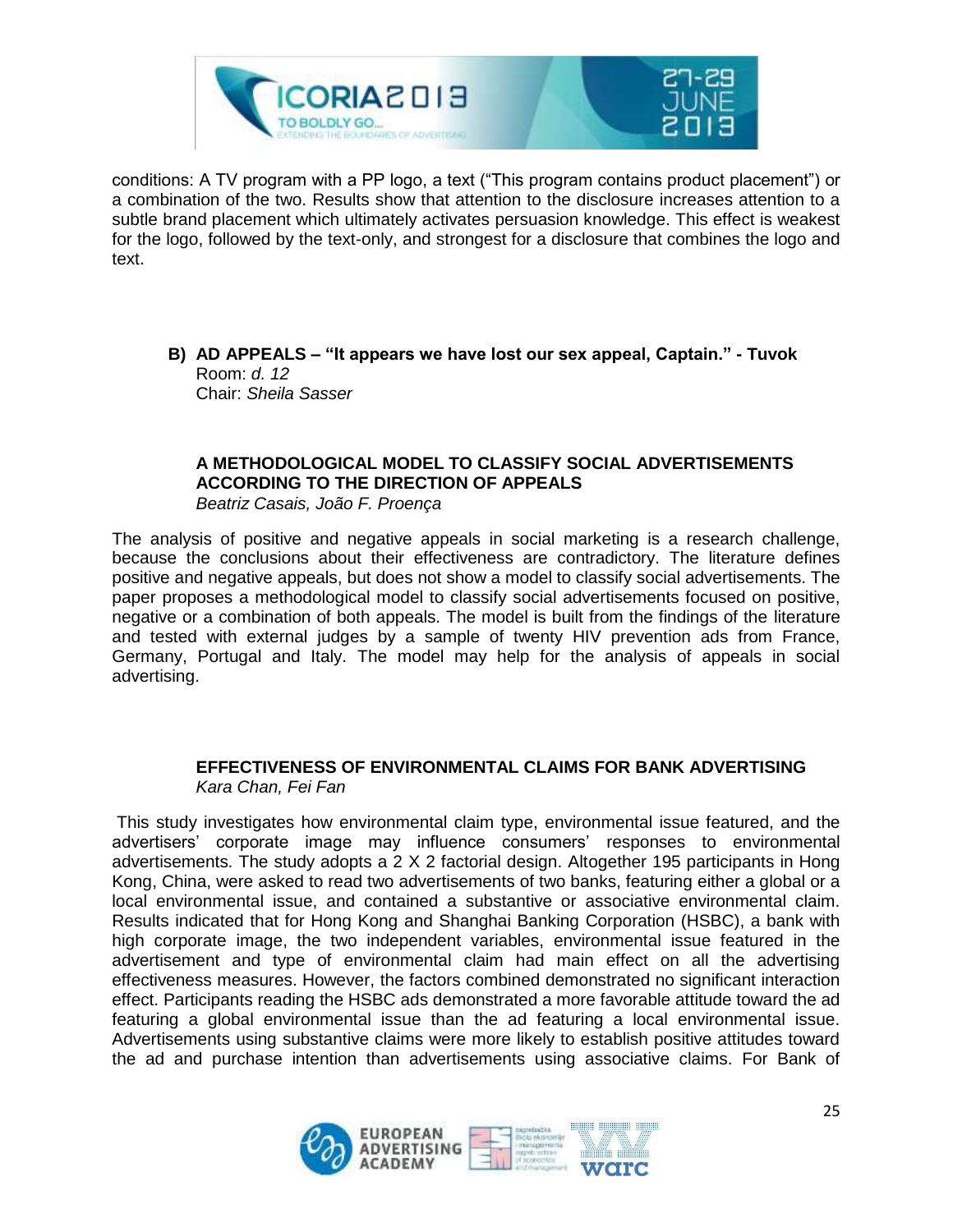

Communications (BC), a bank with lower corporate image, environmental issue and type of claim had no significant main effect on all the advertising effectiveness measures.

#### **ARE TENSILE CLAIMS IN ADVERTISING DECEPTIVE? AN EMPIRICAL INVESTIGATION OF ENERGY SAVINGS CLAIMS**

*Manoj Hastak, Dennis Murphy*

"Up to" claims (e.g., "save up to 50%," lose up to 40 kg") are often seen in advertising and promotional messages. There is concern that such claims might mislead consumers into believing that typical users will achieve the maximum level of benefits indicated. In this paper, we present and discuss a recent study we designed for the U. S. Federal Trade Commission in this area and consider the implications of the findings for the regulation of "up to" claims.

#### **"IS YOUR AD HEADLINE HIGH ENOUGH? THE INFLUENCE OF ORIENTATIONAL METAPHORS ON AFFECT AND COMPREHENSION FOR PRINT ADVERTISEMENTS** *LamprosGkiouzepas*

Everyday expressions such as "I'm feeling up/down" reveal that people use spatial orientations to structure such abstract concepts as happiness. This paper demonstrates that orientational metaphors (e.g., "happy is up") can have a measurable impact on comprehension and liking for print ads. In line with the view that metaphor is an integral part of our conceptual system, the results of the present study demonstrate that comprehension of advertisements is significantly facilitated when the spatial organisation of ad components (e.g., headline, product image, visuals) is consistent with the mental spatial arrangement of the orientational metaphor. This metaphor-consistency effect was confirmed for three orientational metaphors relating to the

concepts of happiness, power, and time. Although results were mixed, the present study further suggests that metaphor-consistency can have an impact on attitudes towards the ad when the (metaphor-structured) concept is valued by consumers.

**C) IMC – "If there is one ideal that the Federation holds most dear, it is that all men, all races can be united." – Captain Picard** Room: *d. 13* Chair: *Hilde Voorveld*

#### **INFLUENCE OF INTEGRATED MARKETING COMMUNICATION'S ELEMENTS ON BOOK SALES**

*MajaMartinović, Ana Kuštrak, Martina Čaić*

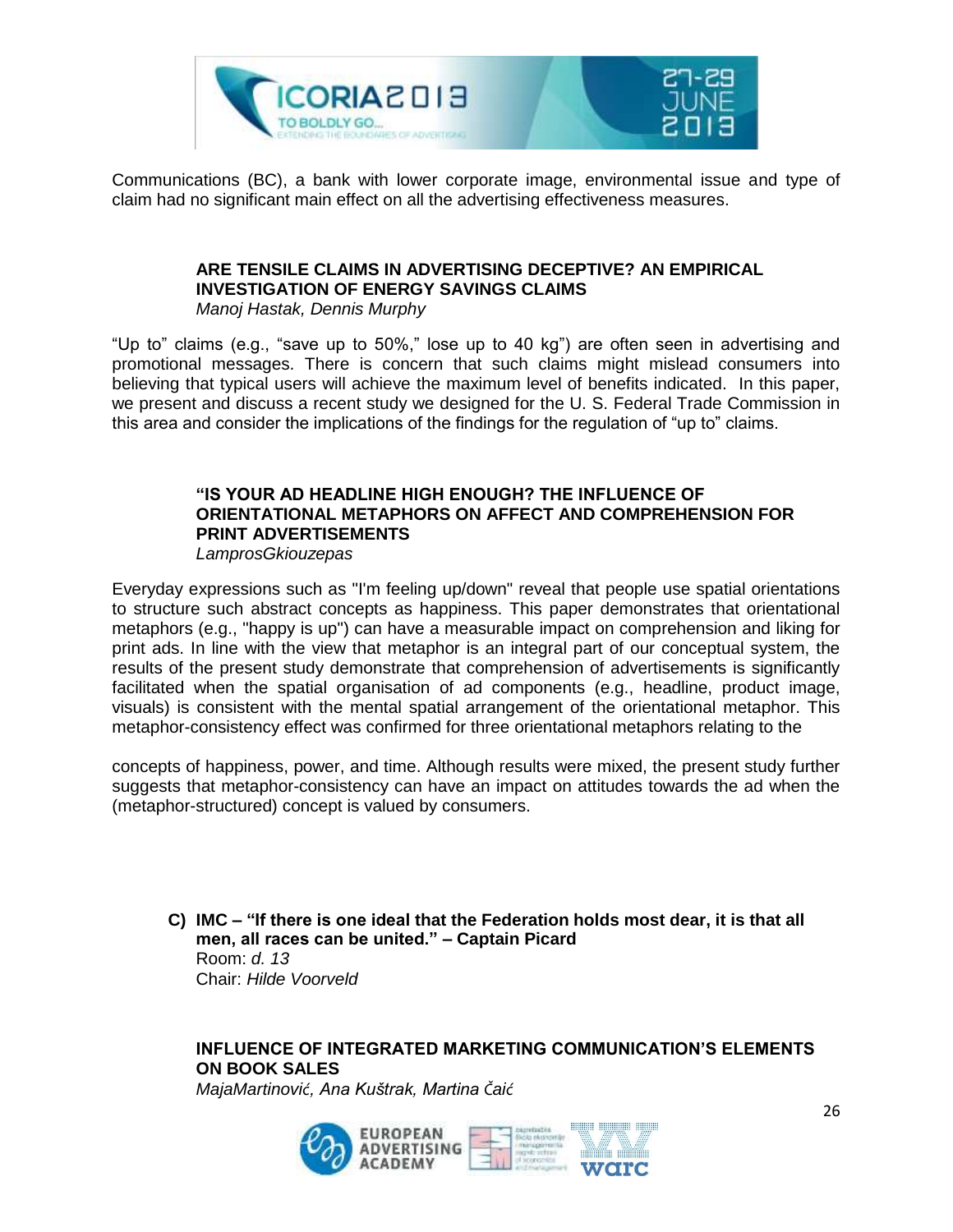

There are some factors within the integrated marketing communications (IMC) which influence consumer choice and purchase intentions when buying books. As IMC consists of the promotional mix, this study analyses which factors within the mix are the most important influencers on customer choice when buying books. In addition, it also analyzes other elements of the traditional, as well as contemporary marketing mix, as it is believed that all these elements communicate with the customer. Therefore, the mix we formed for the publishing industry differs from the traditional one since some elements are too important to be neglected due to their significant influence on the overall communication toward the customer.

#### **MULTICHANNEL COMMUNICATION IN THE BUYING DECISION PROCESS OF CONSUMERS OF SPIRITUOUS BEVERAGES**

*MargaretheÜberwimmer, Agnes Breitwieser*

The study seeks to examine the consumers' buying decision process of spirituous beverages to get insight in the multichannel communication. A quantitative study in Austria is performed. A survey is developed by the researchers being online for three weeks where a total of 200 <sup>2</sup>-tests are performed to test for differences in the population. The study identifies the main communication channels: stores, word-of-mouth and gastronomy. Bearing in mind, however, events are important throughout the whole buying decision process, especially for young target groups. Internet and classical communication channels such as TV and flyers support multichannel communication.

#### **THE USAGE OF WORD-OF-MOUTH IN A COMPANY'S MARKETING COMMUNICATION**

*JolantaTkaczyk*

The article is aimed at identifying methods in which word of mouth is used by enterprises in their marketing communication as well as indicating advantages and possible problems related to the above. In the academic literature, the focus has been so far maintained on the word-of-mouth process mainly from the consumer's viewpoint. The article proposes how usage of word of mouth might be classified and illustrates it with results of research conducted among a group of 81 starting businessmen participating in the Entrepreneurship in Creative Industries project. The majority of respondents (85 per cent) declared their willingness to use WOM actively in their businesses.

#### **THE IMPORTANCE OF MANAGEMENT INVOLVEMENT IN INTEGRATED MARKETING COMMUNICATIONS**

*VesnaŽabkar, DamijanMumel, Nina Hočevar*

The focus of this article is on management and managerial view of marketing communications. We hypothesize that management involvement in marketing communications increases the level of marketing communication integration; and in turn, influences business performance. The findings based on qualitative and quantitative research reveal positive influences of management involvement on the level of marketing communication interactivity, strategic

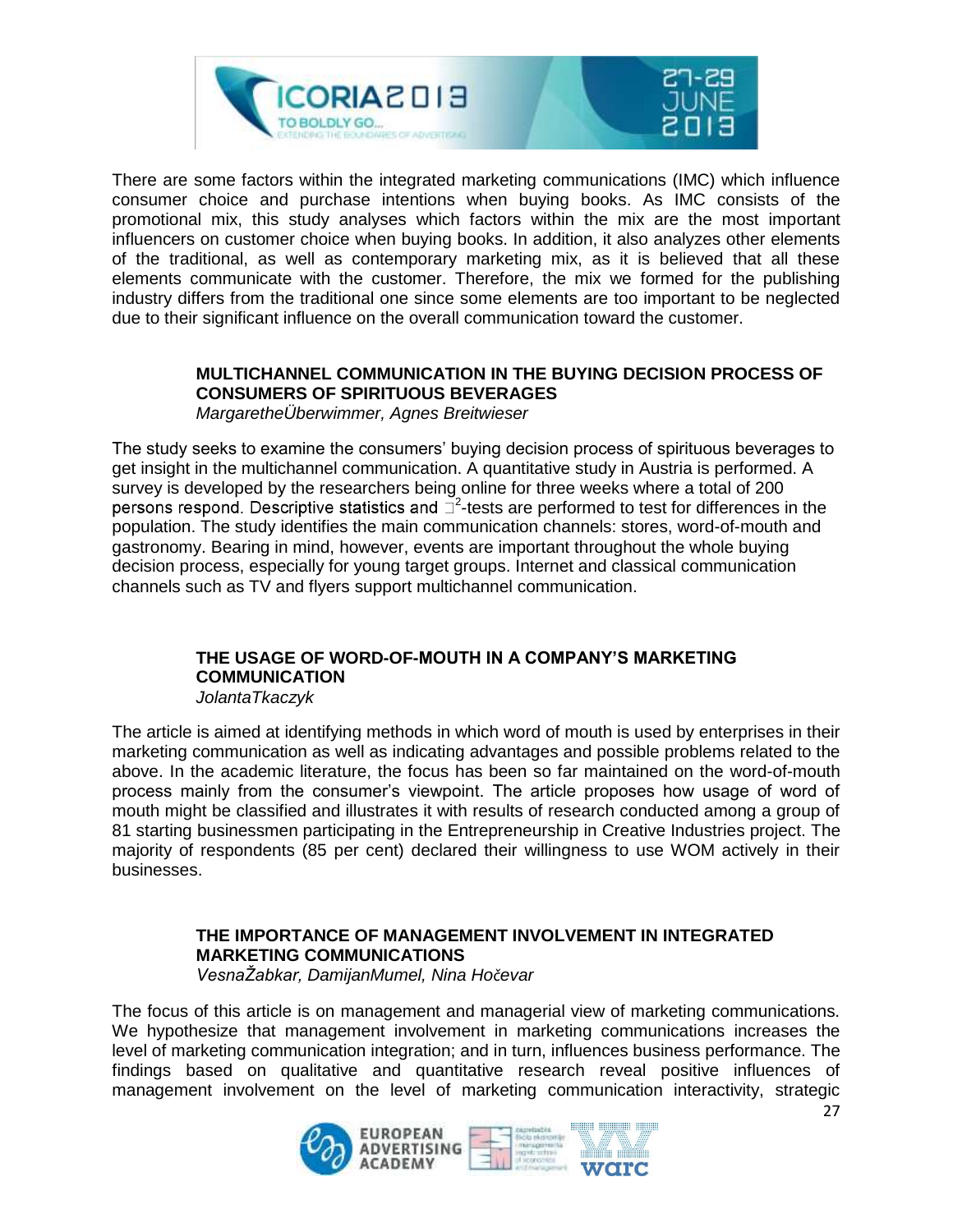

consistency, organizational infrastructure, mission communication and planning. Higher levels of integration in turn positively influence company's market share and profitability. Management should be, therefore, actively involved in decision-making about IMC in order to improve the level of marketing communication integration and in turn business performance.

**D) BRANDS - "He's comparing the Enterprise to a cruise ship?" – Captain Picard** Room: *d. 1 (FFDI)* Chair: *Martin Eisend*

#### **BRAND LOVE: A VALUE-BASED TYPOLOGY OF DIFFERENT LOVE RELATIONSHIPS**

*JochenKühn, Tobias Langner, Alexander Fischer*

Brand love can be considered as the most intensive consumer brand relationship. It has become a hot topic in research as well as in marketing practice. Surprisingly, the fundamental question whether brand love is a unitary or multiplex phenomenon has not been answered yet. To address this question, we conducted one qualitative and two quantitative studies. Building on Schwartz's universal value theory, we developed a typology of different brand love relationships. Six distinct brand love types were identified: self-esteem enhancing brand love, hedonic brand love, inner-harmony-creating brand love, self-determined brand love, performance-boosting brand love, and preserving brand love.

#### **MANAGING BRAND PORTFOLIOS – INFLUENCE OF BRANDS ON DIFFERENT HIERARCHY LEVELS**

*Christopher Kanitz, Michael Schade, ChristophBurmann*

The complexity of brand portfolios has considerably increased within the last few years. This raises important challenges for many corporations. In this context, the current state of brand architecture research lacks answering issues of high importance. Thus, the authors develop an approach to empirically investigate the perceived brand architecture of different companies. With the help of a large dataset of 2,949 cases the paper investigates the behavioral relevance of corporate and product brands in customers' point of view. As a result, it was shown that corporate brands as well as product brands have a behavioral relevance across industries. Differences in the perception of the brand architecture can especially be explained by the perceived scope of the product and service portfolio the corporate brand.

**ARE BRANDS LOSING THE CONSUMER RELATIONSHIP BATTLE?**

*Don E. Schultz, Martin P. Block*

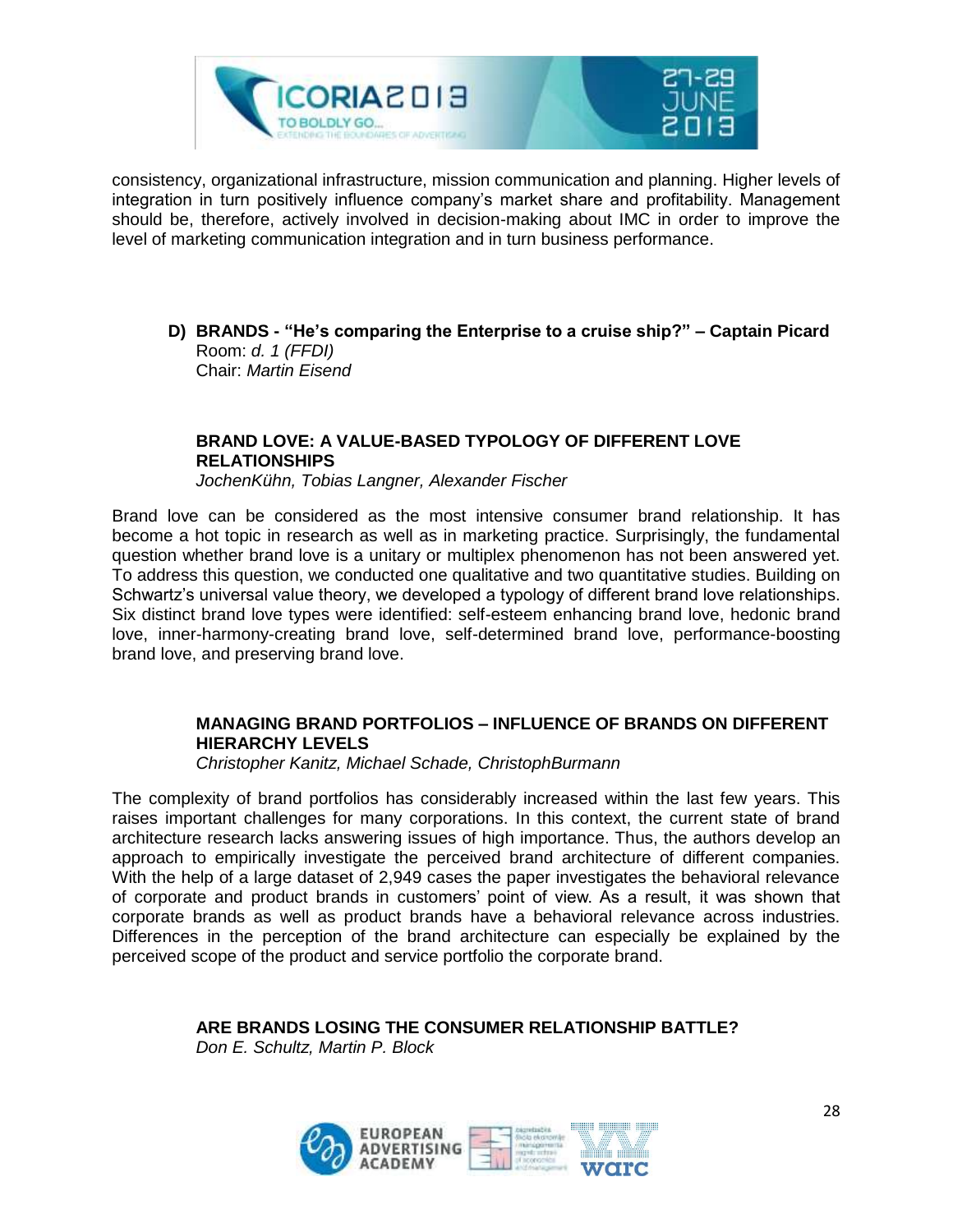

Using data from a ten year U.S. longitudinal study, based on 1,100,000+ online consumer responses, involving 73 fmcg (fast moving consumer goods) categories and 1,500+ individual brands, Net Promoter-type Scores were calculated for Manufacturer Product Brands, Retail Store Brands and No Brand Preference. The results show that consumer preferences over that period of time have shifted from preference for (a) Manufacturer Product Brands to Retail Store Brands (although not private label) and that (b) the No Brand Preference category grew substantially in almost all product categories. Challenges to current brand and branding concepts, strategies and research methodologies are identified and discussed. Suggestions for future research are made.

#### **PERCEPTIONS ARE RELATIVE: AN EXAMINATION OF THE RELATIONSHIP BETWEEN SATISFACTION AND LOYALTY TO MEASURE BRAND STRENGTH**

*LerzanAksoy, Alexander Buoye, Bruce Cooil, Arne De Keyser, Timothy L. Keiningham, Bart Larivière, Edward C. Malthouse*

Customer satisfaction is widely believed to be a fundamental determinant of long-term consumer behavior and loyalty, and is a primary component of attitudinal equity (AE) and wallet allocation rule (WAR) brand strength measures used by advertisers. This research provides the first rigorous theoretical, analytical, and empirical comparison of AE and WAR, which relate satisfaction *rankings* within a usage set to share of wallet. Academic research tends to focus on *rating.* We examine the models, identify limitations and propose improvements, including beta regressions. Models are compared with surveys(*n*=235,005) from 10 countries and 19 industries. Rank-based models substantially outperform ratings.

#### **SESSION 5 11:30-13:00**

**A) HEALTH –"Live long and prosper." – Spock** Room: *Dvorana Franck Superiore Espresso* Chair: *Manoj Hastak*

#### **REGULATORY FIT EFFECTS ON CHILDREN'S RESPONSES TO HEALTHY EATING PROMOTION: AN EXPERIMENT TESTING MESSAGE AND CELEBRITY FIT**

#### *Benjamin Cheng*

This study adopts the regulatory fit theory and examines the regulatory fit effects of the celebrity endorser and message on children's responses to the promotion of healthy eating. A 2 x 2 experiment was conducted with 87 Hong Kong children aged 11–16. The results showed that a regulatory fit between the celebrity focus (promotion vs prevention) and the message focus (promotion vs prevention) yielded a better affective response, but not cognitive response and behavioral intent. Specifically, children found a poster ad more convincing, liked it more, held more positive feelings and found the poster ad more interesting when there was a fit between

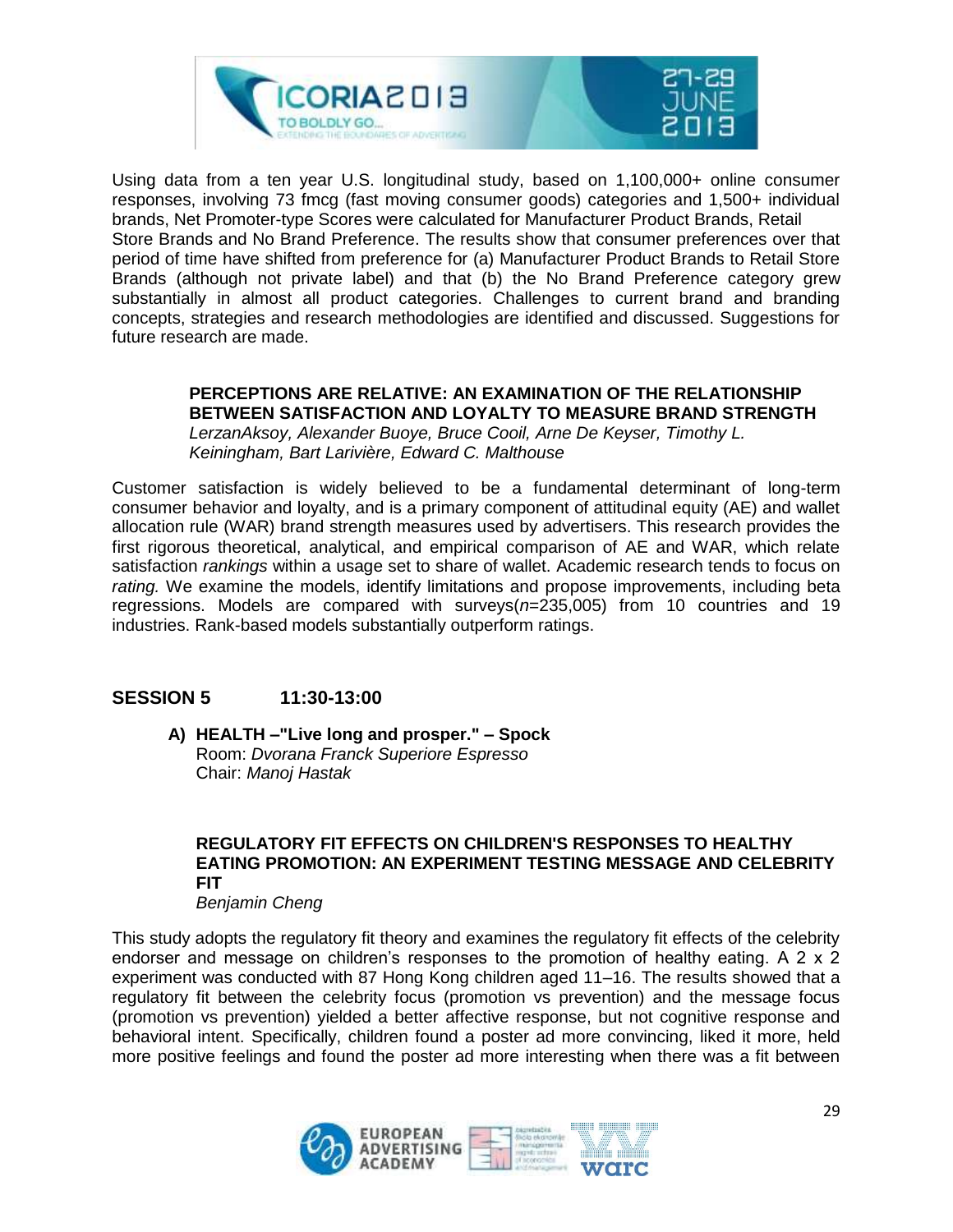

the celebrity focus and the message focus. Implications and future research directions were discussed.

#### **A CONTENT ANALYSIS OF ADVERTISING APPEALS AND HEALTH INFORMATION IN HONG KONG'S FOOD COMMERCIALS**

*Kara Chan, Vivienne Leung, Lennon Tsang*

A content analysis of 311 television food advertising in Hong Kong was conducted. There were nearly equal proportions of ads for healthy and unhealthy foods, which they focused on the use of different persuasive appeals. Altogether 54 percent of the food ads contained health-related claims. Intriguingly, 23 percent of the ads for unhealthy food contained health-related claims. The prevalent use of general health claims in unhealthy food ads calls for policy makers to devise better ways to regulate health claims in food advertisements. This is the first content analysis of nutrition information in food advertisement with a rich herbal tradition.

#### **THE MODERATING ROLE OF BREAST CANCER ANXIETY ON THE RESPONSES TO BREAST CANCER PREVENTION MESSAGES**

*Martine Lewi, Patrick De Pelsmacker, VerolienCauberghe*

We analyze the responses of 700 women, aged 50-69, to different messages for breast cancer prevention, varying in tone (positive/negative), content (emotional/rational) and endorser (gynecologist/ex-patient). We investigate whether these message components moderate the effect of breast cancer anxiety on the evaluation of messages. For females anxious about breast cancer, emotional messages, messages emphasizing negative outcomes and messages endorsed by an ex-patient lead to higher evaluation of message credibility and the attitude towards the ad. For females less anxious about breast cancer, evaluation of message credibility and the attitude towards the ad was not impacted by message components.

#### **THE IMPACT OF PHYSICAL AND SOCIAL ANTI-SMOKING THREATS ON YOUNG ADOLESCENTS' SMOKING INTENTIONS, ATTITUDES AND EMOTIONAL RESPONSES**

*RiadhSalhi, Dan Petrovici*

This study presents a three-fold contribution; it examines how previously overlooked social threats elicit alternative emotional responses beyond the conventional fearful response emphasized through physical threat research. Innovative findings describe how negative emotional responses to physically and socially threatening anti-smoking advertisements differ from frequently examined fearful responses, with the emphasis on how perceived threat and perceived efficacy influence young adolescent smokers' and non-smokers' self-reported smoking intentions and attitudes. Conclusions suggest physical threats eliciting fearful responses are not the most influential at promoting increased arousal, yet disgust, guilt and anger should be considered in future threat appeal research targeting young adolescents.

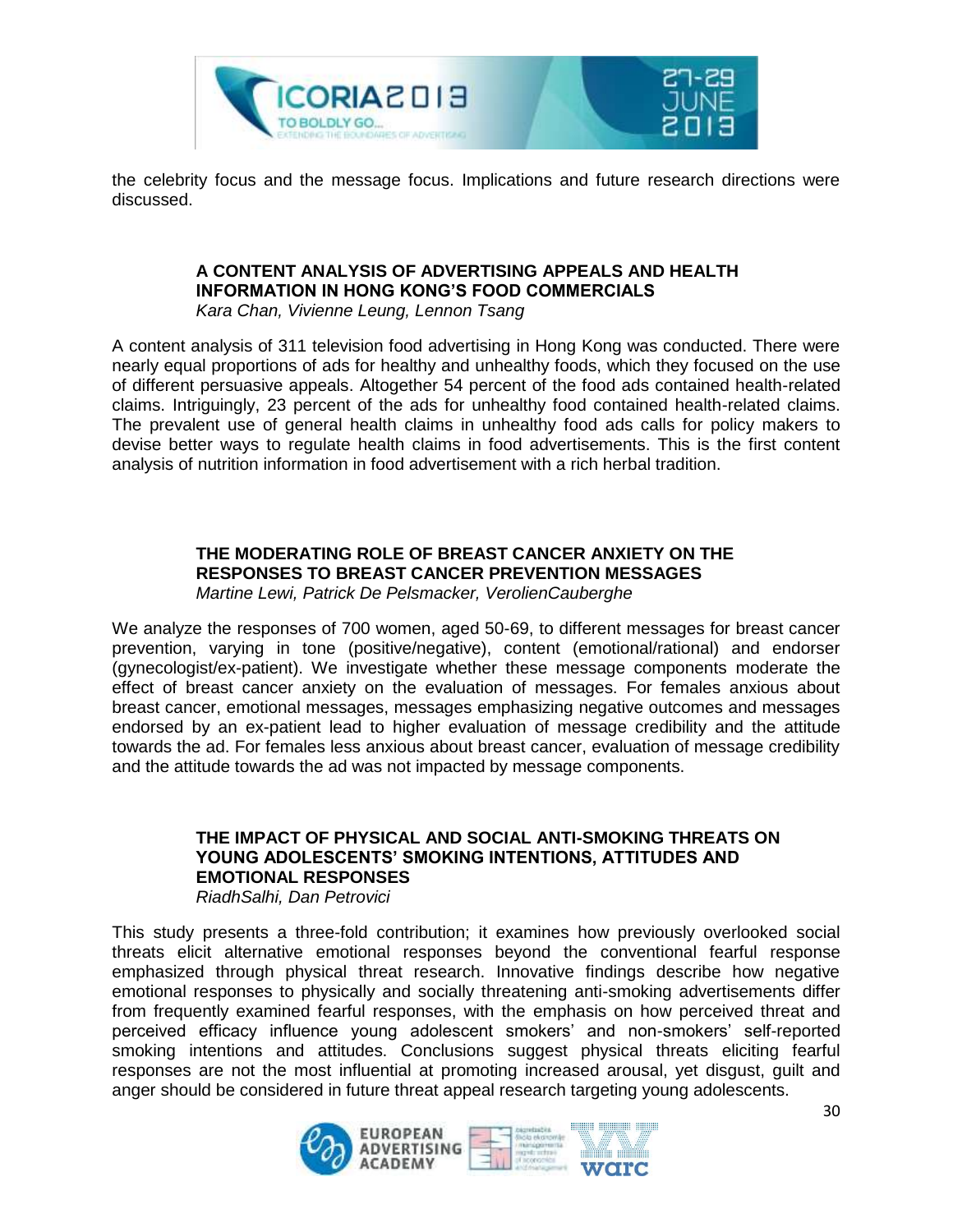



#### **HOW INFORMATIONAL, EMOTIONAL AND TRACEABILITY CUES IN TWITTER MESSAGES INFLUENCE BRAND CONTENT PASS-ALONG BEHAVIOR** *Theo Araujo, Peter Neijens*

The present study investigates how informational, emotional and traceability cues influence pass-along behavior of brand tweets, using a sample of 19,343 messages from top global brands. The results indicate that informational cues stimulate retweets, especially when the message combines product cues and links to the brand website with traceability and emotional

cues. Only emotional cues, without the combination with informational cues, were not associated to higher retweeting likelihood. Finally, the decision to retweet brand content is more dependent on brand-related factors for users inside the brand community than for users who do not follow the brand on Twitter.

#### **OPINION LEADERSHIP FOR BRAND CONTENT DIFFUSION ON TWITTER: THE ROLE OF INFLUENTIALS, BRIDGE BUILDERS AND STRONG TIES**

*Theo Araujo, Peter Neijens, RensVliegenthart*

The present study investigates what types of users can stimulate their followers to retweet brand content on Twitter. Using actual brand messages for 30 brands across 10 segments, the results indicate that users able to connect two poorly connected groups – *bridge builders* – are associated with higher levels of brand content retweeting across almost all market segments. *Influentials* – users able to trigger large numbers of retweets for their own content – are only associated with higher levels of retweeting for replies from the brand to other users, but not for original tweets, arguably the most important content brands want to promote.

#### **HOW TO MINE TWEETS ON BRANDS: A METHODOLOGICAL FRAMEWORK**

*Shintaro Okazaki, Ana Díaz, Mercedes Rozano, Héctor David Menéndez Benito*

This paper presents a methodological framework for data mining to analyze posts and comments on social networking sites. A series of procedural recommendations is described and compared with the content analysis method. The major steps include brand selection, the determination of a classification scheme and categories, human coding, programming of the automated classification algorithm, and the evaluation of the classification results. We then present the results of a pretest that examined the contents of Tweets about IKEA. After human coding of 100 Tweets, the automated classification was carried out. The Precision measure

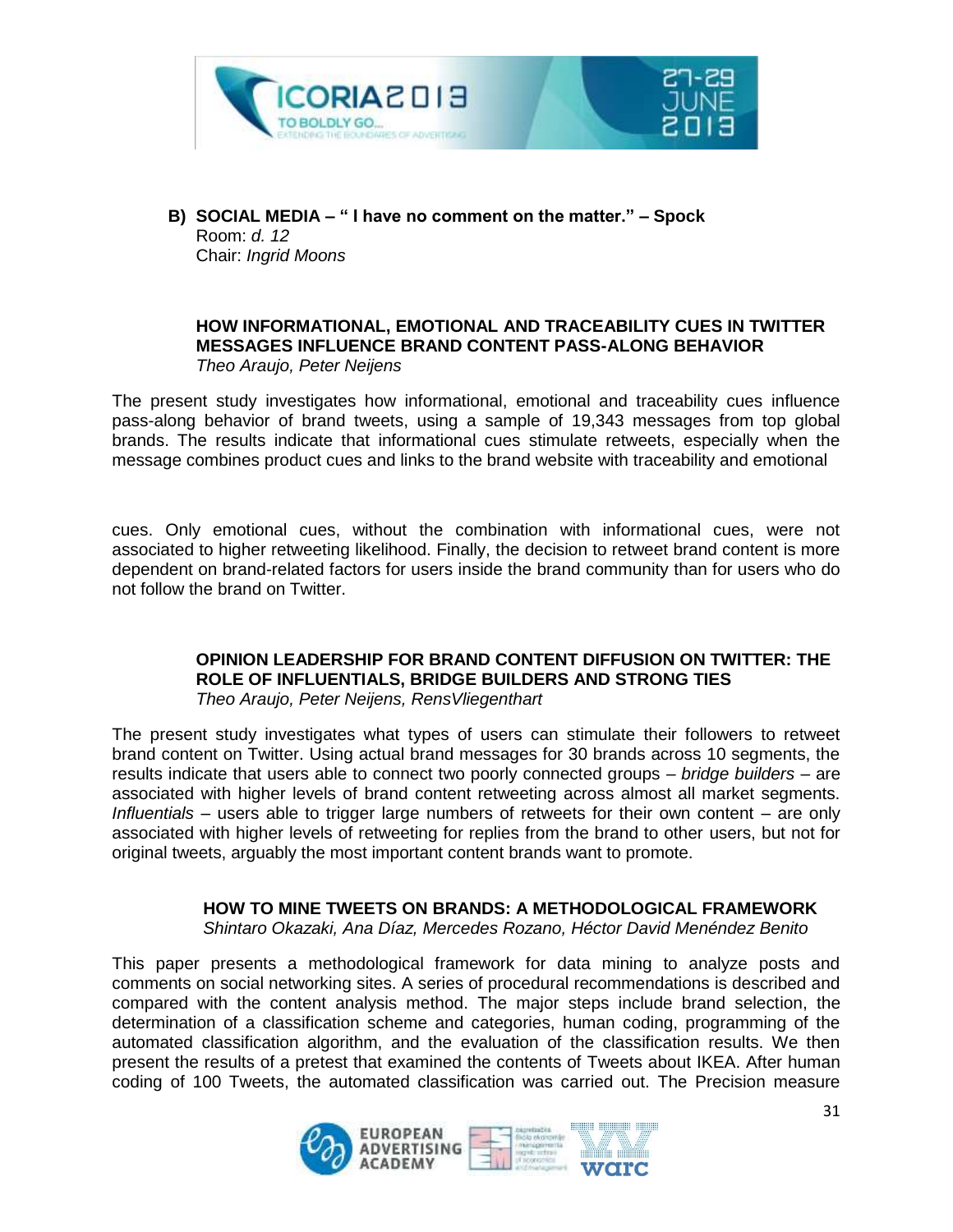

achieved more than 60% for the main categories (Satisfaction and Dissatisfaction), demonstrating the efficiency of mining Tweets for emotional patterns. In closing, methodological implications and utility for advertising research are discussed.

#### **DETERMINANTS OF THE ATTITUDE TOWARD BRAND FAN PAGES IN SOCIAL NETWORKS - AN EMPIRICAL STUDY ON FACEBOOK FOOD AND BEVERAGE BRAND FAN PAGES**

*Barbara Kleine-Kalmer, ChristophBurmann*

Brand fan pages in social networks have become increasingly prominent and relevant for marketing research. To understand what influences the user's attitude toward the brand fan page, it is necessary to investigate the motivations of becoming a fan. The research project outlined in this paper aims at exploring uses and gratifications for becoming fan of a brand in a social network. For this purpose a study of 2.000 Facebook-users was conducted.

**C) TALK THE TALK – "Do you want to tell me what's bothering you or would you like to break some more furniture?" – Deanna Troi** Room: *d. 13* Chair: *Heribert Gierl*

#### **LISTEN TO MY STORY: A COMPARISON OF THE NARRATIVE TO THE FACTUAL FORMAT OF INFORMATION PRESENTATION IN ADVERTISEMENTS** *Martina Maurer, Heribert Gierl*

When marketers describe product features and promise benefits by using texts in print advertisements, they can choose among the continuous-factual and the narrative format. There may be two distinct effects of narratives: They may be liked more or less than the continuousfactual information presentation (and liking spills over onto evaluations), and they could influence the cognitive resource available to elaborate on information (and depth of processing affects evaluations). Prior research did not separate these effects. We hold liking the text constant and investigate the latter effect. We found that the narrative format improves impairs) evaluations of favorable (less favorable) brands.

#### **DOES INFORMATION ABOUT THE UNDERDOG BIOGRAPHY OF BRAND FOUNDERS IN PRINT ADVERTISEMENTS AFFECT BRAND EVALUATIONS?** *Carolin Stock, Heribert Gierl*

Numerous famous persons who found companies many decades ago or more recently are associatedwith an underdog biography. They started with only few resources and had to undertakestrong efforts to overcome impediments. Nowadays, these companies are successful.

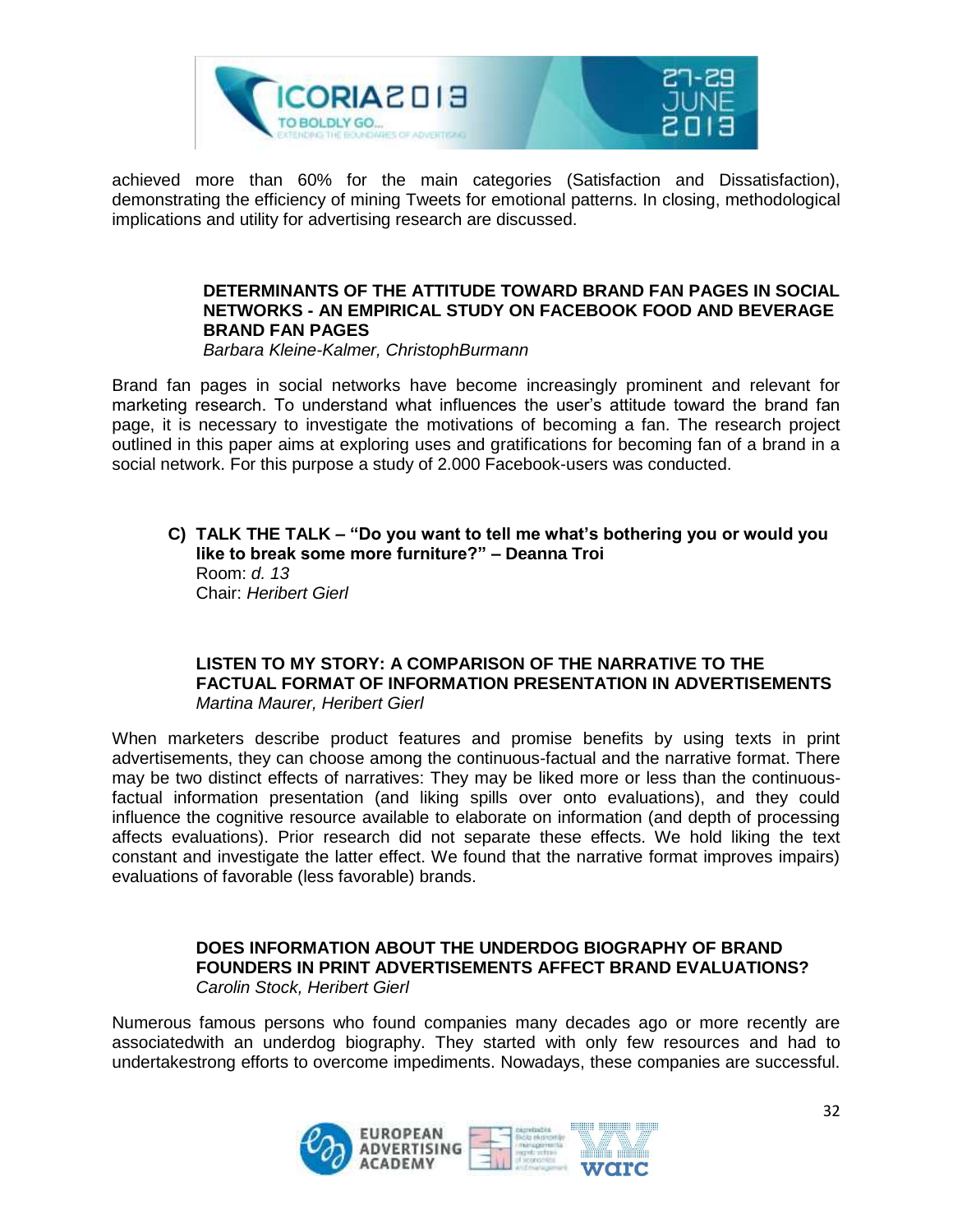

Weinvestigate whether references to the underdog biography of brand founders in print advertisementsaffect evaluations of these brands. In total, we found a positive effect.

#### **PROCESSING CONGRUENT VERSUS INCONGRUENT RADIO COMMERCIALS WHILE MEDIA MULTITASKING**

*Wendalin Van de Giessen, Edith G. Smit, Lisa Vandeberg, Hilde A. M. Voorveld*

Media multitasking is generally believed to hinder cognitive processing due to limited cognitive capacity. The current paper shows that this is not the case when the content of the secondary medium (radio commercials) is conceptually congruent with the primary medium (Internet), probably due to processing fluency. In other words: media multitasking is not always detrimental for persuasion, but can actually enhance memory and positive evaluation if the messages in both media are thematically similar. Congruent radio commercials are thus able to overcome their status of "background noise" by serving as goal relevant cues during Internet use.

#### **THE TREMBLING EARTH: STIMULATING PROTECTIVE ACTION THROUGH RISK COMMUNICATION**

*Shintaro Okazaki, Amadeo Benavent, María Ángeles Navarro*

This study explores the impact of an earthquake awareness campaign on protective action. In Study 1, a series of focus groups are conducted to examine factors underlying potential risks and threats involved in future earthquakes. A grounded theory approach is employed to examine the resulting transcripts. In Study 2, based on the results from Study 1 and the literature on protection motivation theory and risk communication, a causal model is proposed and validated by a questionnaire survey. In total, 665 responses are collected in a Southern Mediterranean country. The results indicate that information seeking mediates the effects between threat appraisal and coping appraisal, while the information source (regional government versus local newspaper) moderates the path from information seeking and coping appraisal. In closing, we draw theoretical and managerial implications.

**D) PERCEPTIONS – "Space is disease and danger wrapped in darkness and silence." – Leonard McCoy** Room: *d. 1 (FFDI)* Chair: *Kande Kazadi*

#### **APPEALING TO THE APPETITE: INSIGHT AND BLIND SPOTS FROM CREATIVE AND CONSUMER INTERVIEWS**

*Joe Damrongphiwat, Lawrence Ang*

This research aims to discover insights and blind spots relating to the appeal of food pictures. Thematic analyses of in-depth creative and consumer interviewsenable the authors to proposeten key pictorial attributes to heighten the appeal of food pictures: *identifiability;* 

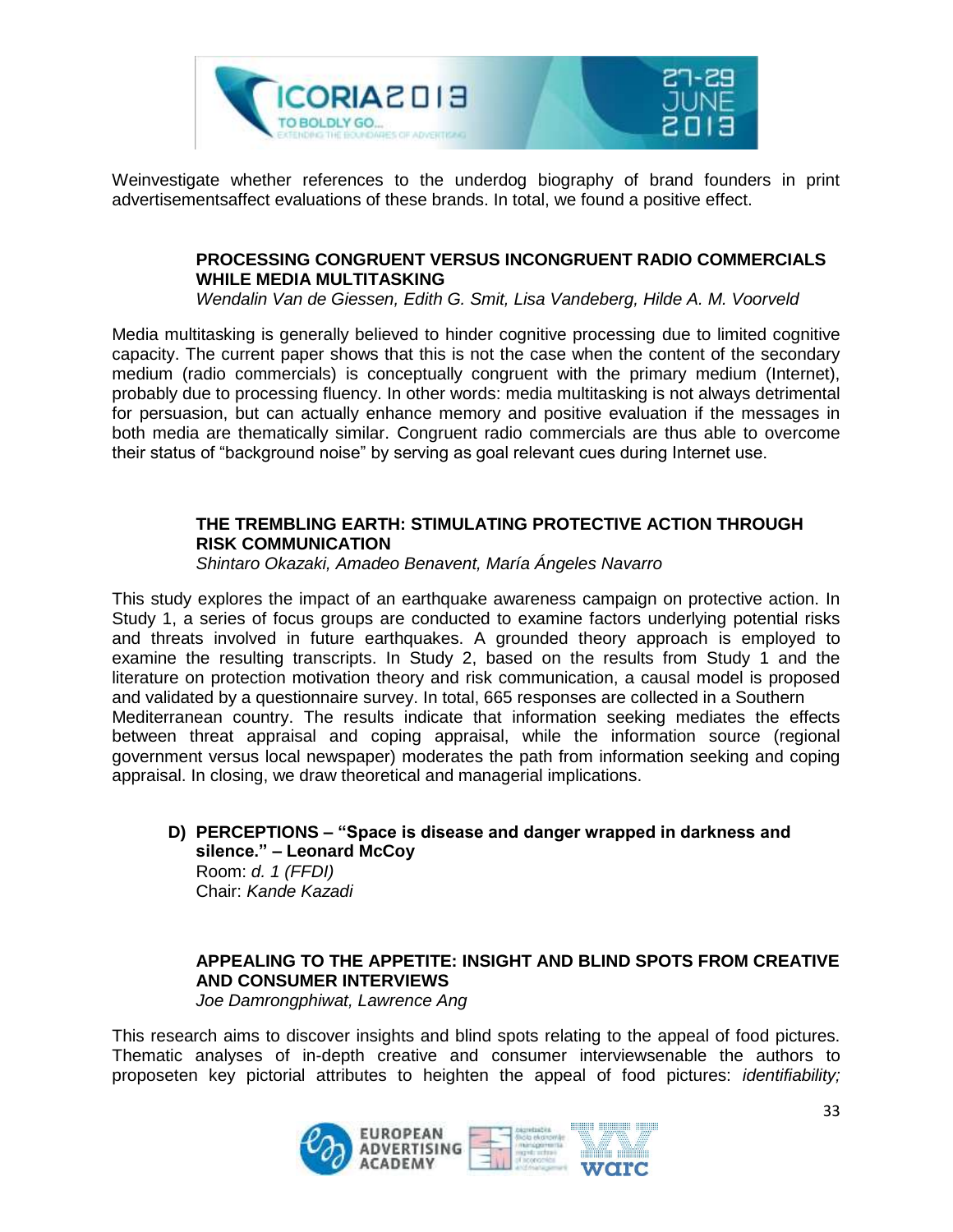

*aesthetics; realism; freshness; handmadeness; portion; palatability; authenticity; healthiness; and social setting*.The lack of guidelines for practitioners; the lack of realism in typical advertising images; and conflicting views onvisual complexity are three key potential blind spots that may lead to lost opportunities to maximize the overall appeal of food pictures. This study establishes a typology of objective visual cues for ad agencies, photo studios and researchers.

#### **HOW DO THIRD-PARTY ENDORSEMENTS IMPROVE CONSUMER PERCEPTIONS?**

*Kanji Yanagidate, Kei Mineo, Morikazu Hirose*

Third-party endorsement (TPE) advertising plays an important role in an overall communications strategy. No empirical studies, however, have confirmed the effectiveness of TPE advertising in Japan. To fill this gap, this study is designed to reveal the relationship between TPE credibility and prepurchase evaluations using attitude toward the advertising (Aad) model and signaling theory. Our empirical model was tested using a dataset of 458 university students. The structural equation modeling demonstrated that all of the model's causal relationships were supported. This suggests that TPE influences consumer purchase intention via attitude toward the advertising, perceived quality, and perceived risk.

#### **WHAT ARE THE DETERMINANTS OF PERCEIVED PRODUCT VALUE?: DEVELOPING A RETAIL COUPON USAGE MODEL**

*KeiyaTabe, Morikazu Hirose*

The purpose of this study is to identify how store accessibility and product attributes affect the perceived coupon value. The theoretical foundations drew on a price discrimination theory of coupon and a multi-benefit framework of sales promotions. A survey conducted in Japan using a professional research firm resulted in 321 samples. Structural equation modeling suggests that overall value perception is directly explained by coupon benefits, perceived quality and a regular price of the product. In addition, store accessibility demonstrated positive influences on coupon benefits. Finally, this study discusses its limitations and future research directions.

#### **CAPTURING THE UNDECIDED: HOW BROADENING OF ONE'S POLITICAL AGENDA APPEALS TO SWING VOTERS**

*Erik Modig, Jonas Colliander*

This research poses the question if political parties can gain voters from broadening their political agenda. More specifically, can advertising that moderately challenges the pre-existing knowledge schemas voters have of the political parties increase voters intentions to vote for the party. This research shows that moderately challenging messages can have a positive effect on voting intentions for swing voters who are more inclined to change existing schemas. However, at the same time moderately challenging messages have a negative effect on voting intentions for dogmatic voters. This poses interesting implications for political and advertising professionals as well as marketing researchers.

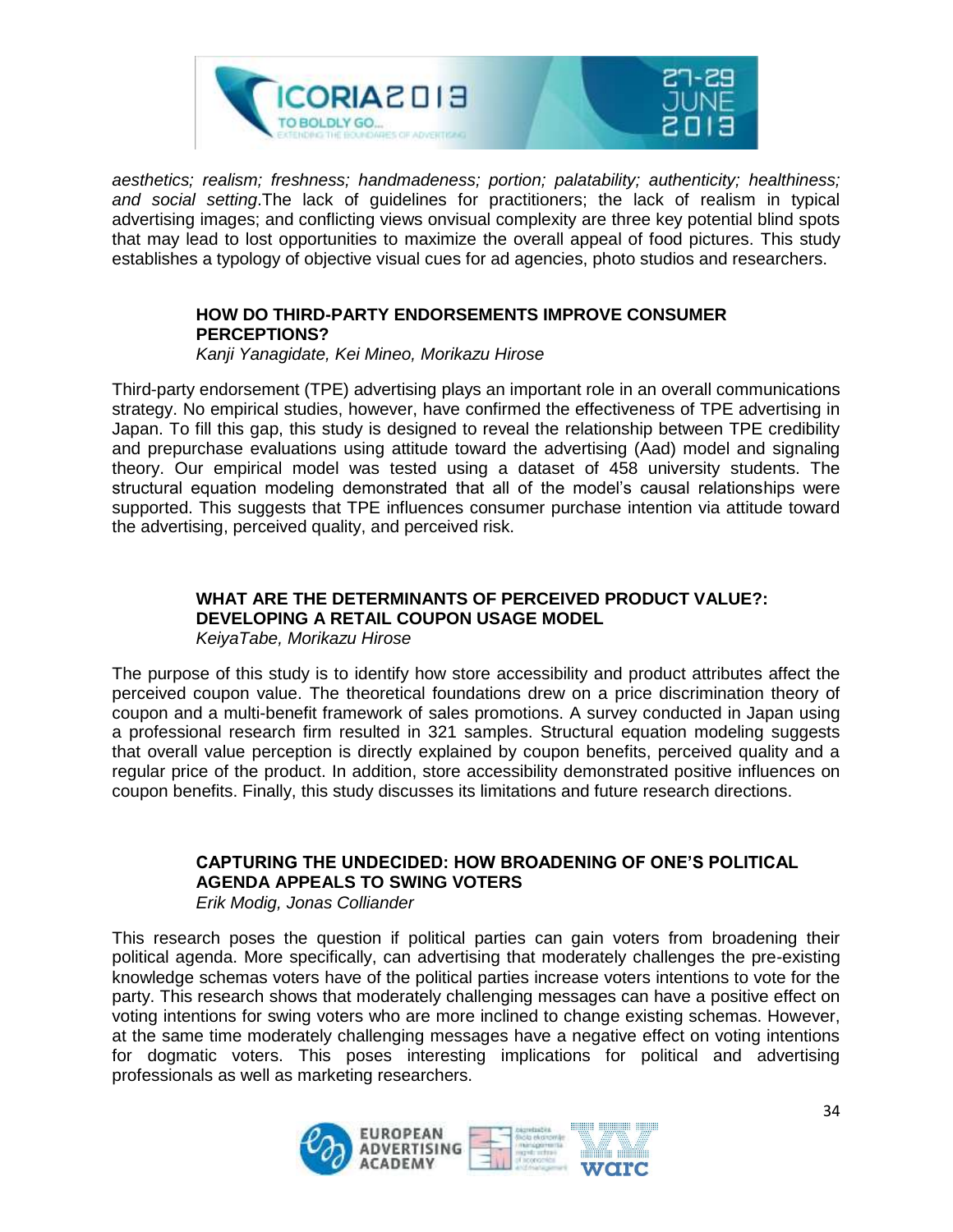

#### **SESSION 6 14:15-15:30**

**A) GENDER- "I would be delighted to offer any advice I can on understanding women. When I have some, I'll let you know." Captain Picard to Data** Room: *Dvorana Franck Superiore Espresso* Chair: *Ivana Bušljeta Banks*

#### **GENDER STEREOTYPING IN HUMOROUS ADVERTISING: OCCURRENCE AND EFFECTIVENESS**

*Martin Eisend, Julia Plagemann, Julia Sollwedel*

This article reports the results of content-analytic and experimental studies that investigate the occurrence and effectiveness of gender stereotyping in humorous and non-humorous advertising. The findings indicate that the way women and men are stereotyped in advertising is dependent on humor; in particular, traditional male stereotypes are more prevalent in humorous advertisements, whereas traditional female stereotypes are more prevalent in non-humorous advertisements. With respect to advertising effectiveness, humor improves consumers' attitudes towards ads and brands, particularly if non-traditional stereotyping is utilized instead of traditional stereotyping. Furthermore, humor in stereotyped advertising influences women more than men.

#### **CREATIVE DEPARTMENTS: ARE THEY FOR WOMEN?**

*David Roca, PatríciaLázaro, Alfons González, Josep Maria Blanco, Daniel Tena*

The aim of this research is to explore the role of gender in advertising industry from a masculine perspective, as previous research demand. Experiences of creative males in advertising in Spain are examined. The case looks at the absence of women in creative departments. Twelve in-depth interviews were conducted with Spanish creative directors working in advertising agencies. The results suggest the capacity of juggling work-life balance as the main factor of permanence of female creatives. In addition, males recognize openly that creative departments are "boys' clubs". They confess that women need stronger temper and more initiative than men to stay in advertising creativity. This case also suggests that some men consider females have better traits to work at account departments.

#### **HOW MATERIALISTIC WOMEN'S COPY-CAT BEHAVIOR IS INFLUENCED BY VIEWING FASHION TV SERIES**

*Hilde A.M. Voorveld, Marie-SelienFakkert, Eva A. Van Reijmersdal*

Inspired by the popularity of fashion TV series like Gossip Girl and The Hills in which numerous luxury brands are integrated, this paper studies young women's copy-cat behavior (i.e.

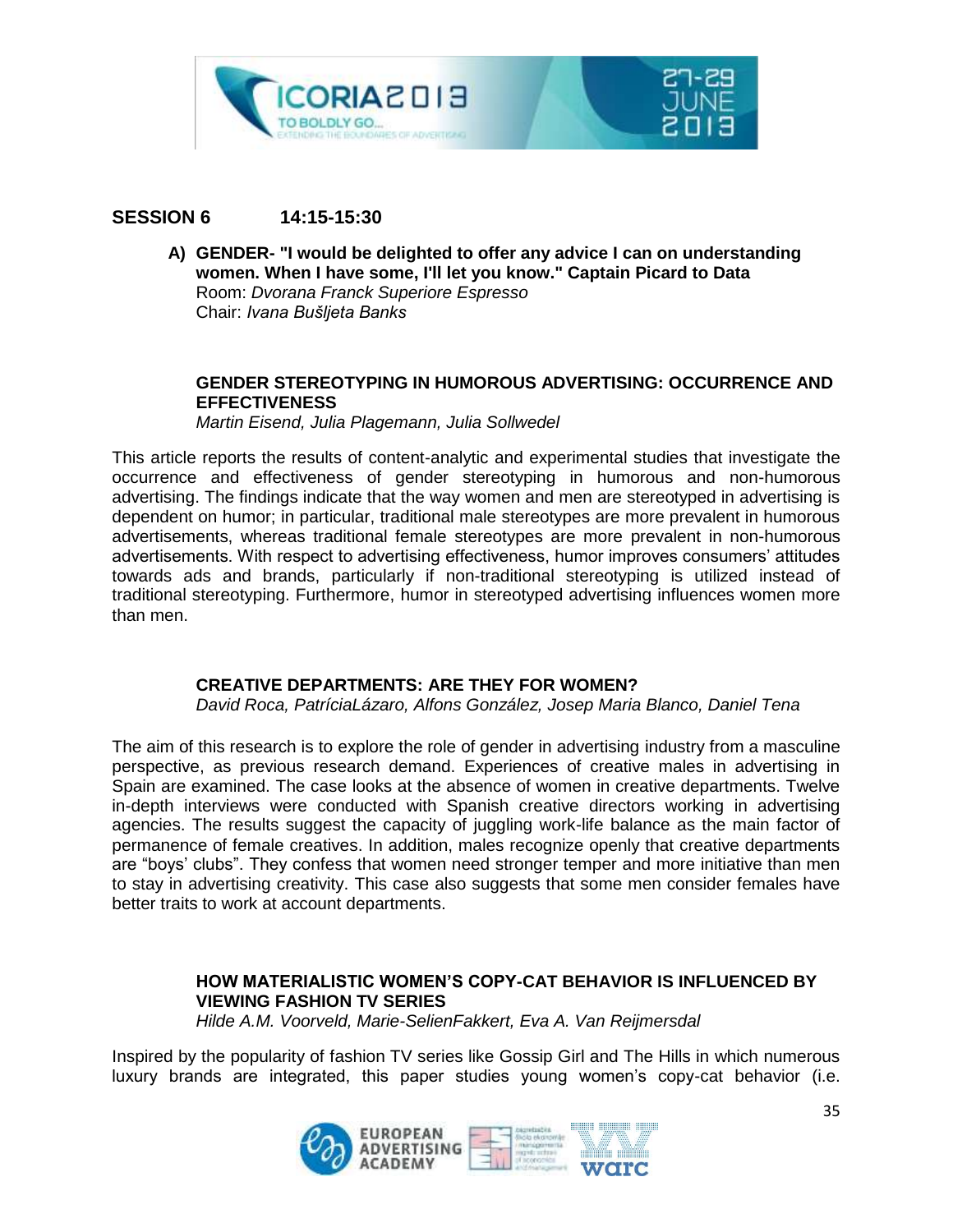

willingness to buy similar products as used by the main characters to copy their look). More specifically, this paper aims to give insight into *whether* and *how* copy-cat behavior induced by fashion TV series is predicted by women's materialism. Based on a content analysis and a survey, it can be concluded that numerous well-known luxury brands are integrated in fashion TV series and that in particular materialistic woman would like to buy products to copy the look of the characters. Serial mediation analyses gives insight into the underlying mechanisms of this relation and showed that materialistic woman watch fashion TV series to gain fashion inspiration, subsequently they watch these series more frequently, which ultimately leads to more copy-cat behavior. Remarkably, only about one-third of the women watched to gain fashion inspiration which might indicate that only a small part of the actual audience of fashion TV series, those who already hold materialistic values and watch to gain fashion inspiration, engage in copy-cat behavior.

**B) GOING MOBILE – "I swore I`d never use one of these... Computer, activate EMH!" -- Dr. Crusher** Room: *d. 12* Chair: *Yann Verhellen*

#### **CONSUMER ADOPTION OF MOBILE ADVERTISING: EXPLORING THE IMPACT OF PERCEIVED UTILITY AND VULNERABILITY EMERGING FROM LOCATION PERSONALIZATION**

*Martina Čaić, DominikMahr, Elizabeth Aguirre*

The proliferation of mobile devices offers marketers a new advertising channel to reach out to their consumers. This study uses a two-study design to first examine in which usage situations consumers adopt personalized mobile advertising before probing consumers' sense of utility and vulnerability to explain the adoption behavior. Study 1 is an international survey of 800+ mobile users revealing their positive attitude towards personalization on mobile devices when using them for convenience-related purposes. Study 2 employs an experimental design to zoom into location personalization of convenience–related advertising and demonstrates distinct consumer feelings of utility and vulnerability which impact advertising adoption.

#### **HOW SMARTPHONES BUILD BRANDS; THE ROLE OF BRANDED APPLICATIONS** *Kimiyoshi Nakamura, Hongxia Mo, KeiyaTabe, Morikazu Hirose*

This study tries to identify how the branded application influences the attitude toward brand. Theoretical foundations drew on a uses and gratification theory, Aad model and a mere exposure effect. The empirical research was conducted in Japan and resulted in 204 samples. The findings are follows: first, indicate that perceived entertainment, informativeness and irritation influence on attitude toward branded application. Second, we revealed that branded

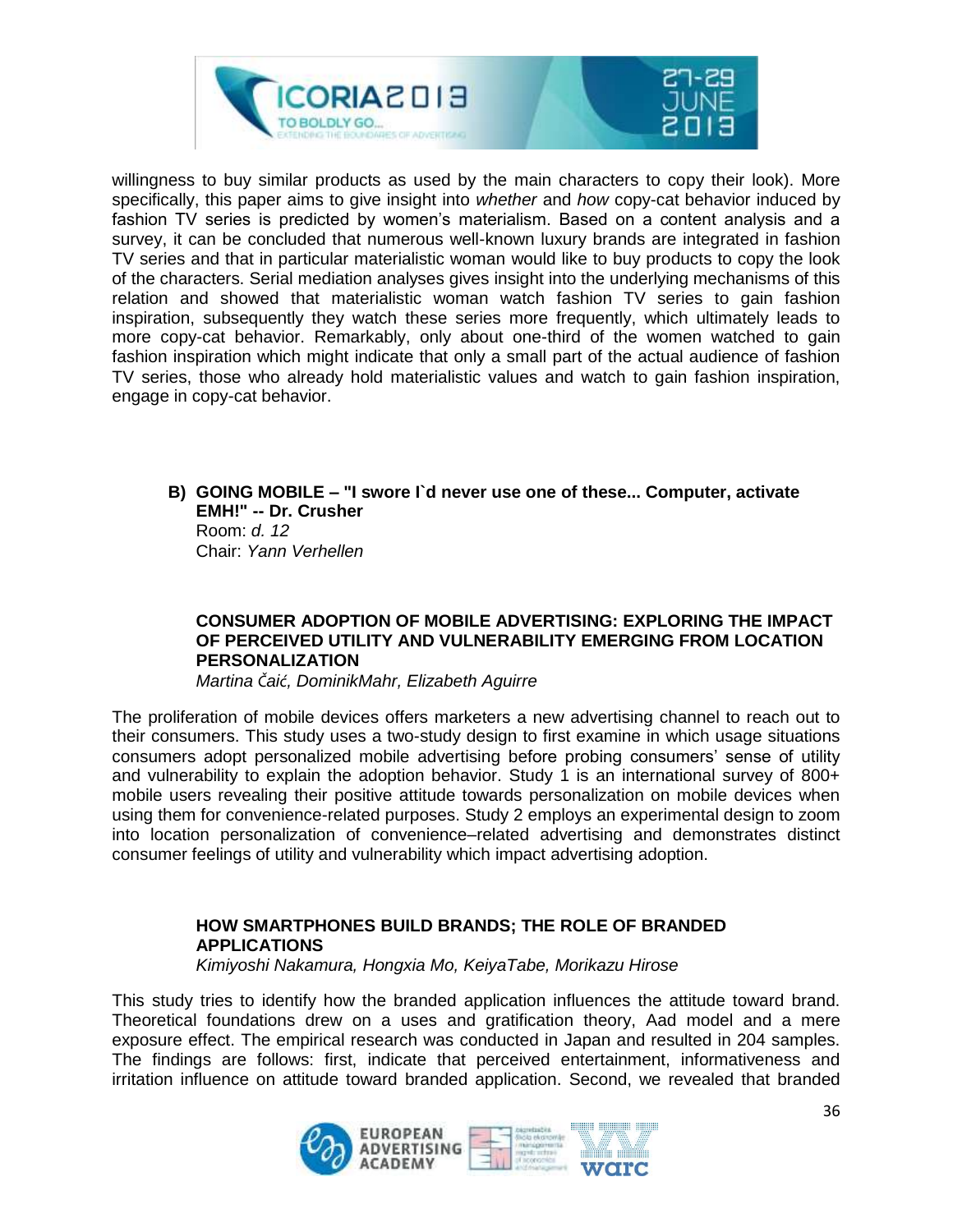

application works as advertising media. Third, we found that intention to use app work as a strong mediator between attitude toward app and attitude toward brand. Finally, implications and limitations were discussed.

#### **BRANDED MOBILE APPS: A MULTI-DIMENSIONAL VIEW ON VALUE-BASED DRIVERS FOR BEHAVIORAL INTENTIONS**

*Stefanie Sohn, Marie Schulte, Barbara Seegebarth*

Although branded mobile applications provoke substantial interest among marketers, research on the divers of smartphone owners' intention to (re-)use branded apps is still in its infancy. Incorporating relevant theoretical and empirical findings, this study - conducted among smartphone users- aims to identify how branded apps provide value on a social, emotional and functional level and how these multi-dimensional perceptions predict behavioral intentions. Based on our findings gained by applying unweighted least square method, this contribution concludes with both suggestions for future research and managerial implications which focus the prominent role of emotional value in this context.

**C) AMBIENT - "Now's as good a time as any to tell you. Your ceiling is hideous." Neelix** Room: *d. 13*

Chair: *Edith Smit*

#### **EFFECTIVENESS OF SUBWAY ADVERTISING IN HONG KONG** *Kara Chan, Maggie Fung*

Pedestrians intercepted near the exits of a subway station in downtown Hong Kong were surveyed using a questionnaire and quota sampling. The survey sampled 408 residents and tourists aged 16 and above. The awareness of the 16 ads ranged from 18 to 80 percent with an average 43.5 percent. Average ad awareness was comparable to that reported in two similar studies of subway ads conducted in the 1990s. Average ad awareness of subway ads was higher than that of outdoor advertising measured using similar methodology in 2010s. Respondents demonstrated positive attitudes toward subway advertising, and reported that subway ads that drew their attention were those with creative ideas, vivid colors, and large-thanlife size execution.

#### **CONCEPTUALIZING AMBIENT MARKETING: A SYSTEMATIC OUT OF THE BOX APPROACH**

*RossellaGambetti, Silvia Biraghi, GuendalinaGraffigna*

Among unconventional communication (UC) strategies, Ambient Marketing (AM) is currently a widespread brand practice at the international level. However, it still lacks a clear understanding

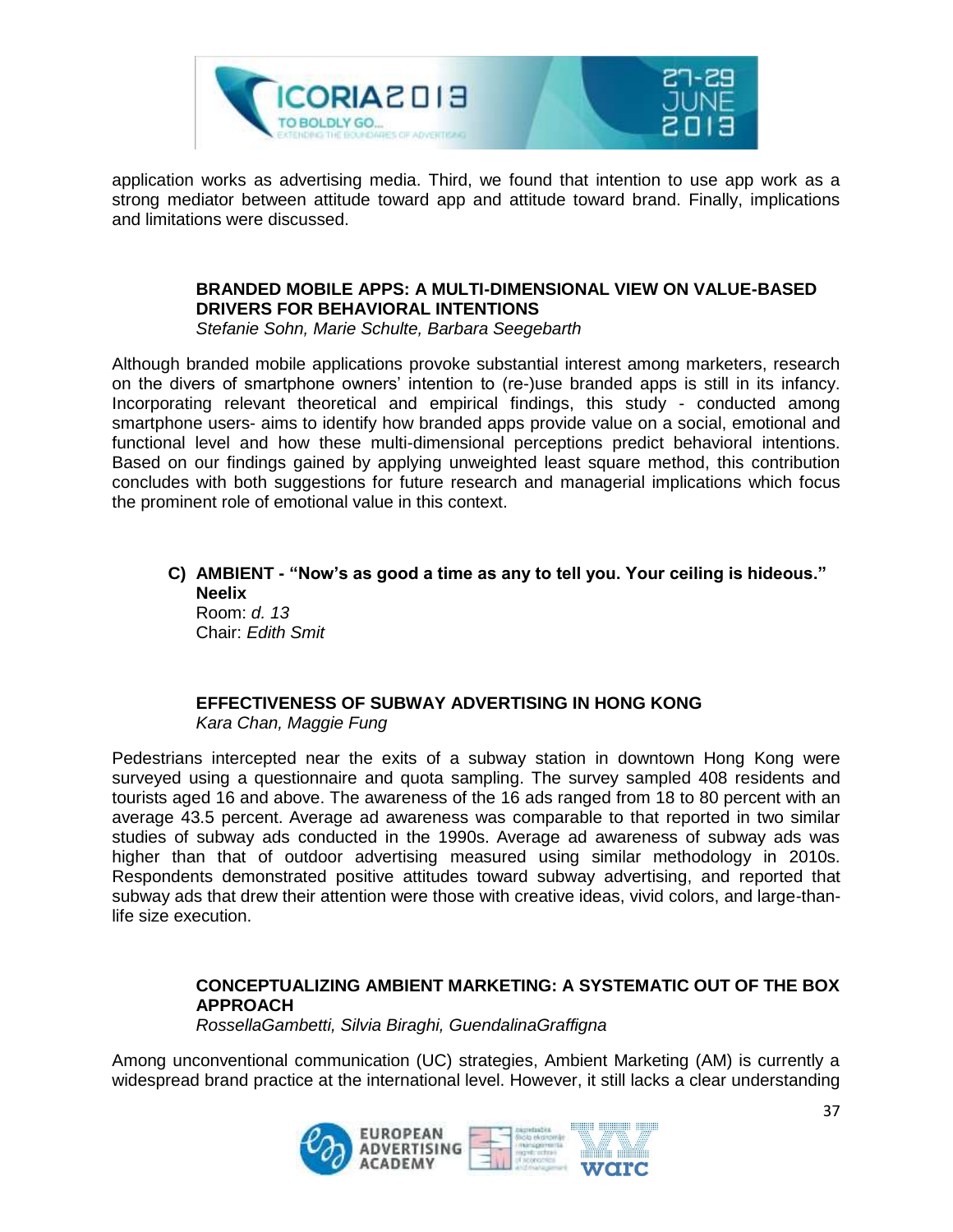

of both its conceptual boundaries and its concrete contribution to the brand value system. Our focused ethnographic study is aimed at providing a comprehensive conceptual picture of AM in the frame of UC. Based on our findings, although explicitly recognized as a central element in branding strategies thanks to its capability to act as a relational territory between brands and consumers, AM is depicted through an ambivalent representation, uncovering a fragile and doubtful perception of its value at the implicit level, that proves detrimental to AM potential expression.

**D) CHILDREN - "Children are a lot stronger than you think. As long as they know you love them, they can handle just about anything life throws at 'em, you know." – Geordi** Room: *d. 1 (FFDI)* Chair: *Sara Rosengren*

#### **CHILDREN'S ADVERTISING EXPOSURE: RELIABILITY, VALIDITY, AND UTILITY OF SURVEY MEASURES**

*Suzanna J. Opree, MoniekBuijzen, Eva A. van Reijmersdal*

This study's aim is to determine which survey measures are most appropriate to assess children's advertising exposure. The first part of the manuscript discusses the various levels of content specificity at which exposure can be measured. In the second part, the test-retest reliability, content validity, and utility of measures from the various levels are investigated. To this end, longitudinal data were collected from 165 8-11 year olds. Television and Internet advertising exposure can best be measured by asking children how often they watch certain popular (commercial) network stations or television programs and how often they visit certain popular websites.

#### **STUDY ON THE ATTITUDES OF CHILDREN RELATED TO BRANDS' PROMOTIONS**

*António Cardoso, Jorge Figueiredo*

This study aims to evaluate the susceptibility of children to promotional techniques. For this we used a scale designed by Muratore (1999b) who studies: sensitivity to giveaways / gifts, sensitivity to games / contests, sensitivity to "offer more product" and sensitivity to price reduction. The questionnaire was administered to a sample of 50 Portuguese children from 8 to 15 years in the Oporto City - Portugal. The scale showed good internal consistency ( $\alpha = 0.932$ ) and factorial composition revealed five factors that explain 79.46% of the total variance. However, the findings were opposite to those presented in the Muratore's study.

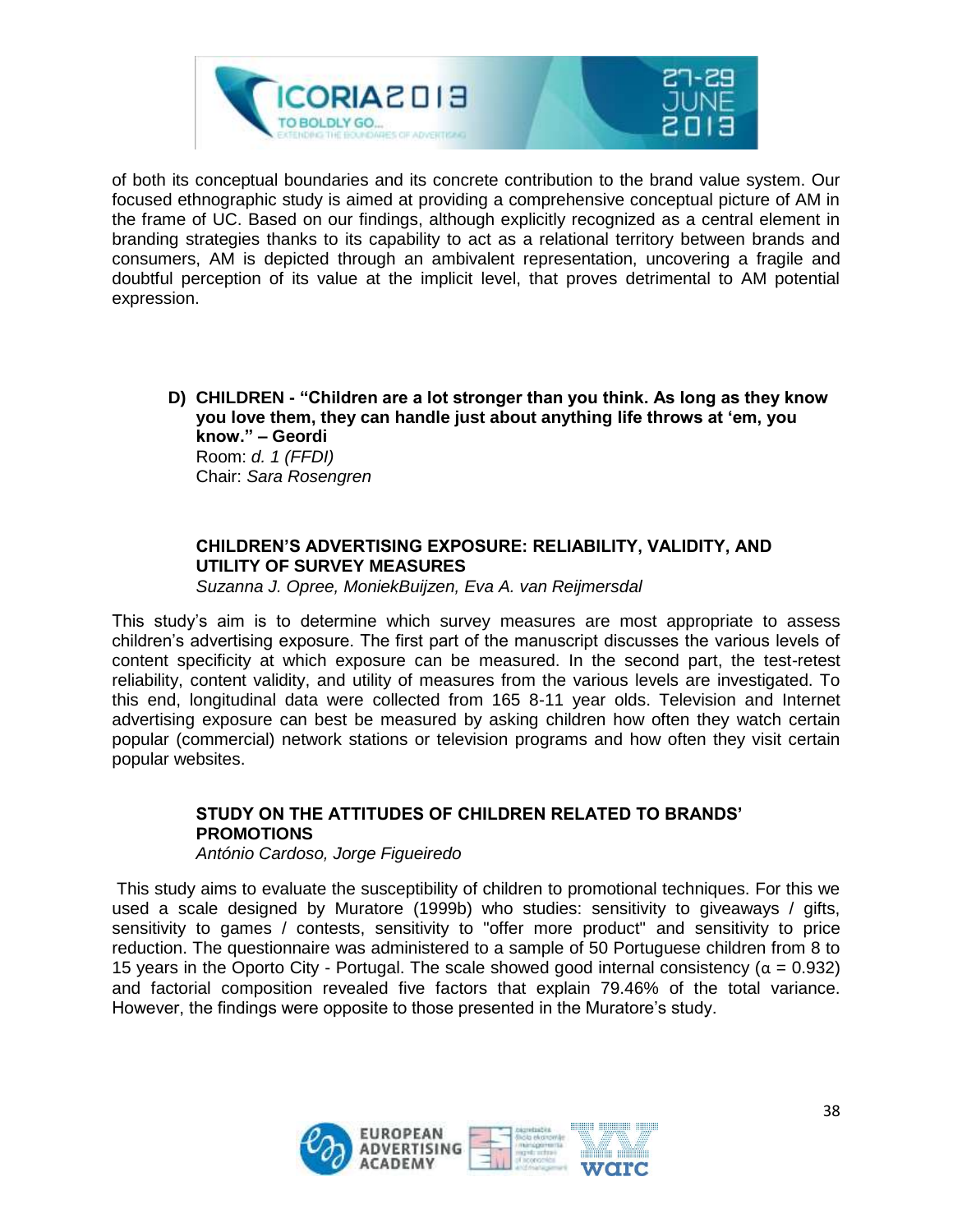

#### **DEVELOPMENT AND VALIDATION OF THE ADVERTISING LITERACY SCALE FOR CHILDREN (ALS-C)**

*Suzanna J. Opree, Esther Rozendaal, MoniekBuijzen*

This study aimed to develop and validate a survey measurement instrument for children's advertising literacy. Based on the multi-dimensional conceptualization of advertising literacy introduced by Rozendaal, Lapierre, Van Reijmersdal, and Buijzen (2011), 39 items were created to measure two dimensions of advertising literacy and nine underlying components. The Advertising Literacy Scale for children (ALS-c) was administered to 1026 8- to 12-year-olds. Structural equation modeling confirmed the presumed higher-order structure of the ALS-c. In addition to the full-length ALS-c, 25- and 17-item versions were created. All three versions performed well in terms of test–retest reliability and construct validity.

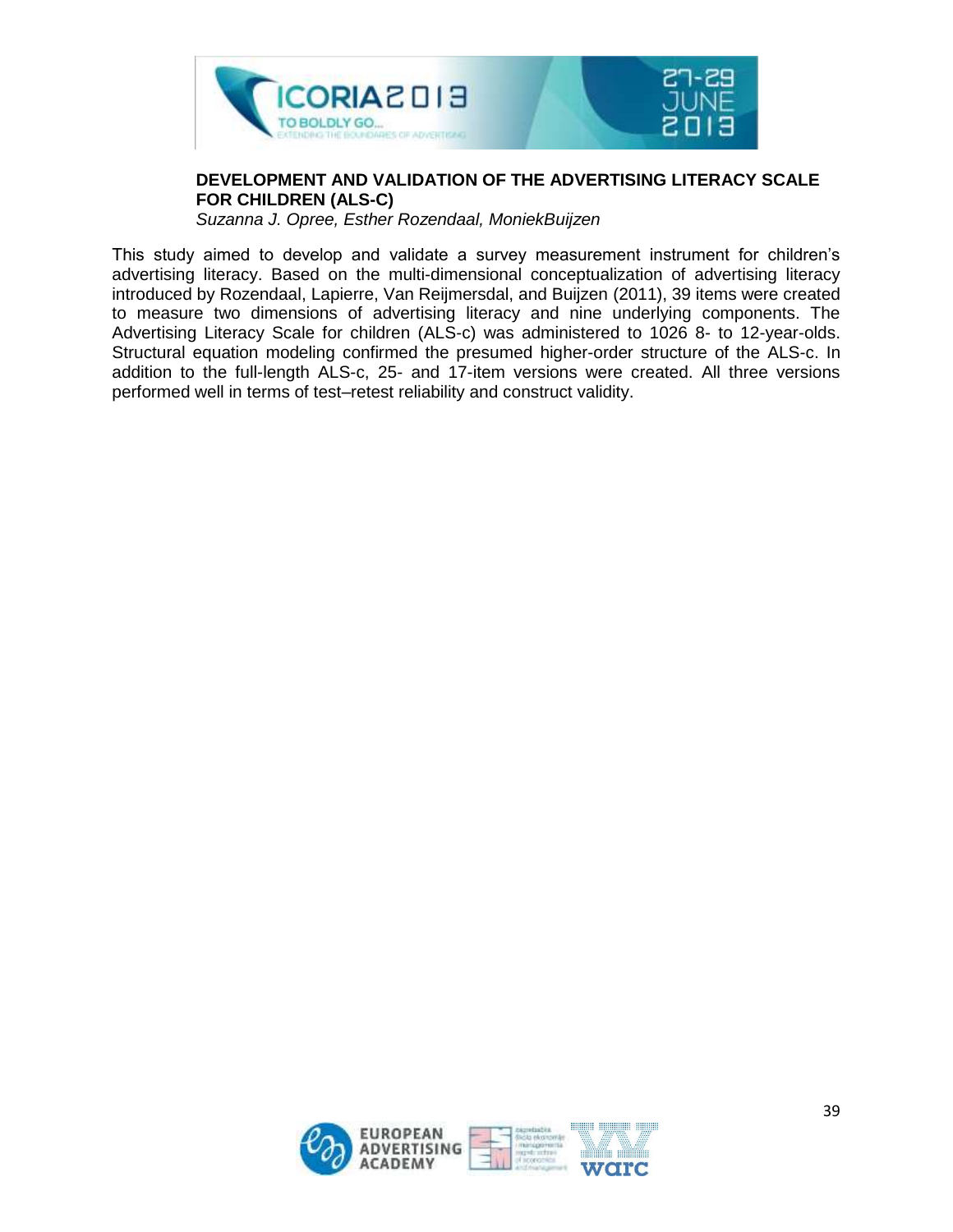



### SOCIAL EVENTS

ZSEM Campus

THURSDAY, June 27 18:00 – 20:00 **WELCOME RECEPTION**

The roof of the FFDI building (ZSEM campus) offers some stunning views of the Medvednicamountain rising above Zagreb. It is especially nice in the late evening. Come join us there for some finger foods and a glass of Croatian wine. Take in the views and catch up with your ICORIA friends.

#### FRIDAY, June 2820:00 – 24:00 **GALA DINNER**

Lido Restaurant, Jarun

This year's conference dinner will be held at the Lido restaurant, located on the beautiful Jarunlake. The man-made lake and the surrounding sports and leisure center were built in 1987 for the purposes of the Summer Universiade that took place in Zagreb that year. The lake itself has become a favorite summer destination for Zagreb's residents and visitors alike. During the day, the lake's clean water and well-kept beaches offer a welcome respite from the hot asphalt of the city. At night, young people flock to the clubs and bars along the lake shore.

24:00 – bedtime **CONFERENCE PARTY**

Club Mansion, Jarun

For those feeling the vibe and wishing to shake it like a Polaroid picture, VIP access and tables have been reserved in the Club Mansion, next door to the gala dinner venue. Just make sure not to stay long – we need you at the conference the next day  $\odot$ 

SATURDAY, June 2921:00 – 22:00 **SIGHTSEEING**

Ban Jelačić Square

During the conference registration you signed up for one of the thematic tours of Zagreb offered. The tours take place at the same time, but follow different routes and different guides. As the places in the tours are limited, please follow the tour you have signed up for. Thank you. *The Sensual Tour*

A ravishing prostitute, Margarita (a costumed actress), clad in a lascivious dress and laced up in a corset, reveals to you a licentious side of Zagrebwhich dominated the city life in the second half of 19<sup>th</sup>and the first half of the 20th century; the life which represented every woman's "nightmare" and every man's "paradise"! Margarita will show you the sights of once most famous brothels and baths, and where prostitutes would entertain to expand their business and acquire new contacts. She will lay bare the many famous Zagreb ladies of the night withjuicy details from their lives; she will stir up passions with inserts about the legal and social organization of prostitution, and continuously lure you into her story with her curves, her voice,

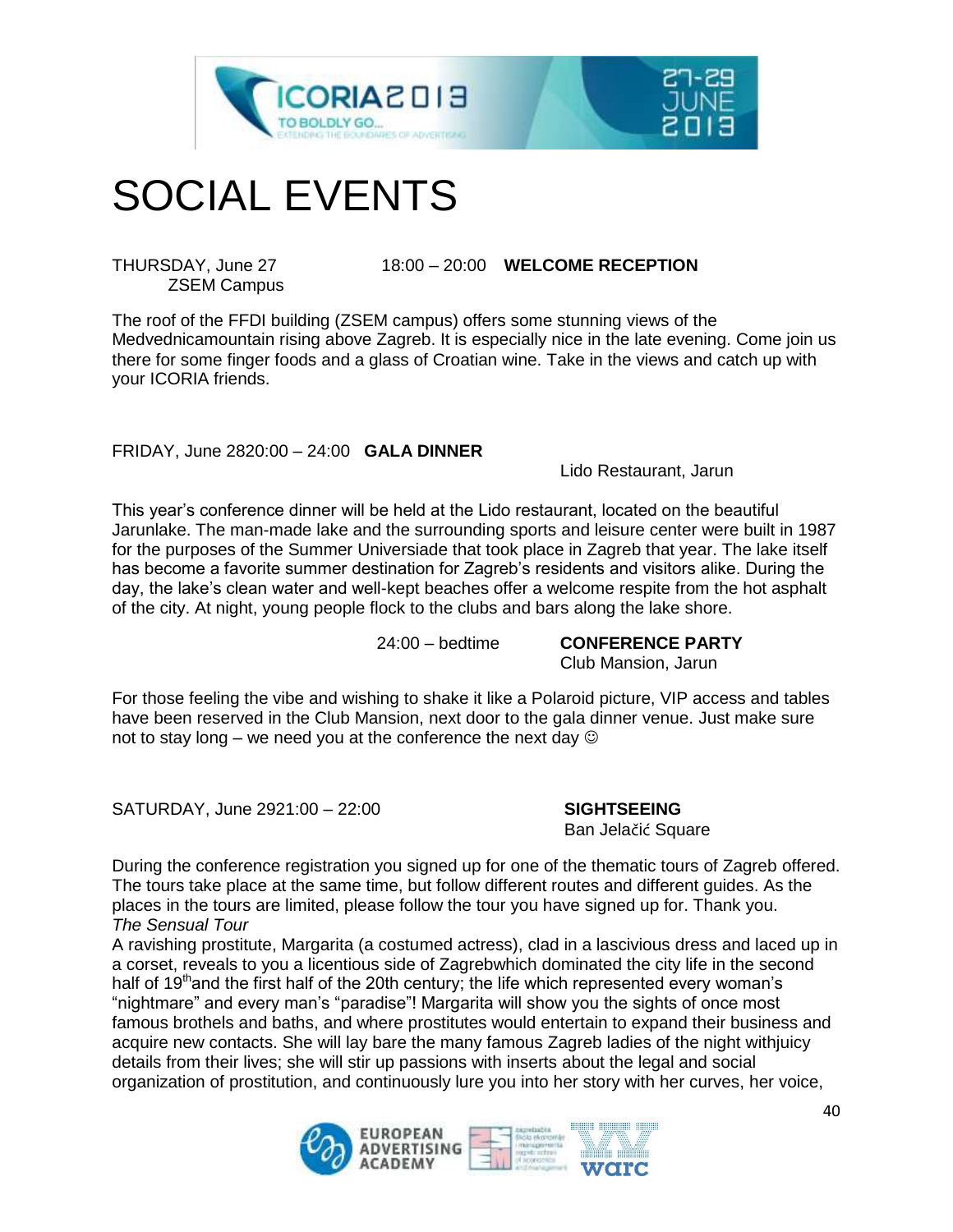

and even dance. At the end of the tour Margarita will take you to a secret place where you will be refreshed with a most unusual drink, and will get an attractive surprise gift. *The Witches' Wheel*

Zagreb, like the rest of mediaeval Europe, had a dark and bloody history. From the 14th to the 18th century more than 250 women were accused and burned on charges of witchcraft. Bad crops, diseases, and poverty claimed their victims. Culprits were found in beautiful maidens, successful shopkeepers, and rich widows who crossed jealous women and libidinous men. The price was too high...their lives! If you are brave enough to explore with us that partof our city's history, we invite you to join us at the wellManduševac. There, you will meet a witches' emissary who will take you on a journey you will never forget! She will tell you all about who those mysterious witches ofZagreb were, what it was that they supposedly did to Zagreb and its inhabitants, what evil spells they concocted, and finally, how they were captured and tortured by the people of Zagreb. She will show you places where witches were trialed, then tortured, and burned at the stake. The witches' emissary is not the only person you get a chance to meet on this strange and shadowy journey –other mysterious creatures also await you! We hope to have captured your attention, and shall reveal no more, but will leave the rest as a surprise for you when you partake in our tour. However, be warned, this tour is everything but ordinary. It is an obscure and exciting adventure!

#### *Traditional Tour*

Come meet Zagreb! Step by step we will reveal to you the development and the stories of Zagreb. You will visit the famous Zagreb Cathedral and the Manduševac well, where you will hear the legend of Manda and the origins of the Zagreb name. You will also hear interesting stories about the most famous resident of Zagreb's main square, JosipJelačić, whose state adorns the square. The longest street in Zagreb will take you to one of the shortest funicular lines in the world, which you will take to reach Gradec, Zagreb's Upper Town. Here you will listen to interesting stories, legends, and peculiarities that make Zagreb what it is today. Your costumed guides will help you experience Zagreb as it once was and show you what it has become.

#### SUNDAY, June 30Full day**OPTIONAL EXCURSION**

Plitvice Lakes National Park

Croatia's first National park established in 1949 covers 296.85 km2 of breathtaking natural splendor. The park was inscribed on the UNESCO's World Heritage List in 1979, in recognition of its "outstanding natural beauty and undisturbed production of travertine through chemical and biological action". The park harbors a grand collection of waterfalls, gallery of lakes, forest and diversity of animal life. The lakes are renowned for their distinctive colors, ranging from azure to green, grey or blue. The colors change constantly depending on the quantity of minerals or organisms in the water and the angle of sunlight. The sixteen lakes which are formed by natural dams of travertine are separated into upper and lower lakes. "There are water, lakes, waterfalls and forest elsewhere, but Plitvice Lakes are unique; they simply must be seen!" (Academic Ivo Pevalek, 1937).

If you are interested in joining this optional excursion, please see the registration desk staff. The price of the excursion will depend on the total number of participants.

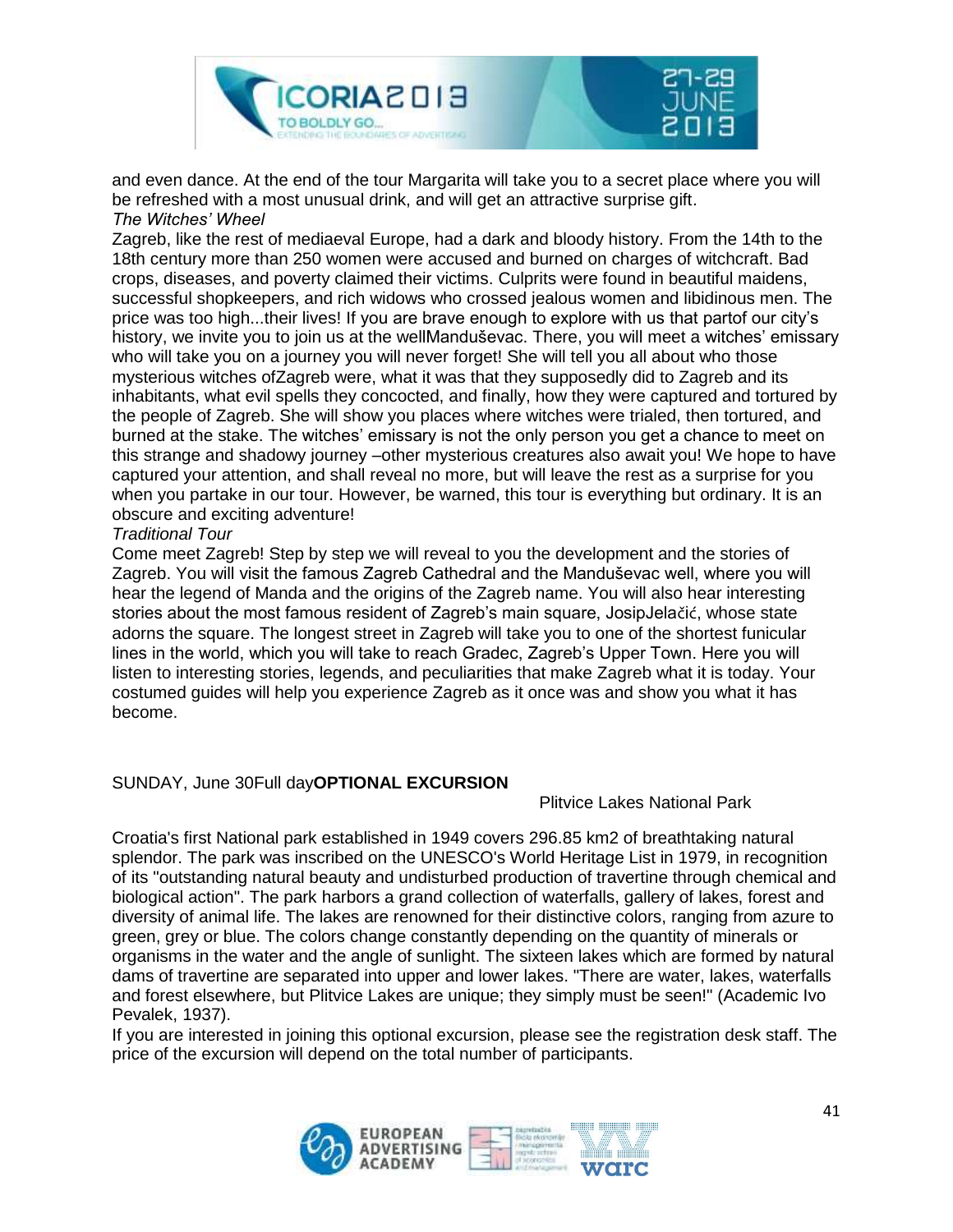



## LIST OF REVIEWERS

Andersen,Lars Ang,Lawrence Antheunis,Marjolijn Beard,Fred K Bergkvist,Lars Bernitter,Stefan Bieberly,Clifford Bimpli,Iva BinayKurultay, Ayse Boerman,Sophie Brakus, Joško Bronner,Fred Brunner,Christian Büttner,Oliver BušljetaBanks,Ivana Cardoso,António Casais,Beatriz Celik, Candan Chan,Kara Charry, Karine Cheng,Bejamin Crespo,Esmeralda Dahl,Stephan

Dahlen, Micael Damrongphiwat,Joe Dens,Nathalie De Pelsmacker,Patrick Diehl,Sandra Domingues Pereira do Prado, Rejane Alexandrina Eelen, Jiska Eisend,Martin Etayo,Cristina Figueiredo,Jorge Fransen, Marieke Gambetti,Rosella C. García-Arrizabalaga,Iñaki Gázquez-Abad, Juan **Carlos** Gierl, Heribert Gkiouzepas, Lampros Granleesse,Jackie Grinsven,Bo van Hastak, Manoj Hendriks, Hanneke Hirose,Morikazu Horvath,Dora

Hudders, Liselotte Huettl, Verena Iličić, Jasmina Janssens, Wim Su Jung Kim Ketelaar,Paul Koslow,Scott Kyrousi,Antigone Langner,Tobias Lee,Sang Yeal Li,Hairong López,Manuela Martensen,Anne Matthes, Joerg Mau,Gunnar Maslowska, Ewa Meijers, Marijn Mensa,Marta Merz,Russ Micu,Anca Cristina Modig,Erik Mueller,Barbara Muntinga, Daan

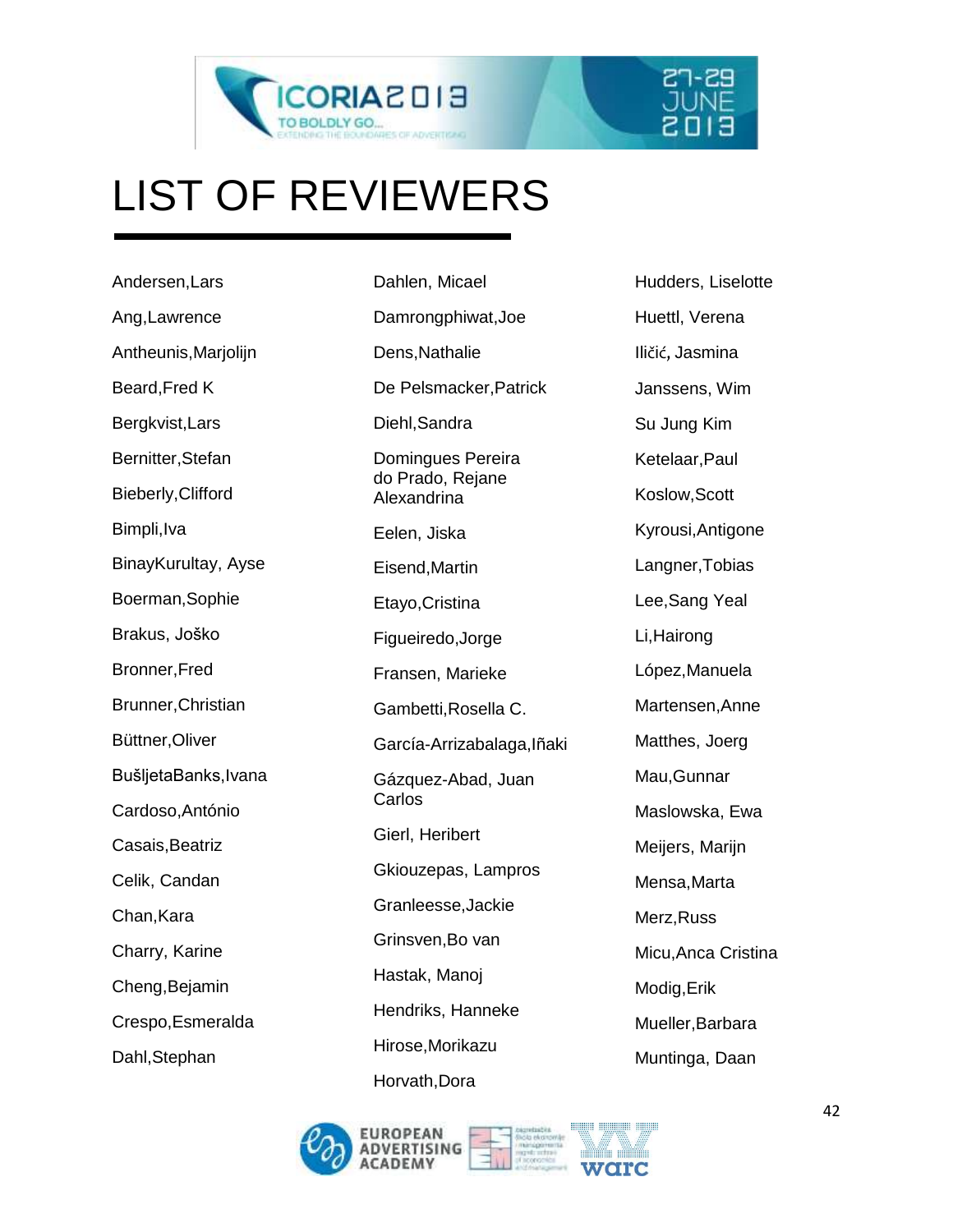

| Neijens, Peter           | Salhi, Riadh               | van Reijmersdal, Eva |
|--------------------------|----------------------------|----------------------|
| Okazaki, Shintaro        | Saraniemi, Saila           | Vandeberg, Lisa      |
| Opree, Sanne             | Sasser, Sheila             | Vancheshwar, Vijay   |
| Panić, Katarina          | Schouten, Barbara          | Verhellen, Yann      |
| Percy, Larry             | Smit, Edith                | Verissimo, Jorge     |
| Pereira, Francisco Costa | Sohn, Stefanie             | Verlegh, Peeter      |
| Pick, Doreen             | Šimičević, Kristo Ante     | Viswanathan, Vijay   |
| Poulsen, Carsten         | <b>Taylor, Charles Ray</b> | Voorveld, Hilde      |
| Rauschnabel, Philip      | Terlutter, Ralf            | Vyncke, Patrick      |
| Reichert, Tom            | Tkaczyk, Jolanta           | Waiguny, Martin      |
| Roca, David              | Tolboom, Maarten           | Willemsen, Lotte     |
| Rosengren, Sara          | Überwimmer, Margarethe     | Yannopoulou, Natalia |
| Rossolatos, George       | Ullrich, Sebastian         | Zarontonello, Lia    |
| Rozendaal, Esther        | van Mulken, Margot         | Zwier, Sandra        |
| Salander, Brita          | van Noort, Guda            |                      |

 $\begin{array}{l} \texttt{27-29} \\ \texttt{JUNE} \\ \texttt{E103} \end{array}$ 

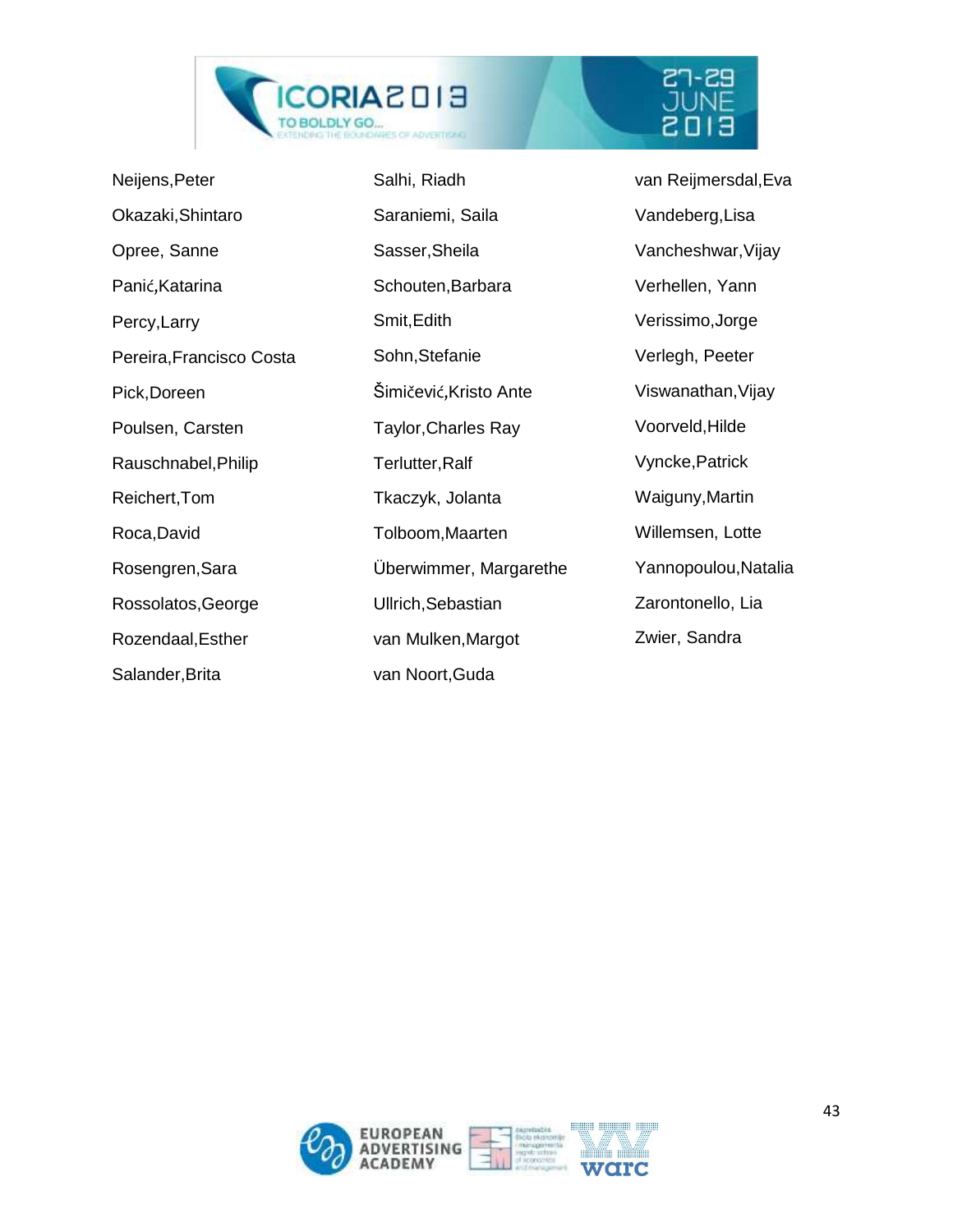



### LIST OF PARTICIPANTS

| Leonids         | Aleksandrovs          | Leonids.Aleksandrovs@ua.ac.be     |
|-----------------|-----------------------|-----------------------------------|
| Lars Pynt       | Andersen              | lpa@sam.sdu.dk                    |
| Theo            | Araujo                | t.b.araujo@uva.nl                 |
| <b>Stefan</b>   | <b>Bernritter</b>     | S.F.Bernritter@uva.nl             |
| Dave            | <b>Bibby</b>          | bibbys@xtra.co.nz                 |
| Silvia          | Biraghi               | silvia.biraghi@unicatt.it         |
| Jesep Maria     | <b>Blanco</b>         | josepmaria.blanco@uab.cat         |
| <b>Martin</b>   | <b>Block</b>          | mp-block@northwestern.edu         |
| Sophie          | <b>Boerman</b>        | s.c.boerman@uva.nl                |
| Sandra          | <b>Bombe</b>          | sandra.bombe@wiwi.uni-augsburg.de |
| Fred            | <b>Bronner</b>        | a.e.bronner@uva.nl                |
| Ivana           | Bušljeta Banks        | ibanks@zsem.hr                    |
| António         | Cardoso               | ajcaro@ufp.edu.pt                 |
| <b>Beatriz</b>  | Casais                | bcasais@fep.up.pt                 |
| Kara            | Chen                  | karachan@hkbu.edu.hk              |
| Benjamin KaLun  | Cheng                 | benjicheng@gmail.com              |
| Jonas           | Colliander            | jonas.colliander@gmail.com        |
| Martina         | Čaić                  | mcaic@zsem.hr                     |
| Joe             | Damrongphiwat         | joe.damrongphiwat@mq.edu.au       |
| ikram           | Daştan                | idastan@yalova.edu.tr             |
| Jana            | Daume                 | jana.daume@uni-hohenheim.de       |
| <b>Nathalie</b> | Dens                  | nathalie.dens@ua.ac.be            |
| Patrick         | De Pelsmacker         | patrick.depelsmacker@ua.ac.be     |
| Lynn            | De Vlieger            | Lynn.DeVlieger@UGent.be           |
| Sandra          | Diehl                 | sandra.diehl@aau.at               |
| Jiska           | Eelen                 | j.eelen@uva.nl                    |
| Martin          | Eisend                | eisend@europa-uni.de              |
|                 |                       | alexander.fischer@wiwi.uni-       |
| Alexander       | Fischer               | wuppertal.de                      |
| Alejandra       | <b>Fuentes-Garcia</b> | amfuentes@med.uchile.cl           |
| Maggie          | Fung                  | mfung@hkbu.edu.hk                 |
| Rossella        | Gambetti              | rossella.gambetti@unicatt.it      |



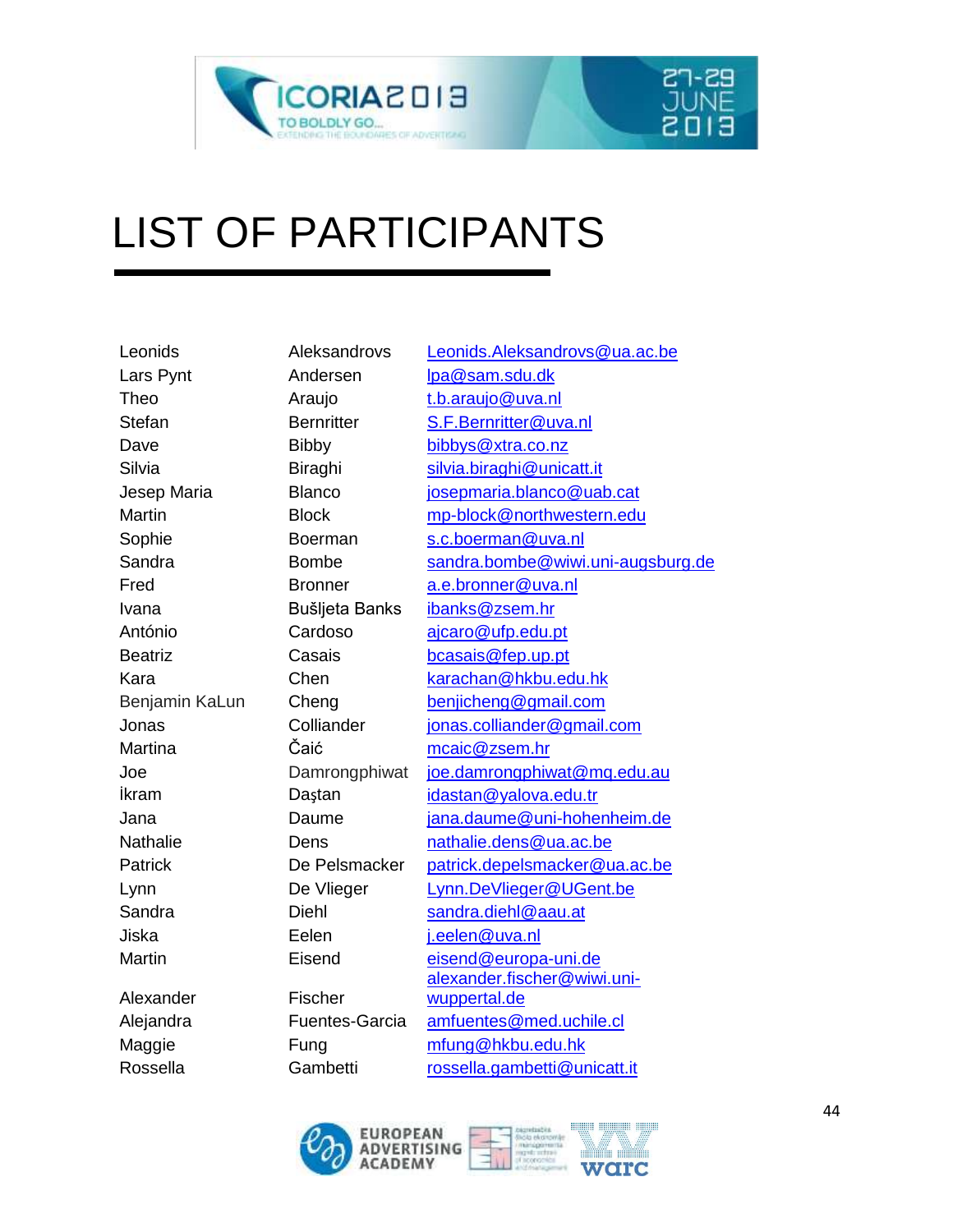



Ana Kuštrak [akustrak@zsem.hr](mailto:akustrak@zsem.hr) Martine Lewi Lewi [tine.lewi@ua.ac.be](mailto:tine.lewi@ua.ac.be) Hairong Li [hairong@msu.edu](mailto:hairong@msu.edu) Suzanna **Opree** S.j.opree@uva.nl David Roca [david.roca@uab.es](mailto:david.roca@uab.es) Sara Rosengren [sara.rosengren@hhs.se](mailto:sara.rosengren@hhs.se)

Pablo Garcia [pablo.garcia@softonic.com](mailto:pablo.garcia@softonic.com) Heribert Gierl [heribert.gierl@wiwi.uni-augsburg.de](mailto:heribert.gierl@wiwi.uni-augsburg.de) Lampros Gkiouzepas [lampros@amaretto.gr](mailto:lampros@amaretto.gr) Alfonso González [Alfons.Gonzalez@uab.cat](mailto:Alfons.Gonzalez@uab.cat) Jacqueline Granleese [j.granleese@uea.ac.uk](mailto:j.granleese@uea.ac.uk) Predrag Haramija [predrag.haramija@zsem.hr](mailto:predrag.haramija@zsem.hr) Manoj Hastak [mhastak@american.edu](mailto:mhastak@american.edu) Liselot Hudders [Liselot.Hudders@Ugent.be](mailto:Liselot.Hudders@Ugent.be) Verena Huettl [verena.huettl@uni-hohenheim.de](mailto:verena.huettl@uni-hohenheim.de) Kande Kazadi [kande.kazadi@ua.ac.be](mailto:kande.kazadi@ua.ac.be) Mineo Kei [mineok@fuji.waseda.jp](mailto:mineok@fuji.waseda.jp) Barbara Kleine-Kalmer [klkalmer@uni-bremen.de](mailto:klkalmer@uni-bremen.de) Antigone **Kyrousi** [antigonek@aueb.gr](mailto:antigonek@aueb.gr) Tobias Langner [langner@wiwi.uni-wuppertal.de](mailto:langner@wiwi.uni-wuppertal.de) Patricia Lázaro [Patricia.Lazaro@uab.cat](mailto:Patricia.Lazaro@uab.cat) Shuet Yan Vivienne Leung [vivleung@hkbu.edu.hk](mailto:vivleung@hkbu.edu.hk) Edward Malthouse [ecm@northwestern.edu](mailto:ecm@northwestern.edu) Maja Martinović [mmartino@zsem.hr](mailto:mmartino@zsem.hr) Jörg Matthes [joerg.matthes@univie.ac.at](mailto:joerg.matthes@univie.ac.at) Gunnar Mau [mau@shoppermetrics.com](mailto:mau@shoppermetrics.com) Martina Maurer [martina.maurer@wiwi.uni-augsburg.de](mailto:martina.maurer@wiwi.uni-augsburg.de) Ingrid Moons [ingrid.moons@artesis.be](mailto:ingrid.moons@artesis.be) Hirose Morikazu [morikazu.187@mba.nifty.ne.jp](mailto:morikazu.187@mba.nifty.ne.jp) Barbara Mueller [muelle1@mail.sdsu.edu](mailto:muelle1@mail.sdsu.edu) Kimiyoshi Nakamura [kimi.n181@gmail.com](mailto:kimi.n181@gmail.com) Peter Neijens [P.C.Neijens@uva.nl](mailto:P.C.Neijens@uva.nl) Steve Cakes Soakes@liverpool.ac.uk Shintaro **Okazaki** Shintaro.okazaki@uam.es Katarina Panić [Katarina.Panic@UGent.be](mailto:Katarina.Panic@UGent.be) Doreen Pick [doreen.pick@fu-berlin.de](mailto:doreen.pick@fu-berlin.de) Carolus Praet [praetcar@res.otaru-uc.ac.jp](mailto:praetcar@res.otaru-uc.ac.jp) Sanjay Putrevu [sputrevu@albany.edu](mailto:sputrevu@albany.edu) Mahdi Rajabi [mahdi.rajabi@ua.ac.be](mailto:mahdi.rajabi@ua.ac.be)



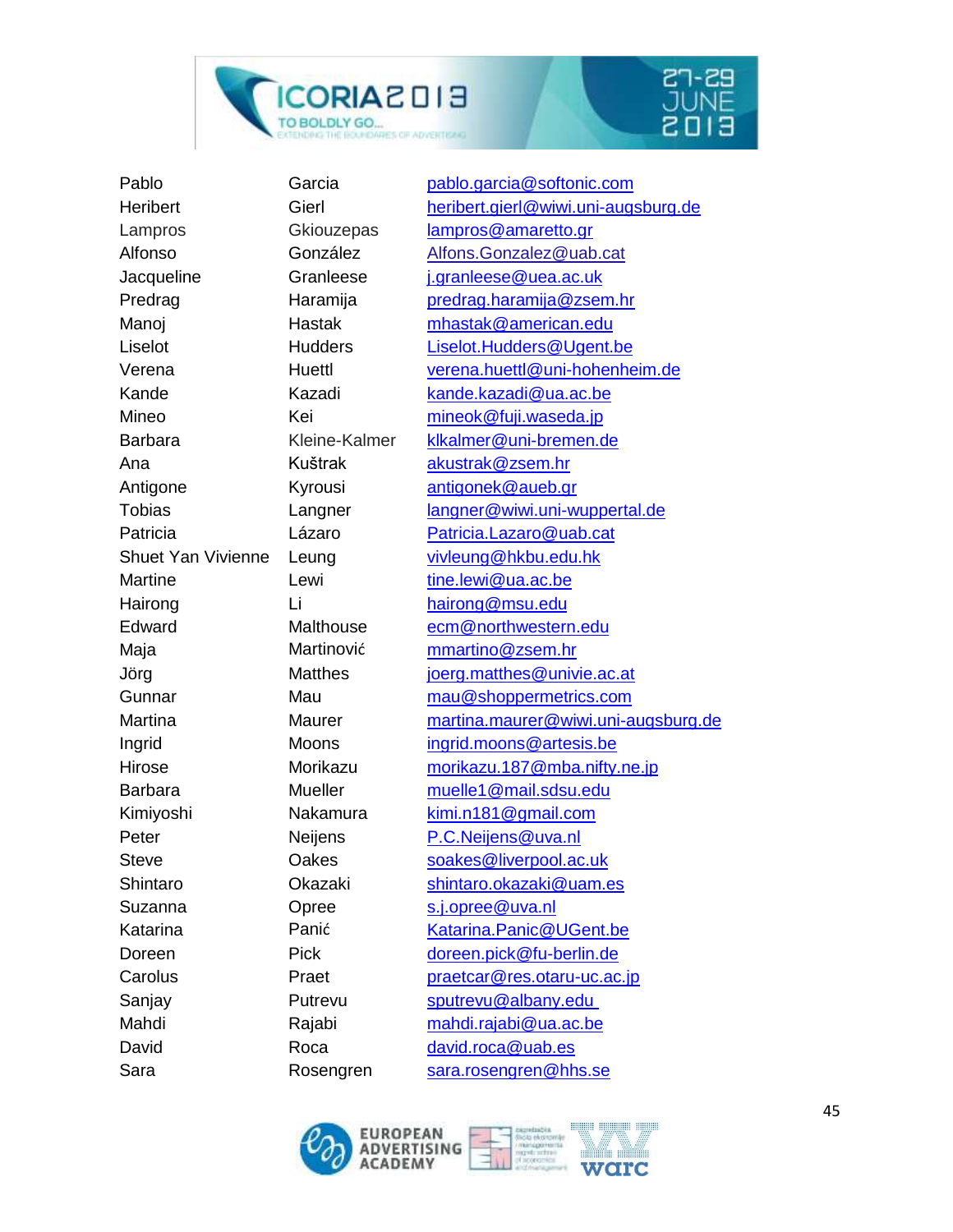



| Riadh             | Salhi             | rs353@kent.ac.uk                     |
|-------------------|-------------------|--------------------------------------|
| Saila             | Saraniemi         | saila.saraniemi@oulu.fi              |
| Sheila            | Sasser            | ssasser@emich.edu                    |
| Michael           | Schade            | mschade@uni-bremen.de                |
| Tanja             | Schneider         | tanja.schneider@wiwi.uni-augsburg.de |
| Marie             | <b>Schulte</b>    | m.schulte@tu-bs.de                   |
| Edith             | Smit              | e.g.smit@uva.nl                      |
| Tim               | <b>Smits</b>      | tim.smits@soc.kuleuven.be            |
| Marla             | <b>Stafford</b>   | mstaffrd@memphis.edu                 |
| Carolin           | <b>Stock</b>      | carolin.stock@wiwi.uni-augsburg.de   |
| <b>Krsto Ante</b> | Šimičević         | krsto.simicevic@gmail.com            |
| Keiya             | Tabe              | 7gw3@akane.waseda.jp                 |
| Charles R.        | Taylor            | raymond.taylor@villanova.edu         |
| Daniel            | <b>TenaParera</b> | daniel.tena@uab.cat                  |
| Ralf              | <b>Terlutter</b>  | ralf.terlutter@aau.at                |
| Stefan            | Thomas            | stefan.thomas@wiwi.uni-augsburg.de   |
| Jolanta           | Tkaczyk           | jtkaczyk@kozminski.edu.pl            |
| Leung Lun Lennon  | Tsang             | lennon@hkbu.edu.hk                   |
| Margarethe        | Überwimmer        | dekanat@fh-steyr.at                  |
| Rodrigo           | Uribe             | ruribe@unegocios.cl                  |
| Bo                | van Grinsven      | b.van.grinsven@vu.nl                 |
| Lisa              | Vandenberg        | I.vandeberg@uva.nl                   |
| Wendalin          | van de Giessen    | w.vandegiessen@fontys.nl             |
| Yann              | Verhellen         | yann.verhellen@hotmail.com           |
| Peeter            | Verlegh           | pverlegh@uva.nl                      |
| Vijay             | Viswanathan       | vijay-viswanathan@northwestern.edu   |
| Hilde             | Voorveld          | h.a.m.voorveld@uva.nl                |
| <b>Martin</b>     | Waiguny           | martin.waiguny@aut.ac.nz             |
| Liyong            | Wang              | frank1222japan@yahoo.com.jp          |
| Cynthia           | Webster           | cynthia.webster@mq.edu.au            |
| Natalia           | Yannopoulou       | natalia.yannopoulou@ncl.ac.uk        |
| Sandra            | Zwier             | s.m.zwier@uva.nl                     |
| Vesna             | Žabkar            | vesna.zabkar@ef.uni-lj.si            |